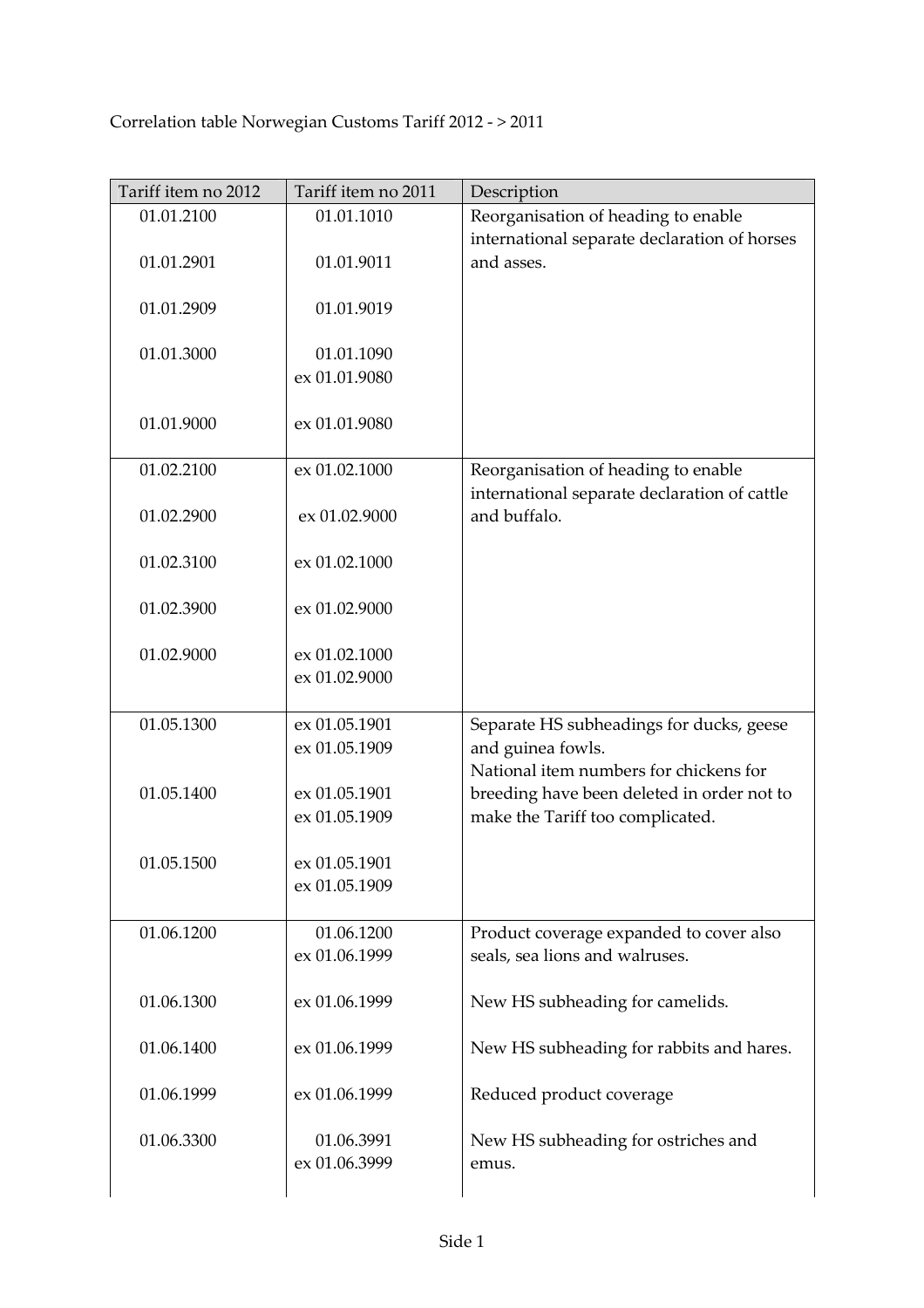| Tariff item no 2012 | Tariff item no 2011 | Description                                                                            |
|---------------------|---------------------|----------------------------------------------------------------------------------------|
| 01.06.3990          | ex 01.06.3999       | Reduced product coverage.                                                              |
| 01.06.4100          | 01.06.9001          | New HS subheading for bees.                                                            |
| 01.06.4900          | ex 01.06.9009       | New HS subheading for other insects.                                                   |
| 01.06.9000          | ex 01.06.9009       | New, reduced, product coverage.                                                        |
| 02.07.4100          | ex 02.07.3200       | Reorganisation of the HS subheadings for<br>meat and edible meat offal of ducks, geese |
| 02.07.4200          | ex. 02.07.3300      | and guinea fowls.                                                                      |
| 02.07.4300          | ex 02.07.3400       |                                                                                        |
| 02.07.4401          | 02.07.3501          |                                                                                        |
| 02.07.4409          | ex 02.07.3509       |                                                                                        |
| 02.07.4510          | ex 02.07.3610       |                                                                                        |
| 02.07.4590          | ex 02.07.3690       |                                                                                        |
| 02.07.5100          | ex 02.07.3200       |                                                                                        |
| 02.07.5200          | ex. 02.07.3300      |                                                                                        |
| 02.07.5300          | ex 02.07.3400       |                                                                                        |
| 02.07.5400          | ex 02.07.3509       |                                                                                        |
| 02.07.5510          | ex 02.07.3610       |                                                                                        |
| 02.07.5590          | ex 02.07.3690       |                                                                                        |
| 02.07.6010          | ex 02.07.3200       |                                                                                        |
|                     | ex 02.07.3300       |                                                                                        |
| 02.07.6090          | ex 02.07.3509       |                                                                                        |
|                     | ex 02.07.3690       |                                                                                        |
| 02.08.4091          | 02.08.9095          | Meat of seals, sea lions and walruses has<br>been transferred from HS subheading       |
| 02.08.4099          | 02.08.4090          | 0208.90 to HS subheading 0208.40.                                                      |
|                     | ex 02.08.9099       |                                                                                        |
| 02.08.6000          | ex 02.08.9099       | New item: Meat of camelids                                                             |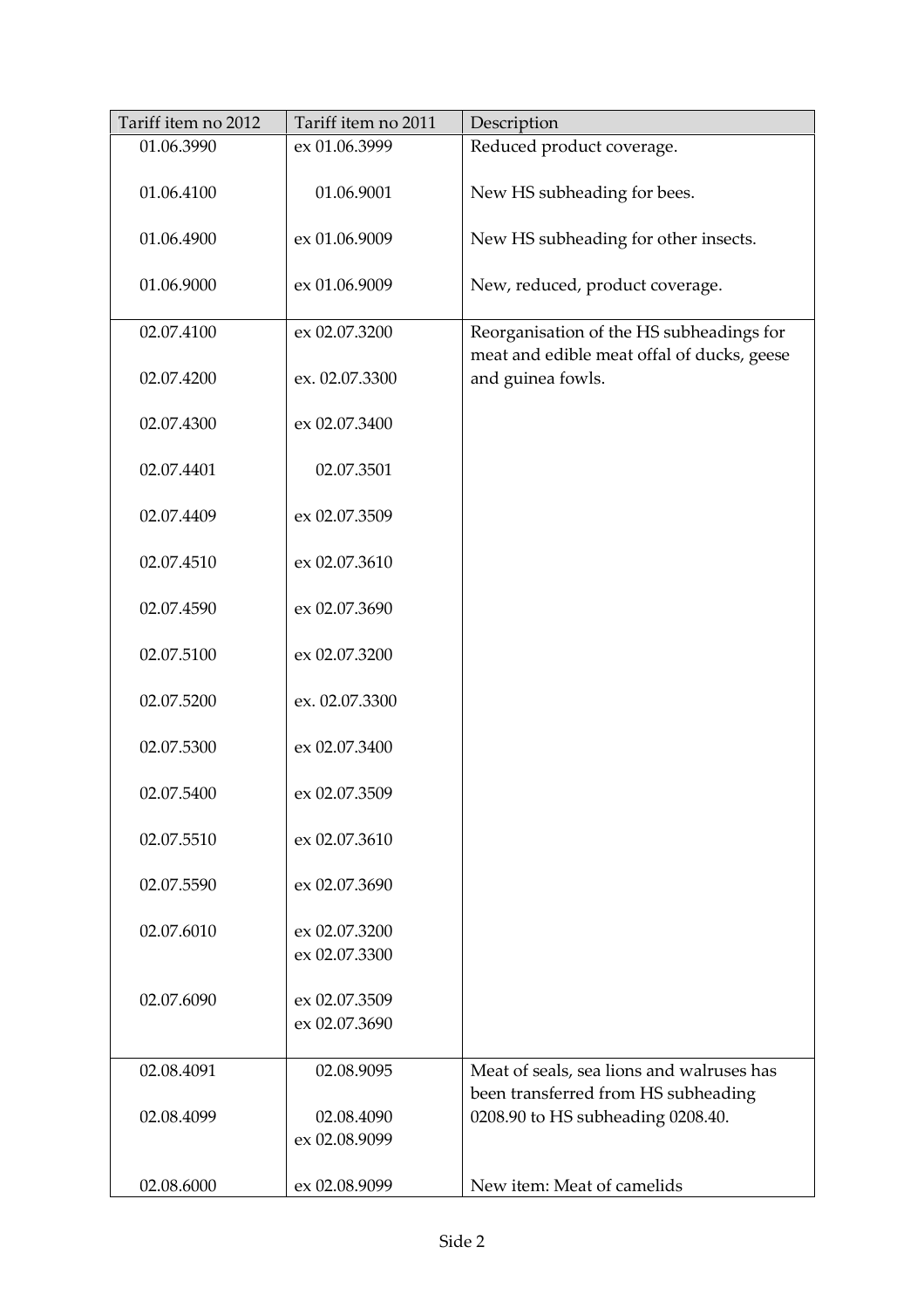| Tariff item no 2012 | Tariff item no 2011            | Description                                                                                                           |
|---------------------|--------------------------------|-----------------------------------------------------------------------------------------------------------------------|
| 02.08.9099          | ex 02.08.9099                  | Product coverage reduce, ref above                                                                                    |
| 02.09.1000          | ex 02.09.0000                  | Subdivision of heading 02.09 into "Of pigs"<br>and "Other".                                                           |
| 02.09.9000          | ex 02.09.0000                  |                                                                                                                       |
| 02.10.9200          | 02.10.9200                     | Meat of seals, sea lions and walruses has                                                                             |
|                     | ex 02.10.9909                  | been transferred from HS subheading<br>0210.99 to HS subheading 0210.92.                                              |
| 02.10.9909          | ex 02.10.9909                  |                                                                                                                       |
| 03.01.1100          | ex 03.01.1000                  | HS subheading 0301.10 divided into<br>"Freshwater fish" and "Other"                                                   |
| 03.01.1900          | ex 03.01.1000                  |                                                                                                                       |
| 03.01.9300          | ex 03.01.9300                  | The insertion of Latin names for carp may<br>have resulted in transfer of some species to<br>HS subheading 03.01.9909 |
| 03.01.9400          | 03.01.9400<br>ex 03.01.9909    | Pacific bluefin tuna has been added to the<br>product coverage                                                        |
| 03.01.9909          | ex 03.01.9300<br>ex 03.01.9909 | Change in product coverage, ref above                                                                                 |
| 03.02.1111          | 03.02.1102                     | Renumber only                                                                                                         |
| 03.02.1119          | 03.02.1103                     |                                                                                                                       |
| 03.02.1190          | 03.02.1109                     |                                                                                                                       |
| 03.02.1300          | ex 03.02.1201                  | Separate identification of various salmons                                                                            |
|                     | ex 03.02.1202                  |                                                                                                                       |
|                     | ex 03.02.1209                  |                                                                                                                       |
| 03.02.1411          | ex 03.02.1201                  | Ref above                                                                                                             |
| 03.02.1419          | ex 03.02.1202                  |                                                                                                                       |
| 03.02.1490          | ex 03.02.1209                  |                                                                                                                       |
| 03.02.2110          | 03.02.2101                     | Renumbering only                                                                                                      |
| 03.02.2191          | 03.02.2103                     |                                                                                                                       |
| 03.02.2199          | 03.02.2104                     |                                                                                                                       |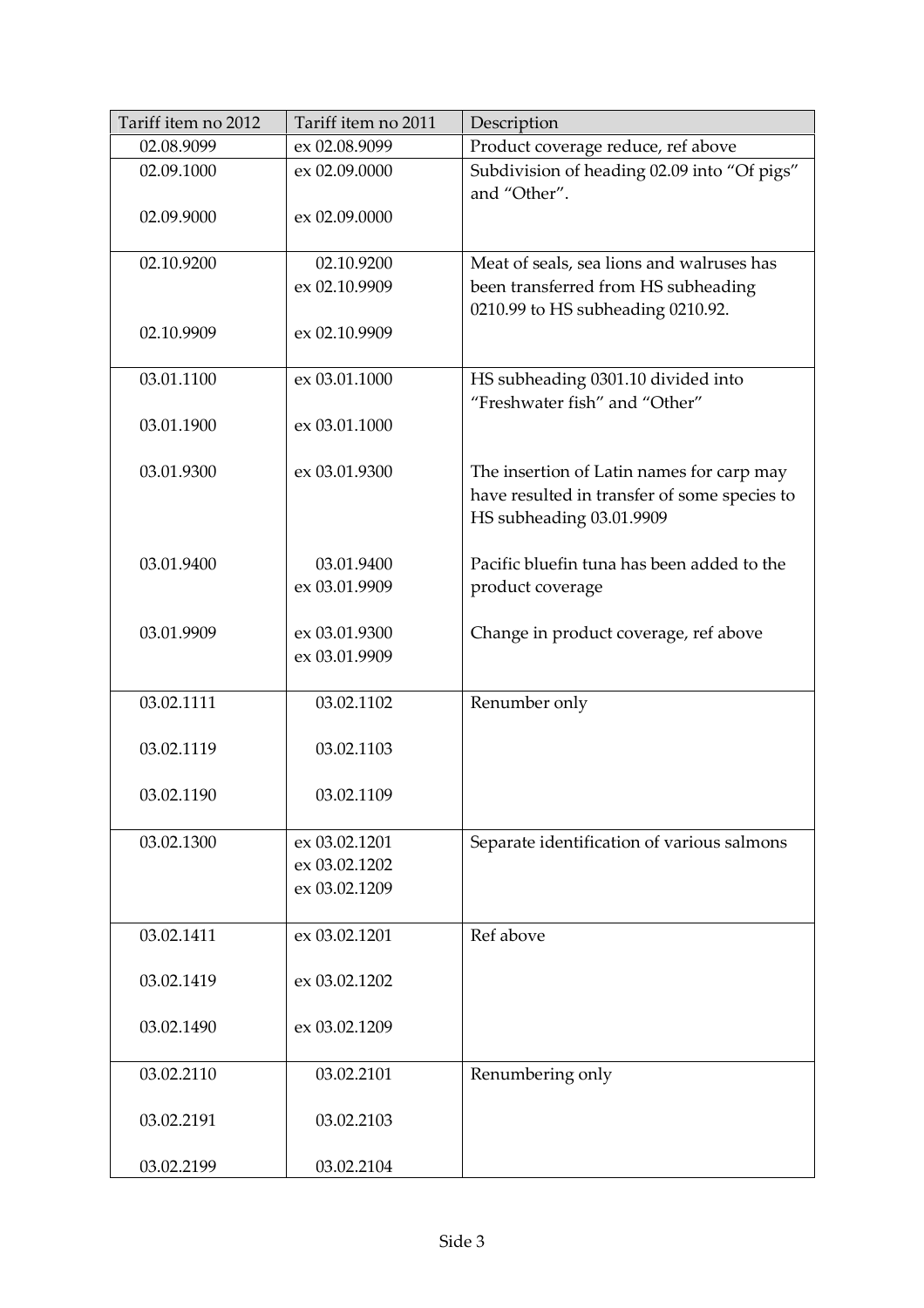| Tariff item no 2012 | Tariff item no 2011 | Description                                                                                                                        |
|---------------------|---------------------|------------------------------------------------------------------------------------------------------------------------------------|
|                     |                     |                                                                                                                                    |
| 03.02.2401          | 03.02.2901          | New HS subheading for turbots                                                                                                      |
| 03.02.2409          | ex 03.02.2909       |                                                                                                                                    |
| 03.02.2900          | ex 03.02.2909       |                                                                                                                                    |
| 03.02.3501          | 03.02.3500          | Pacific bluefin tuna has been transferred to                                                                                       |
| 03.02.3502          | ex 03.02.3909       | from HS subheading 0302.39 to HS sub-<br>heading 03.02.35. Further subdivided on<br>national level (Atlantic = 03.02.3501, Pacific |
| 03.02.3900          | ex 03.02.3909       | $= 03.02.3502$ ).                                                                                                                  |
| 03.02.4101          | 03.02.4003          | Renumbering.                                                                                                                       |
| 03.02.4102          | 03.02.4004          | Renumbering.                                                                                                                       |
| 03.02.4109          | 03.02.4009          | Renumbering.                                                                                                                       |
| 03.02.4200          | ex 03.02.6909       | New HS subheading for anchovies.                                                                                                   |
| 03.02.4300          | 03.02.6100          | Renumbering.                                                                                                                       |
| 03.02.4400          | 03.02.6400          | Renumbering.                                                                                                                       |
| 03.02.4500          | ex 03.02.6909       | New HS subheading for jack and horse<br>mackerel.                                                                                  |
| 03.02.4600          | ex 03.02.6909       | New HS subheading for cobia.                                                                                                       |
| 03.02.4700          | 03.02.6700          | Renumbering.                                                                                                                       |
| 03.02.5111          | 03.02.5001          | Renumbering.                                                                                                                       |
| 03.02.5119          | 03.02.5002          | Renumbering.                                                                                                                       |
| 03.02.5190          | 03.02.5009          | Renumbering.                                                                                                                       |
| 03.02.5200          | 03.02.6200          | Renumbering.                                                                                                                       |
| 03.02.5300          | 03.02.6300          | Renumbering.                                                                                                                       |
| 03.02.5400          | 03.02.6901          | Renumbering.                                                                                                                       |
| 03.02.5500          | ex 03.02.6909       | New HS subheading for Alaska Pollack.                                                                                              |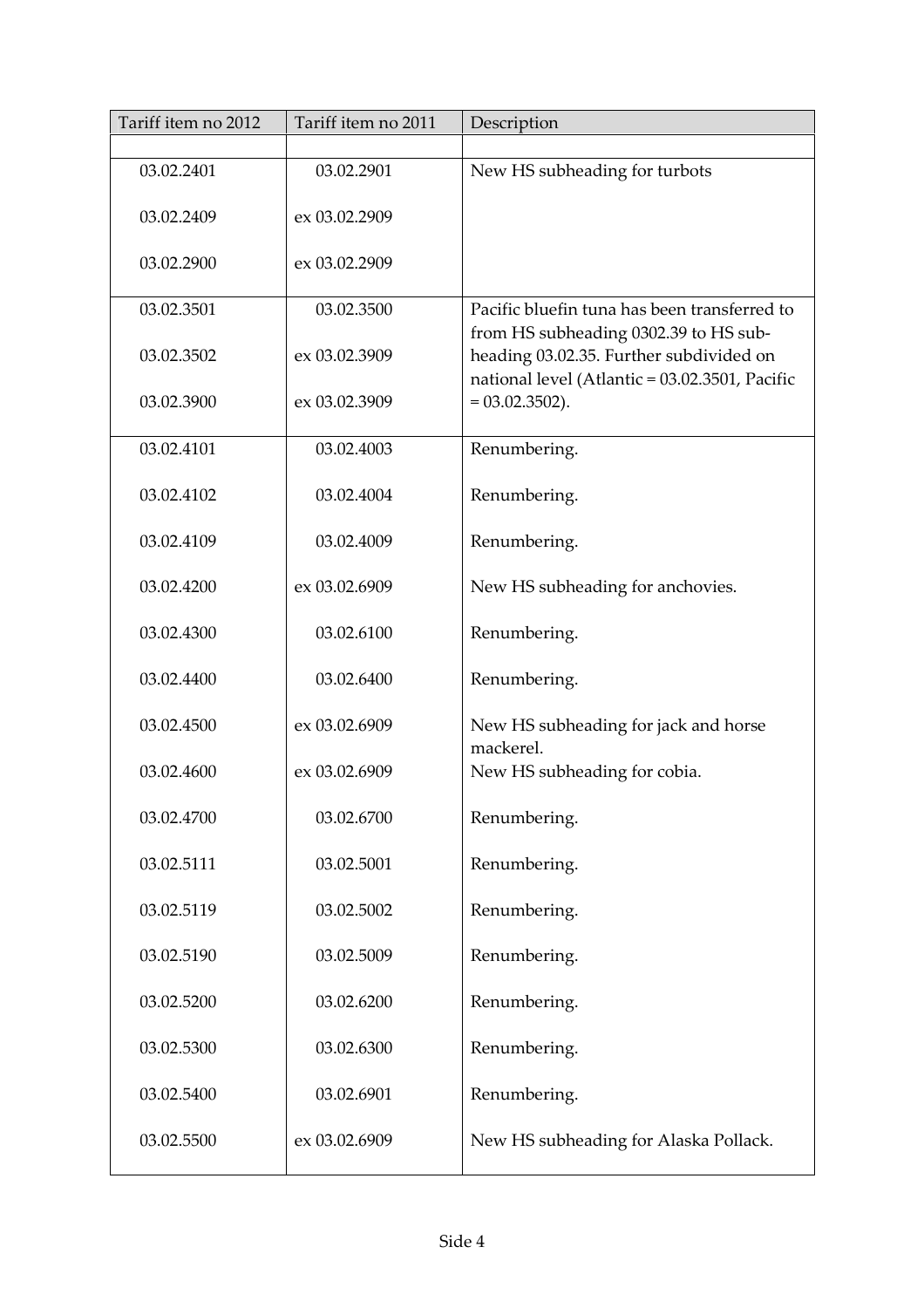| Tariff item no 2012 | Tariff item no 2011 | Description                                                                                  |
|---------------------|---------------------|----------------------------------------------------------------------------------------------|
| 03.02.5600          | ex 03.02.6909       | New HS subheading for Blue whitings.                                                         |
| 03.02.5901          | 03.02.6904          | Renumbering.                                                                                 |
| 03.02.5909          | ex 03.02.6909       | Item no. for other fish of specific families                                                 |
| 03.02.7100          | ex 03.02.6909       | due to the reorganisation of the HS heading.<br>Separate HS subheading for tilapias          |
| 03.02.7200          | ex 03.02.6909       | New HS subheading for catfish                                                                |
| 03.02.7300          | ex 03.02.6909       | New HS subheading for carp                                                                   |
| 03.02.7400          | 03.02.6600          | Renumbering                                                                                  |
| 03.02.7900          | ex 03.02.6909       | Item no. for other fish of specific families<br>due to the reorganisation of the HS heading. |
| 03.02.8111          | 03.02.6502          | Renumbering                                                                                  |
| 03.02.8112          | 03.02.6503          | Renumbering                                                                                  |
| 03.02.8119          | 03.02.6504          | Renumbering                                                                                  |
| 03.02.8190          | 03.02.6509          | Renumbering                                                                                  |
| 03.02.8200          | ex 03.02.6909       | New HS subheading for rays and skates                                                        |
| 03.02.8300          | 03.02.6800          | Renumbering                                                                                  |
| 03.02.8400          | 03.02.6905          | New HS subheading for seabass                                                                |
| 03.02.8500          | ex 03.02.6909       | New HS subheading for seabream                                                               |
| 03.02.8901          | 03.02.6902          | Renumbering                                                                                  |
| 03.02.8902          | 03.02.6903          | Renumbering                                                                                  |
| 03.02.8903          | 03.02.6906          | Renumbering                                                                                  |
| 03.02.8904          | 03.02.6907          | Renumbering                                                                                  |
| 03.02.8909          | ex 03.02.6909       | Renumbering of the "other"-subdivision,                                                      |
| 03.02.9000          | 03.02.7000          | also, the product coverage has been reduced<br>Renumbering                                   |
|                     |                     | Heading 03.03 has been almost totally                                                        |
|                     |                     | reorganised. Please be aware that sub-                                                       |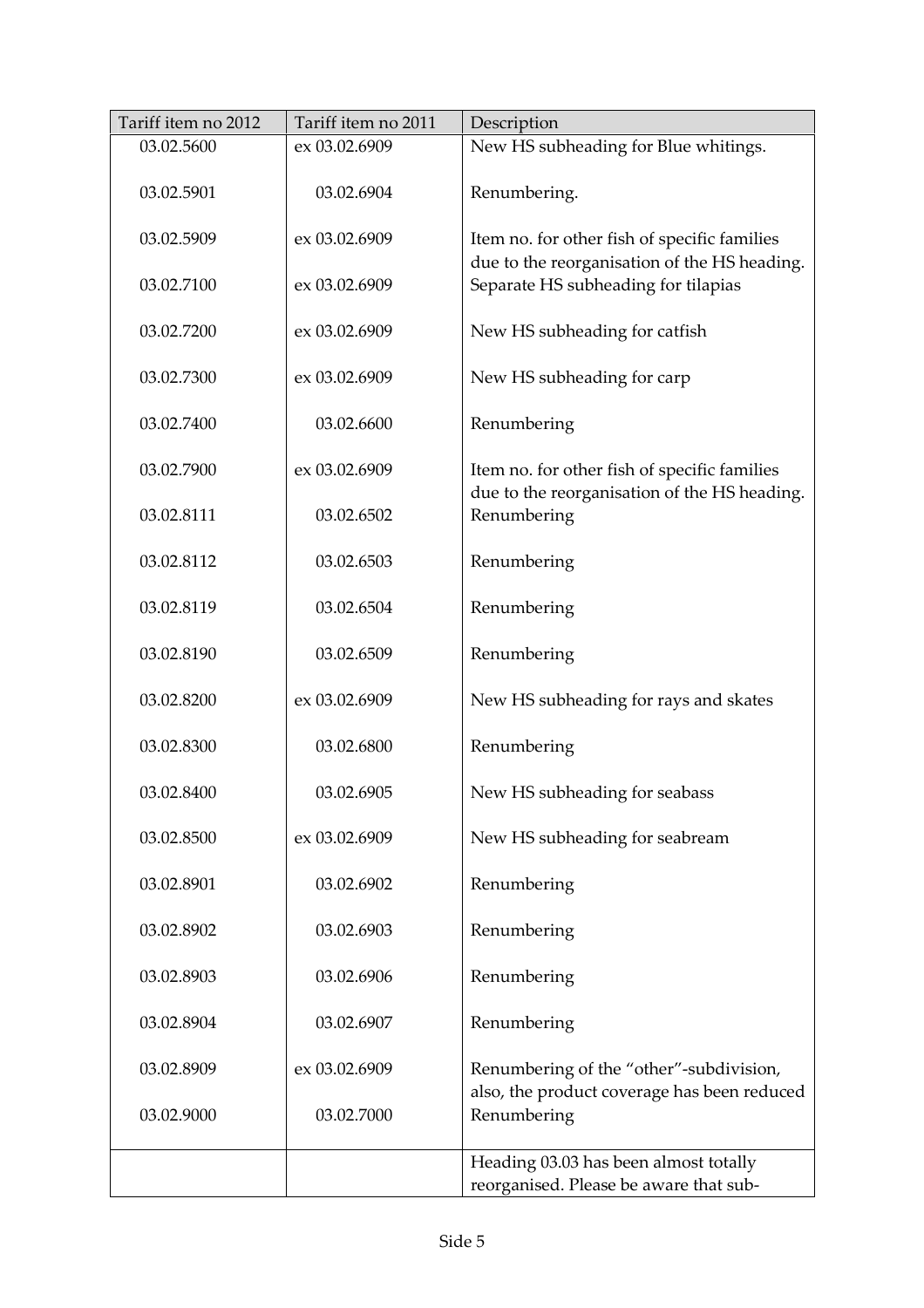| Tariff item no 2012 | Tariff item no 2011 | Description                                                                          |
|---------------------|---------------------|--------------------------------------------------------------------------------------|
|                     |                     | headings in red exist both in 2011 and 2012,                                         |
|                     |                     | but the content is new.                                                              |
| 03.03.1200          | 03.03.1900          | Renumbering, see also comment above.                                                 |
| 03.03.1311          | 03.03.2201          | Renumbering.                                                                         |
| 03.03.1312          | ex 03.03.2202       | New national item no. for edible fish offal of<br>Atlantic salmon and Danube salmon. |
| 03.03.1319          | ex 03.03.2202       | Ref above, in addition to renumbering.                                               |
| 03.03.1390          | 03.03.2209          | Renumbering.                                                                         |
| 03.03.1411          | 03.03.2102          | Renumbering.                                                                         |
| 03.03.1419          | 03.03.2103          | Renumbering.                                                                         |
| 03.03.1490          | 03.03.2109          | Renumbering.                                                                         |
| 03.03.1900          | 03.03.2900          | Renumbering, see also comment above<br>regarding numbers in red text.                |
| 03.03.2300          | ex 03.03.7909       | New HS subheading for tilapias.                                                      |
| 03.03.2400          | ex 03.03.7909       | New HS subheading for catfish.                                                       |
| 03.03.2500          | ex 03.03.7909       | New HS subheading for carp.                                                          |
| 03.03.2600          | 03.03.7600          | Renumbering.                                                                         |
| 03.03.2900          | ex 03.03.7909       | Renumbering, see also comment above<br>regarding numbers in red text.                |
| 03.03.3400          | ex 03.03.3900       | New HS subheading for turbots.                                                       |
| 03.03.3900          | ex 03.03.3900       | Change in product coverage.                                                          |
| 03.03.4501          | 03.03.4500          | Renumbering the code for Atlantic bluefin<br>tunas.                                  |
| 03.03.4502          | ex 03.03.4909       | Separate identification of Pacific bluefin<br>tunas.                                 |
| 03.03.4900          | ex 03.03.4909       | Renumbering, reduced product coverage.                                               |
| 03.03.5300          | 03.03.7100          | Renumbering.                                                                         |
| 03.03.5401          | 03.03.7401          | Renumbering.                                                                         |
| 03.03.5402          | 03.03.7402          | Renumbering.                                                                         |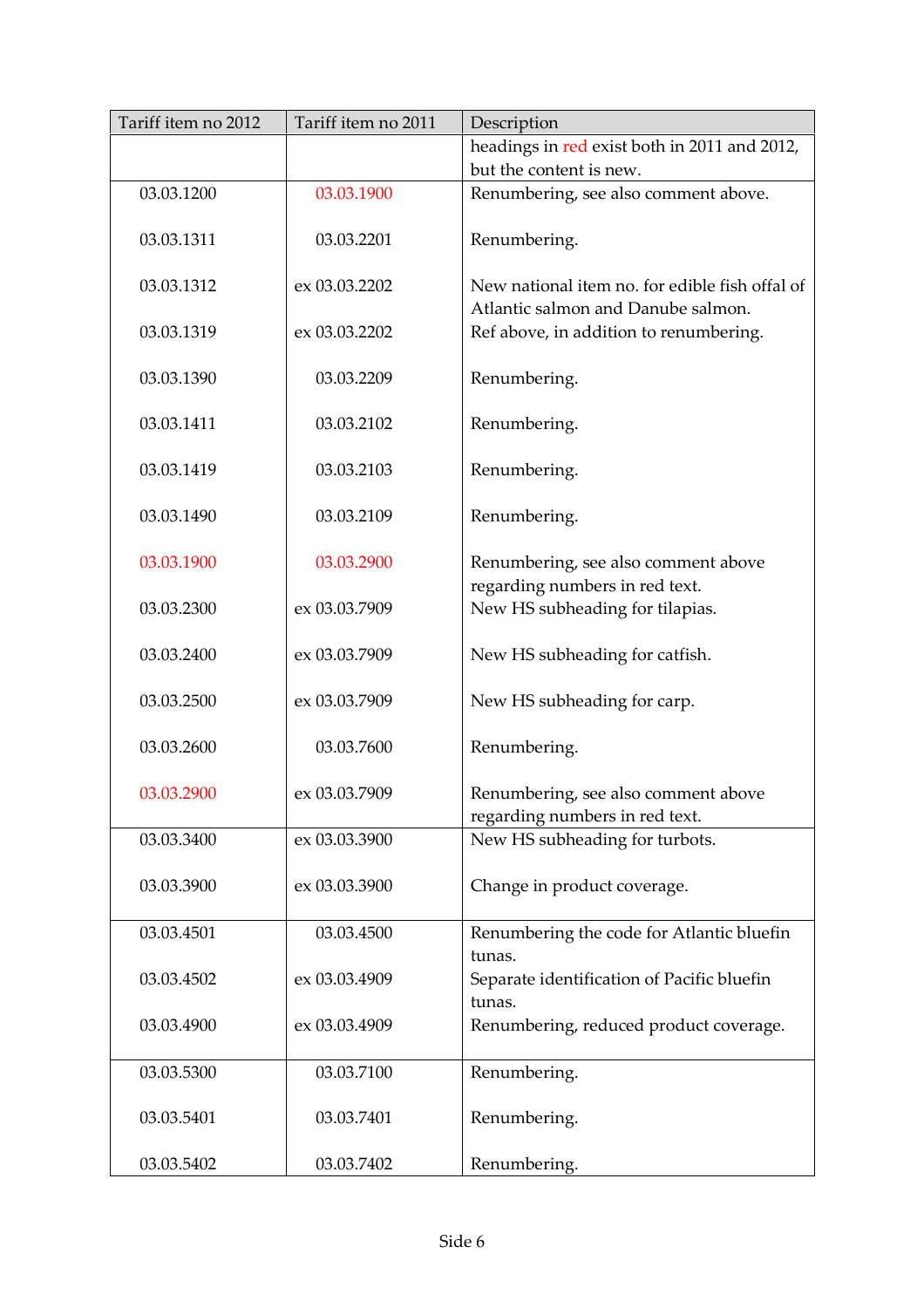| Tariff item no 2012 | Tariff item no 2011 | Description                                                                    |
|---------------------|---------------------|--------------------------------------------------------------------------------|
| 03.03.5500          | 03.03.7903          | Renumbering.                                                                   |
| 03.03.5600          | ex 03.03.7909       | New HS subheading for cobia.                                                   |
| 03.03.5700          | 03.03.6100          | Renumbering.                                                                   |
| 03.03.6301          | 03.03.5201          | Renumbering.                                                                   |
| 03.03.6309          | 03.03.5209          | Renumbering.                                                                   |
| 03.03.6400          | 03.03.7200          | Renumbering.                                                                   |
| 03.03.6500          | 03.03.7300          | Renumbering.                                                                   |
| 03.03.6600          | 03.03.7800          | Renumbering.                                                                   |
| 03.03.6700          | ex 03.03.7909       | New HS subheading Alaska Pollack.                                              |
| 03.03.6800          | 03.03.7905          | New HS subheading for Blue whitings, this                                      |
| 03.03.6900          | ex 03.03.7909       | fish had its own national item no.<br>New HS subheading. Other fish of certain |
| 03.03.8100          | 03.03.7500          | specific families.<br>Renumbering.                                             |
| 03.03.8200          | 03.03.7901          | New HS subheading for rays and skates,                                         |
| 03.03.8300          | 03.03.6200          | this fish had its own national item no.<br>Renumbering.                        |
| 03.03.8400          | 03.03.7700          | Renumbering.                                                                   |
| 03.03.8901          | 03.03.7902          | Renumbering.                                                                   |
| 03.03.8902          | 03.03.7904          | Renumbering.                                                                   |
| 03.03.8903          | 03.03.7906          | Renumbering.                                                                   |
| 03.03.8904          | 03.03.7908          | Renumbering.                                                                   |
| 03.03.8909          | ex 03.03.7909       | Renumbering, reduced product coverage.                                         |
| 03.03.9001          | 03.03.8001          | Renumbering.                                                                   |
| 03.03.9002          | 03.03.8002          | Renumbering.                                                                   |
| 03.03.9009          | 03.03.8009          | Renumbering.                                                                   |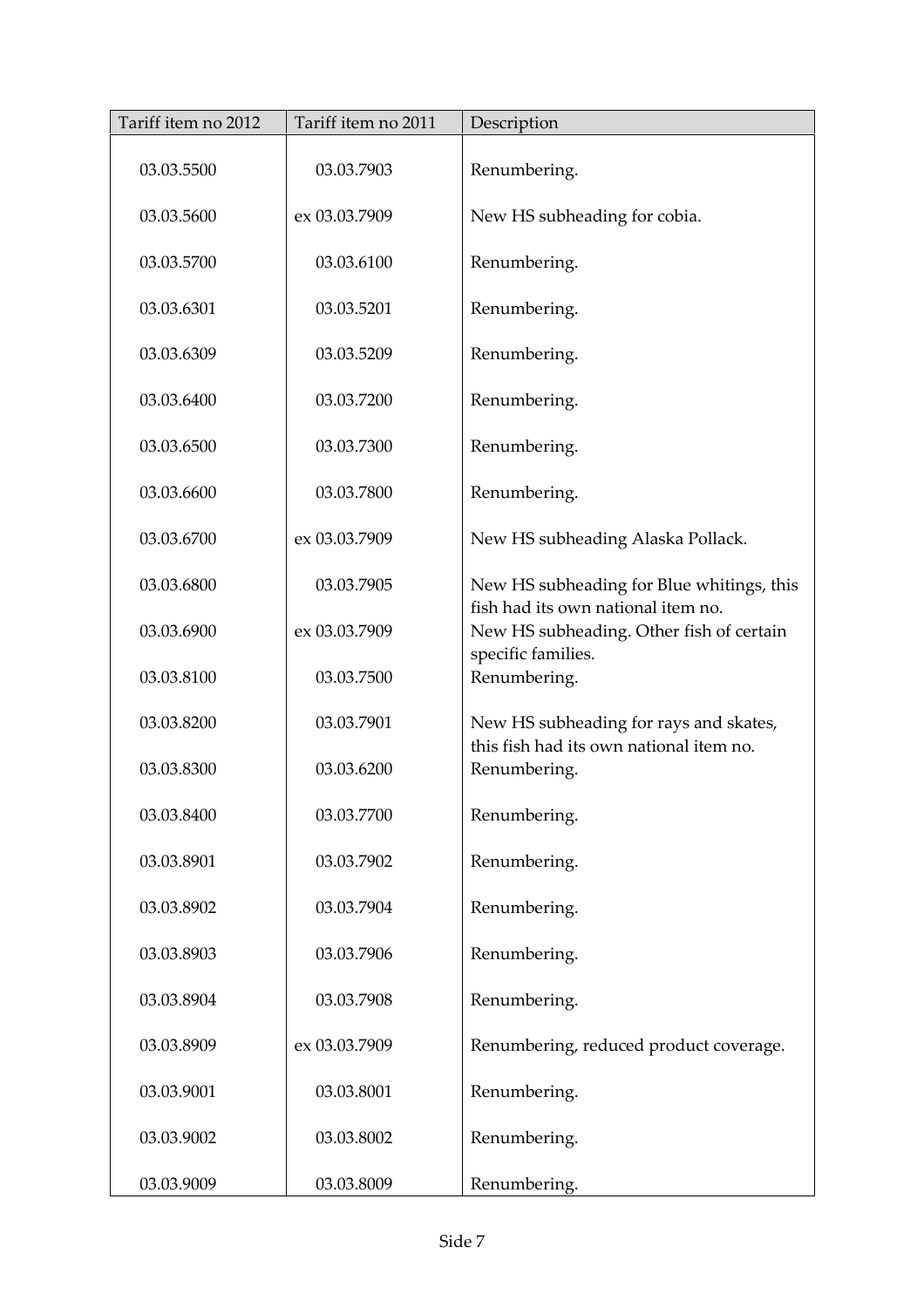| Tariff item no 2012 | Tariff item no 2011 | Description                                                                               |
|---------------------|---------------------|-------------------------------------------------------------------------------------------|
| 03.04.3100          | ex 03.04.1999       | New HS subheading for tilapias.                                                           |
| 03.04.3200          | ex 03.04.1999       | New HS subheading for catfish.                                                            |
| 03.04.3300          | ex 03.04.1999       | New HS subheading for Nile Perch.                                                         |
| 03.04.3900          | ex 03.04.1999       | New HS subheading covering fish of certain<br>families.                                   |
| 03.04.4100          | 03.04.1911          | New HS subheading. Salmon had its own<br>national item no. which is renumbered.           |
| 03.04.4200          | 03.04.1921          | New HS subheading. Salmon had its own<br>national item no. which is renumbered.           |
| 03.04.4300          | ex 03.04.1999       | New HS subheading for flat fish.                                                          |
| 03.04.4411          | ex 03.04.1931       | New HS subheading for Fish of certain<br>families. The former national item nos. for      |
| 03.04.4419          | ex 03.04.1939       | cod, haddock and Pollack has been<br>renumbered.                                          |
| 03.04.4420          | ex 03.04.1992       |                                                                                           |
| 03.04.4430          | ex 03.04.1991       |                                                                                           |
| 03.04.4500          | ex 03.04.1100       | Swordfish, renumbered.                                                                    |
| 03.04.4600          | ex 03.04.1200       | Toothfish, renumbered.                                                                    |
| 03.04.4901          | ex 03.04.1993       | Fresh or chilled filets of other fish. The<br>former national item nos. for herrings,     |
| 03.04.4902          | ex 03.04.1994       | mackerel, red fish, Atlantic catfish, Bigeye<br>tunas and Atlantic bluefin tunas has been |
| 03.04.4903          | ex 03.04.1995       | renumbered.                                                                               |
| 03.04.4904          | ex 03.04.1996       |                                                                                           |
| 03.04.4905          | ex 03.04.1997       |                                                                                           |
| 03.04.4909          | ex 03.04.1999       |                                                                                           |
| 03.04.5100          | ex 03.04.1999       | New HS subheading for tilapias, catfish,                                                  |
| 03.04.5201          | 03.04.1919          | eels etc.<br>New HS subheading for salmonidae                                             |
| 03.04.5202          | 03.04.1929          | (salmons and trout), causing renumbering<br>of the former national item nos.              |
| 03.04.5209          | ex 03.04.1999       |                                                                                           |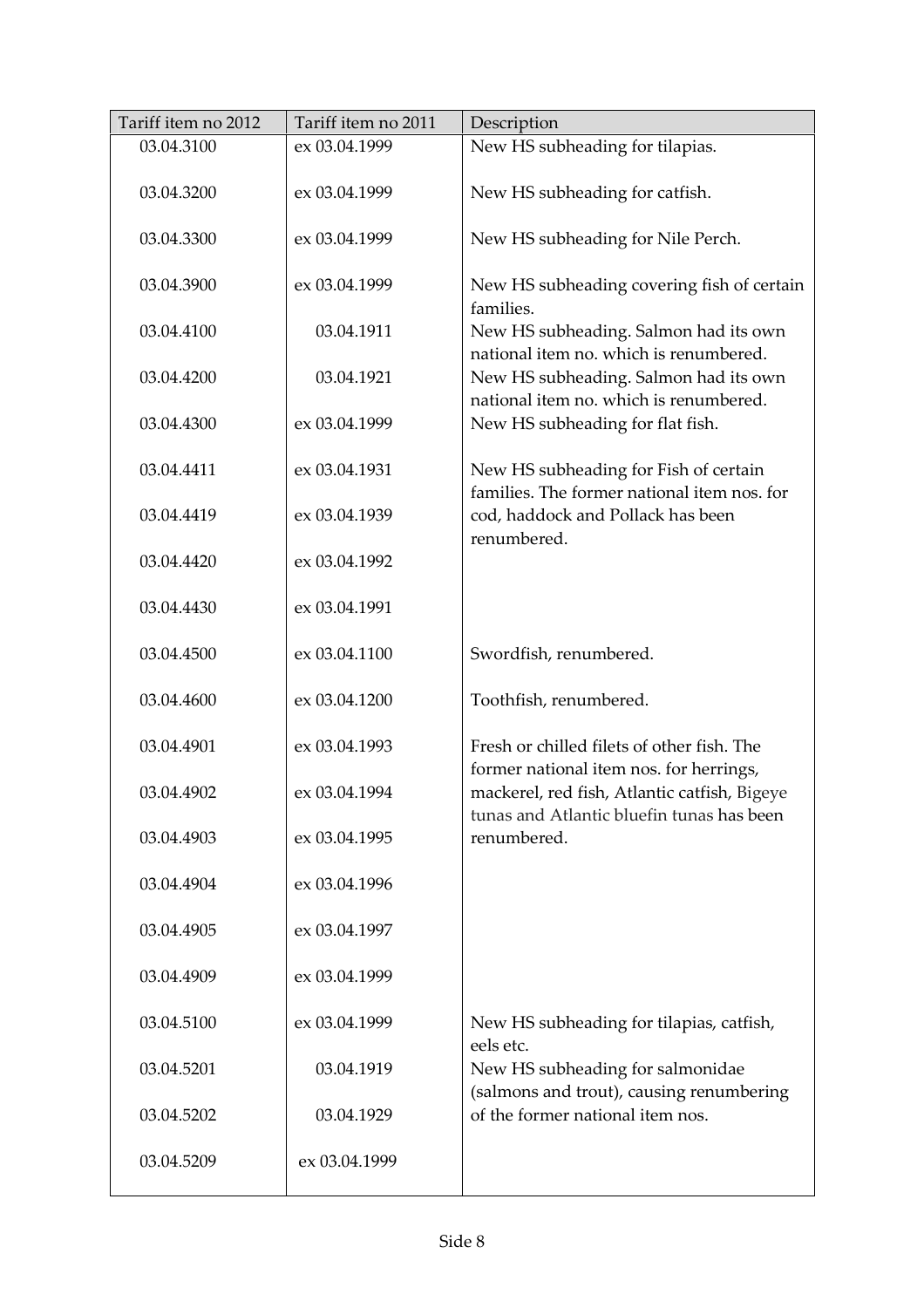| Tariff item no 2012 | Tariff item no 2011 | Description                                 |
|---------------------|---------------------|---------------------------------------------|
| 03.04.5300          | ex 03.04.1931       | New HS subheading, covering e.g. cod and    |
|                     | ex 03.04.1939       | Pollack.                                    |
|                     | ex 03.04.1991       |                                             |
|                     | ex 03.04.1992       |                                             |
|                     | ex 03.04.1999       |                                             |
|                     |                     |                                             |
| 03.04.5400          | ex 03.04.1100       | New HS subheading for swordfish.            |
|                     |                     |                                             |
| 03.04.5500          | ex 03.04.1200       | New HS subheading for toothfish.            |
|                     |                     |                                             |
| 03.04.5901          | ex 03.04.1997       | Separate item no. for Bigeye tunas and      |
|                     |                     | Atlantic bluefin tunas.                     |
| 03.04.5909          | ex 03.04.1993       | Other fish meat, fresh or chilled.          |
|                     | ex 03.04.1994       |                                             |
|                     | ex 03.04.1995       |                                             |
|                     | ex 03.04.1996       |                                             |
|                     | ex 03.04.1999       |                                             |
|                     |                     |                                             |
| 03.04.6100          | ex 03.04.2999       | New HS subheading for tilapias.             |
|                     |                     |                                             |
| 03.04.6200          | ex 03.04.2999       | New HS subheading for catfish.              |
|                     |                     |                                             |
| 03.04.6300          | ex 03.04.2999       | New HS subheading for Nile Perch.           |
|                     |                     |                                             |
| 03.04.6900          | ex 03.04.2999       | New HS subheading for e.g. carp and eels.   |
|                     |                     |                                             |
| 03.04.7101          | 03.04.2931          | HS reorganising. The former national codes  |
|                     |                     | for frozen fillets of cod, haddock, Pollack |
| 03.04.7109          | 03.04.2939          | and Alaska Pollack have been renumbered.    |
|                     |                     |                                             |
| 03.04.7201          | 03.04.2951          |                                             |
|                     |                     |                                             |
| 03.04.7209          | 03.04.2959          |                                             |
|                     |                     |                                             |
| 03.04.7301          | 03.04.2941          |                                             |
|                     |                     |                                             |
| 03.04.7309          | 03.04.2949          |                                             |
|                     |                     |                                             |
| 03.04.7400          | ex 03.04.2999       |                                             |
|                     |                     |                                             |
| 03.04.7500          | 03.04.2995          |                                             |
|                     |                     |                                             |
| 03.04.7900          | ex 03.04.2999       |                                             |
|                     |                     |                                             |
| 03.04.8100          | 03.04.2910          | New HS subheading for salmon. Former        |
|                     |                     | national item no. has been renumbered.      |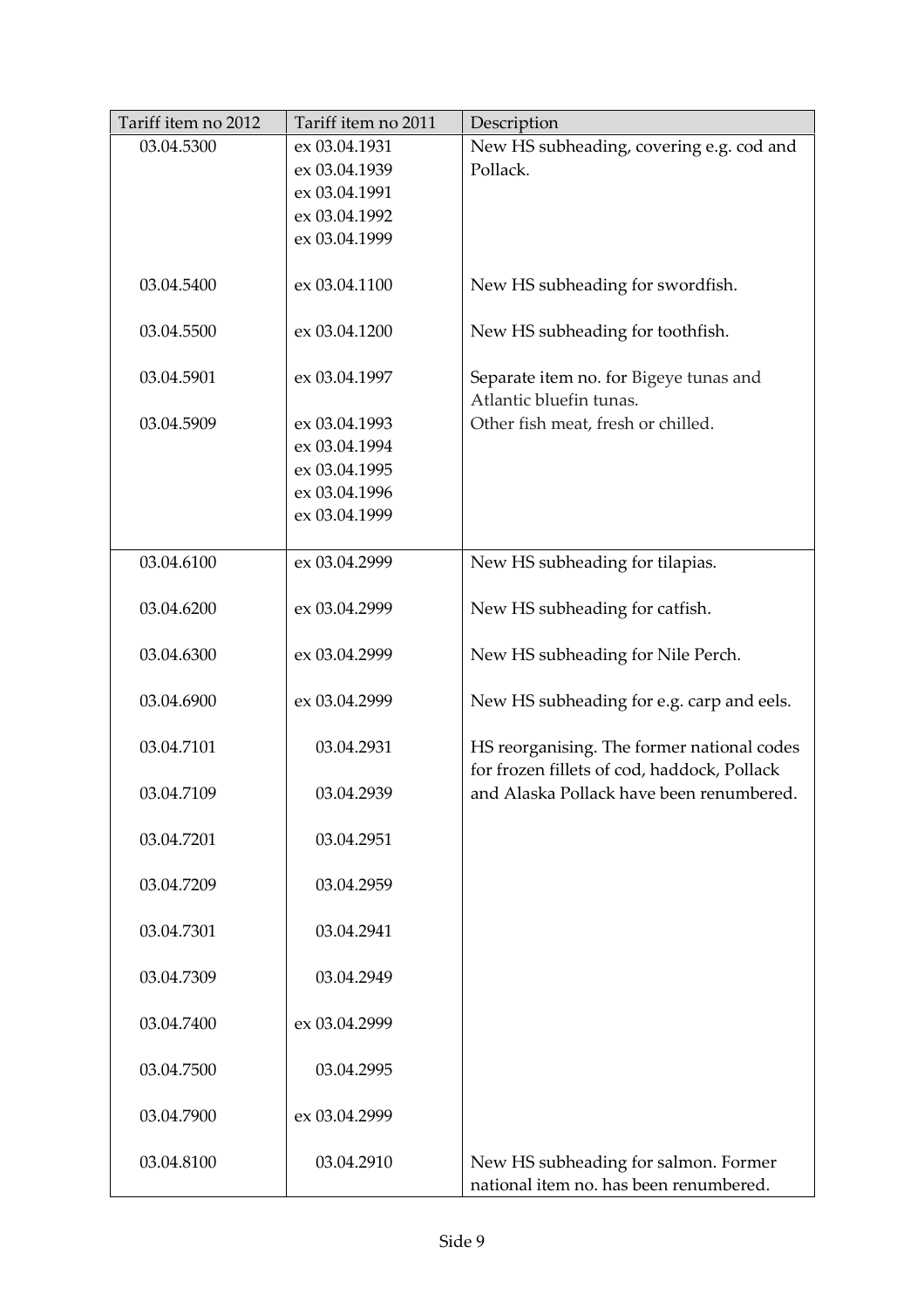| Tariff item no 2011 | Description                                                                                                                                                                                                                                                                                       |
|---------------------|---------------------------------------------------------------------------------------------------------------------------------------------------------------------------------------------------------------------------------------------------------------------------------------------------|
| 03.04.2920          | New HS subheading for trout. Former                                                                                                                                                                                                                                                               |
|                     | national item no. has been renumbered.                                                                                                                                                                                                                                                            |
| 03.04.2994          | New HS subheading for flat fish. The code                                                                                                                                                                                                                                                         |
|                     | 03.04.2994 was a separate item no. for                                                                                                                                                                                                                                                            |
| ex 03.04.2999       | Greenland halibut which has been                                                                                                                                                                                                                                                                  |
|                     | renumbered.                                                                                                                                                                                                                                                                                       |
| 03.04.2100          | New HS subheading for swordfish.                                                                                                                                                                                                                                                                  |
|                     |                                                                                                                                                                                                                                                                                                   |
| 03.04.2200          | New HS subheading for toothfish.                                                                                                                                                                                                                                                                  |
|                     |                                                                                                                                                                                                                                                                                                   |
|                     | New HS subheading for herrings. The                                                                                                                                                                                                                                                               |
|                     | former national item nos. has been                                                                                                                                                                                                                                                                |
|                     | renumbered.                                                                                                                                                                                                                                                                                       |
|                     |                                                                                                                                                                                                                                                                                                   |
|                     | Renumbering.                                                                                                                                                                                                                                                                                      |
|                     |                                                                                                                                                                                                                                                                                                   |
|                     | Separate item no for other Thunnus-tunas                                                                                                                                                                                                                                                          |
|                     | and stripe-bellied pelamide.                                                                                                                                                                                                                                                                      |
|                     | Renumbering.                                                                                                                                                                                                                                                                                      |
|                     |                                                                                                                                                                                                                                                                                                   |
|                     | Renumbering.                                                                                                                                                                                                                                                                                      |
|                     |                                                                                                                                                                                                                                                                                                   |
|                     | Renumbering.                                                                                                                                                                                                                                                                                      |
|                     |                                                                                                                                                                                                                                                                                                   |
|                     | Renumbering. Reduced product coverage.                                                                                                                                                                                                                                                            |
|                     |                                                                                                                                                                                                                                                                                                   |
|                     | New HS subheading for e.g. tilapias, carp,                                                                                                                                                                                                                                                        |
|                     | eels.                                                                                                                                                                                                                                                                                             |
|                     | New HS subheading for Alaska Pollack                                                                                                                                                                                                                                                              |
|                     |                                                                                                                                                                                                                                                                                                   |
|                     | New HS subheading for fish of specific                                                                                                                                                                                                                                                            |
|                     | families, including cod, haddock and                                                                                                                                                                                                                                                              |
|                     | Pollack. National item nos. have been                                                                                                                                                                                                                                                             |
|                     | renumbered                                                                                                                                                                                                                                                                                        |
|                     |                                                                                                                                                                                                                                                                                                   |
|                     |                                                                                                                                                                                                                                                                                                   |
|                     |                                                                                                                                                                                                                                                                                                   |
|                     |                                                                                                                                                                                                                                                                                                   |
|                     | Reduced product coverage                                                                                                                                                                                                                                                                          |
|                     |                                                                                                                                                                                                                                                                                                   |
|                     | New HS subheading for e.g. tilapias, carp,                                                                                                                                                                                                                                                        |
|                     | eels.                                                                                                                                                                                                                                                                                             |
|                     |                                                                                                                                                                                                                                                                                                   |
|                     | Renumbering of item no. for Atlantic cod                                                                                                                                                                                                                                                          |
|                     |                                                                                                                                                                                                                                                                                                   |
|                     | Item no. for fish of specific families,                                                                                                                                                                                                                                                           |
|                     | 03.04.2961<br>03.04.2962<br>03.04.2996<br>ex 03.04.2999<br>03.04.2991<br>03.04.2992<br>03.04.2993<br>ex 03.04.2999<br>ex 03.04.9909<br>ex 03.04.9909<br>03.04.9904<br>03.04.9906<br>03.04.9905<br>ex 03.04.9909<br>ex 03.04.9909<br>ex 03.05.3007<br>ex 03.05.3009<br>03.05.3004<br>ex 03.05.3007 |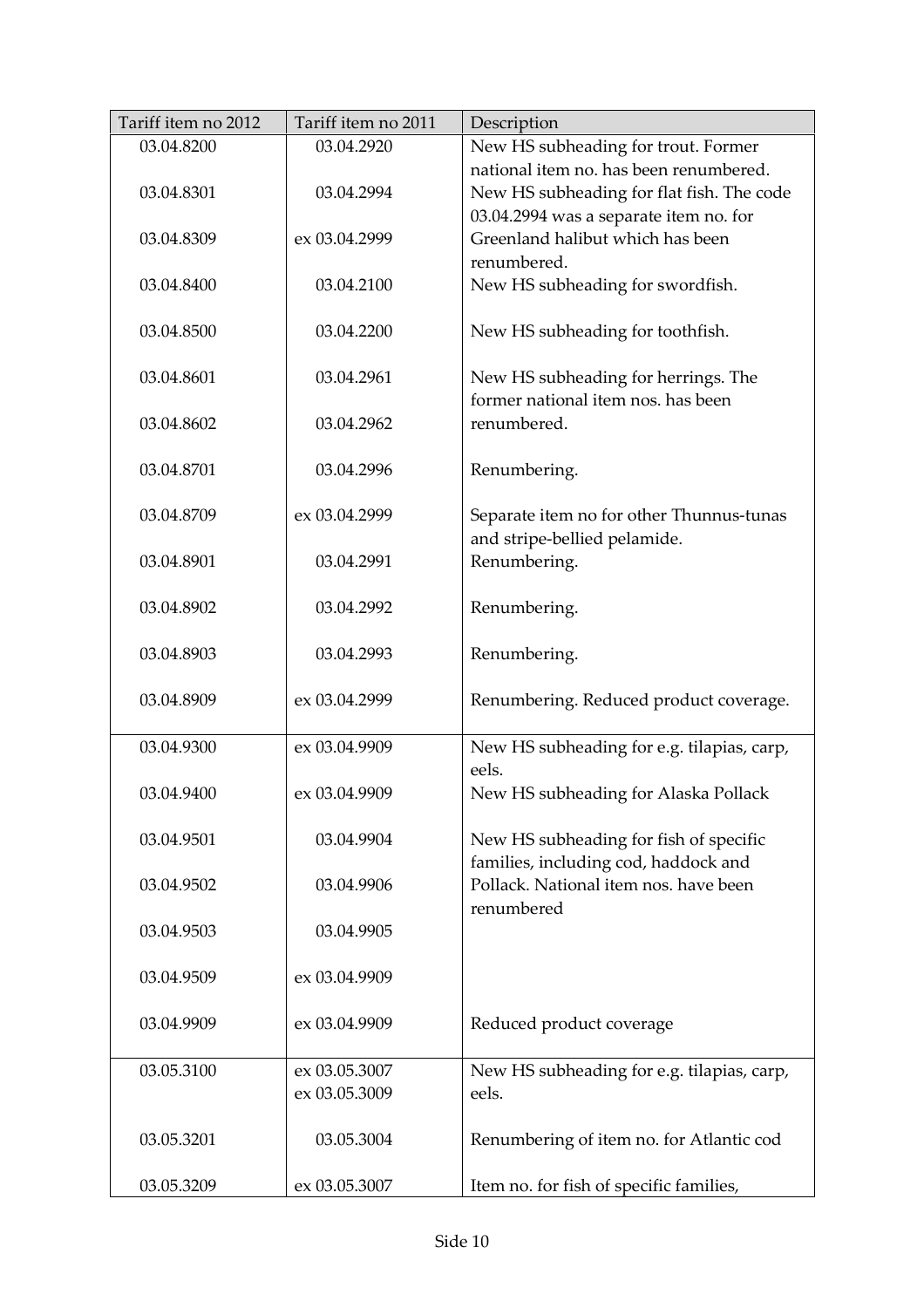| Tariff item no 2012 | Tariff item no 2011 | Description                                                                                                             |
|---------------------|---------------------|-------------------------------------------------------------------------------------------------------------------------|
|                     | ex 03.05.3009       | including Gadidae, but excl. Atlantic cod                                                                               |
| 03.05.3910          | 03.05.3003          | Renumbering                                                                                                             |
| 03.05.3921          | 03.05.3005          | Renumbering                                                                                                             |
| 03.05.3922          | 03.05.3008          | Renumbering                                                                                                             |
| 03.05.3930          | 03.05.3006          | Renumbering                                                                                                             |
| 03.05.3991          | ex. 03.05.3007      | Renumbering                                                                                                             |
| 03.05.3999          | ex 03.05.3009       | Renumbering, reduced product coverage                                                                                   |
| 03.05.4100          | ex 03.05.4100       | New HS subheadings created for smoked<br>trout (0305.4300), tilapias, carp eels and                                     |
| 03.05.4200          | ex 03.05.4200       | some other species (0305.4400). At the same<br>time, edible fish offal has been transferred                             |
| 03.05.4300          | ex 03.05.4900       | to new subheadings 03.05.7100 - 03.05.7900.                                                                             |
| 03.05.4400          | ex 03.05.4900       |                                                                                                                         |
| 03.05.4900          | ex 03.05.4900       |                                                                                                                         |
| 03.05.5111          | ex 03.05.5101       | New HS subheading created for tilapias,                                                                                 |
| 03.05.5112          | ex 03.05.5102       | catfish, carps, eels etc. (03.05.6400).<br>In addition, edible fish offal has been<br>transferred to new HS subheadings |
| 03.05.5113          | ex 03.05.5103       | 03.05.7100 - 03.05.7900 (causing most of the<br>ex's) and a number of the former national                               |
| 03.05.5114          | ex 03.05.5104       | item nos. have been renumbered.                                                                                         |
| 03.05.5121          | ex 03.05.5108       |                                                                                                                         |
| 03.05.5129          | ex 03.05.5109       |                                                                                                                         |
| 03.05.5911          | ex 03.05.5901       |                                                                                                                         |
| 03.05.5912          | ex 03.05.5902       |                                                                                                                         |
| 03.05.5913          | ex 03.05.5903       |                                                                                                                         |
| 03.05.5921          | ex 03.05.5904       |                                                                                                                         |
| 03.05.5922          | ex 03.05.5905       |                                                                                                                         |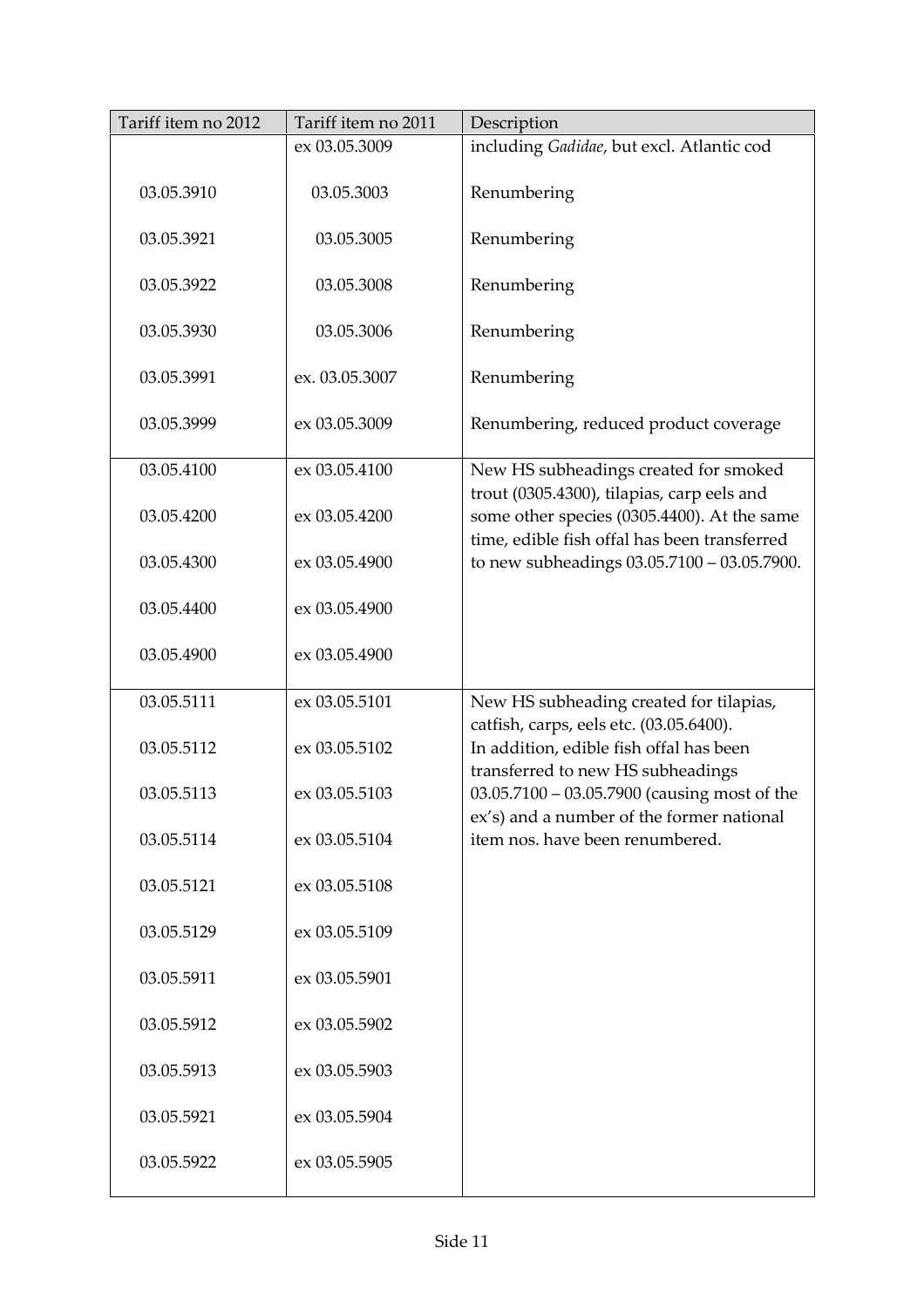| Tariff item no 2012 | Tariff item no 2011   | Description                                 |
|---------------------|-----------------------|---------------------------------------------|
| 03.05.5930          | ex 03.05.5906         |                                             |
|                     |                       |                                             |
| 03.05.5991          | ex 03.05.5907         |                                             |
|                     |                       |                                             |
| 03.05.5992          | ex 03.05.5908         |                                             |
|                     |                       |                                             |
| 03.05.6100          | ex 03.05.6103         |                                             |
|                     | ex 03.05.6104         |                                             |
|                     | ex 03.05.6109         |                                             |
|                     |                       |                                             |
| 03.05.6200          | ex 03.05.6200         |                                             |
|                     |                       |                                             |
| 03.05.6300          | ex 03.05.6300         |                                             |
|                     |                       |                                             |
| 03.05.6400          | ex 03.05.6909         |                                             |
|                     |                       |                                             |
| 03.05.6901          | ex 03.05.6901         |                                             |
|                     |                       |                                             |
| 03.05.6902          | ex 03.05.6902         |                                             |
|                     |                       |                                             |
| 03.05.6903          | ex 03.05.6903         |                                             |
|                     |                       |                                             |
| 03.05.6904          | ex 03.05.6904         |                                             |
|                     |                       |                                             |
| 03.05.6909          | ex 03.05.6909         |                                             |
| 03.05.7100          | ex 03.05.4900         |                                             |
|                     | ex 03.05.5907         | New HS subheadings for edible fish offal,   |
|                     |                       | dried, salted, smoked etc.                  |
|                     | ex 03.05.6909         |                                             |
| 03.05.7200          | ex 03.05.4100 - .4900 |                                             |
|                     | ex 03.05.5101 - .5908 |                                             |
|                     |                       |                                             |
|                     | ex 03.05.6103 - .6909 |                                             |
| 03.05.7900          | ex 03.05.4100 - .4900 |                                             |
|                     | ex 03.05.5101 - .5908 |                                             |
|                     |                       |                                             |
|                     | ex 03.05.6103 - .6909 |                                             |
| 03.06.1100          | 03.06.1100            | At the same time as smoked crustaceans      |
|                     | ex 16.05.4000         | have been transferred from heading 16.05 to |
|                     |                       | heading 03.06, this heading have been       |
| 03.06.1200          | 03.06.1200            | slightly reorganised by creating new HS     |
|                     | ex 16.05.3000         | subheadings for Norway lobsters and cold-   |
|                     |                       | water shrimps and prawns.                   |
| 03.06.1401          | 03.06.1401            |                                             |
|                     | ex 16.05.1000         |                                             |
|                     |                       |                                             |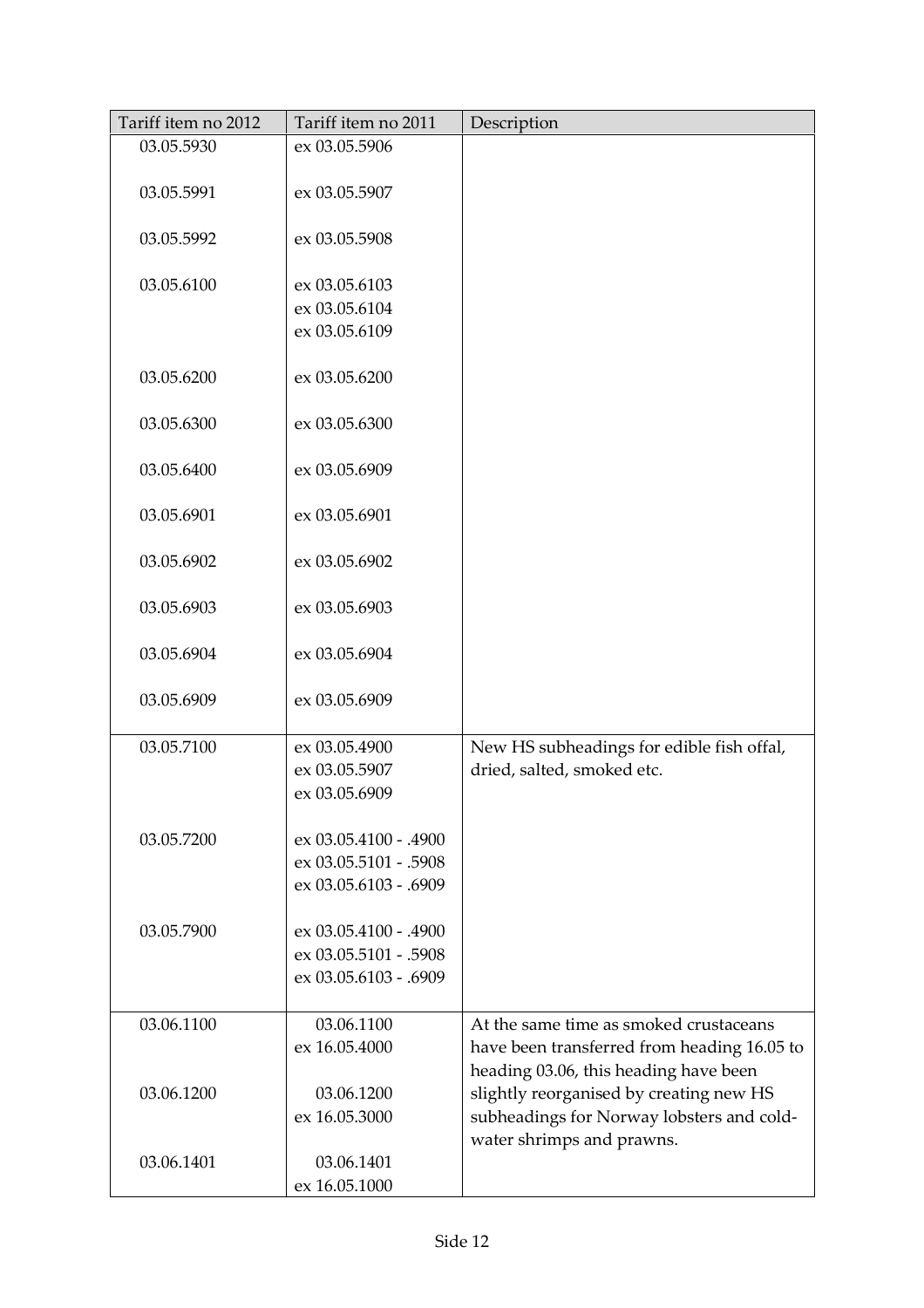| Tariff item no 2012 | Tariff item no 2011            | Description |
|---------------------|--------------------------------|-------------|
|                     |                                |             |
| 03.06.1409          | 03.06.1409                     |             |
|                     | ex 16.05.1000                  |             |
|                     |                                |             |
| 03.06.1500          | ex 03.06.1900<br>ex 16.05.4000 |             |
|                     |                                |             |
| 03.06.1601          | ex 03.06.1301                  |             |
|                     |                                |             |
| 03.06.1602          | ex 03.06.1302                  |             |
|                     |                                |             |
| 03.06.1609          | ex 03.06.1309                  |             |
|                     | ex 16.05.2009                  |             |
|                     |                                |             |
| 03.06.1700          | ex 03.06.1301                  |             |
|                     | ex 03.06.1302                  |             |
|                     | ex 03.06.1309                  |             |
|                     | ex 16.05.2009                  |             |
| 03.06.1900          | ex 03.06.1900                  |             |
|                     | ex 16.05.4000                  |             |
|                     |                                |             |
| 03.06.2100          | 03.06.2100                     |             |
|                     | ex 16.05.4000                  |             |
|                     |                                |             |
| 03.06.2201          | 03.06.2201                     |             |
|                     | ex 16.05.3000                  |             |
|                     |                                |             |
| 03.06.2209          | 03.06.2209                     |             |
|                     | ex 16.05.3000                  |             |
|                     |                                |             |
| 03.06.2401          | 03.06.2401                     |             |
|                     | ex 16.05.1000                  |             |
| 03.06.2409          | 03.06.2409                     |             |
|                     | ex 16.05.1000                  |             |
|                     |                                |             |
| 03.06.2500          | ex 03.06.2900                  |             |
|                     | ex 16.05.4000                  |             |
|                     |                                |             |
| 03.06.2601          | ex 03.06.2301                  |             |
|                     |                                |             |
| 03.06.2602          | ex 03.06.2302                  |             |
|                     |                                |             |
| 03.06.2609          | ex 03.06.2309                  |             |
|                     | ex 16.05.2009                  |             |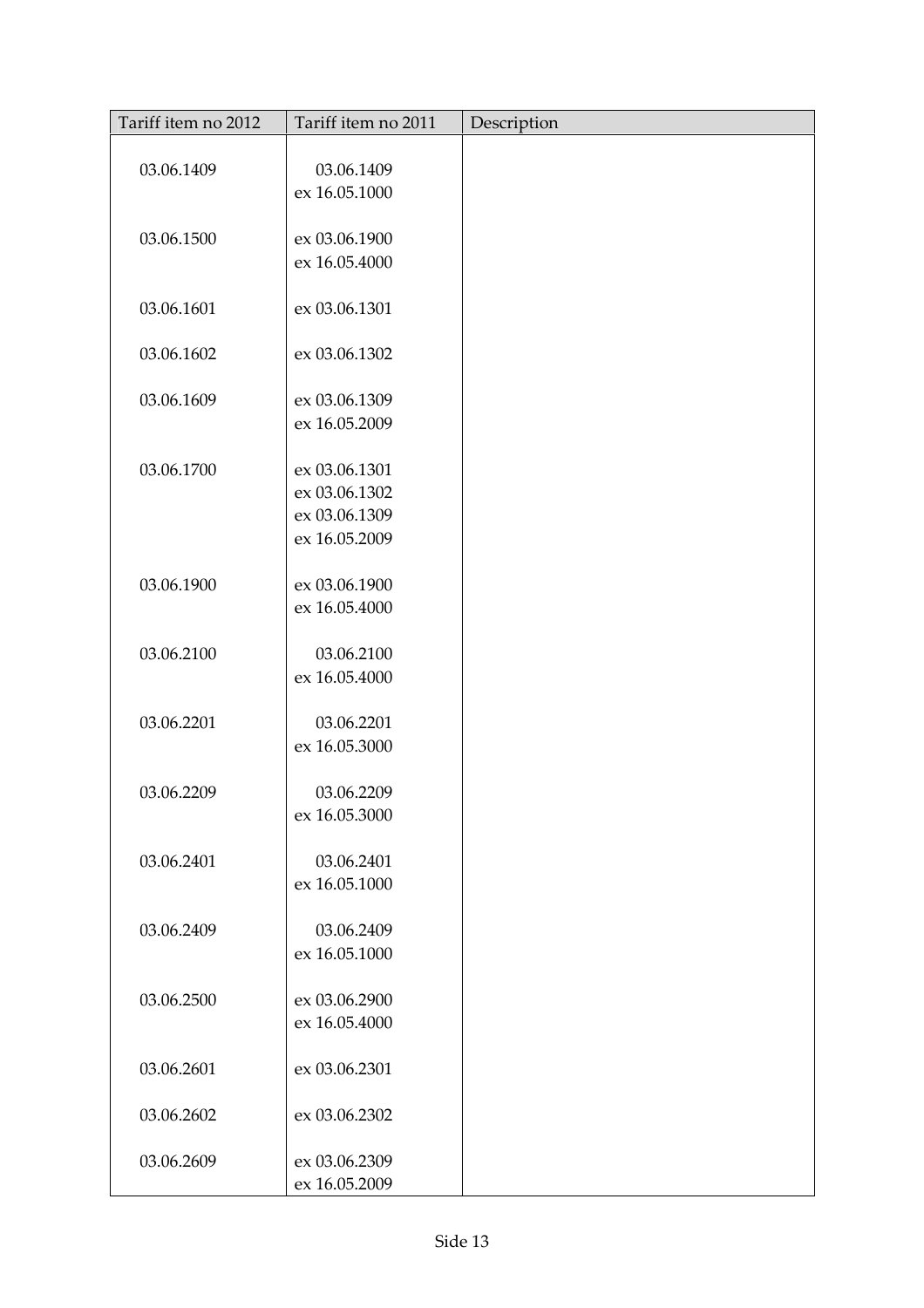| Tariff item no 2012 | Tariff item no 2011            | Description                                  |
|---------------------|--------------------------------|----------------------------------------------|
|                     |                                |                                              |
| 03.06.2700          | ex 03.06.2301                  |                                              |
|                     | ex 03.06.2302                  |                                              |
|                     | ex 03.06.2309<br>ex 16.05.2009 |                                              |
|                     |                                |                                              |
| 03.06.2900          | ex 03.06.2900                  |                                              |
|                     | ex 16.05.4000                  |                                              |
|                     |                                |                                              |
| 03.07.1100          | ex 03.07.1000                  | At the same time as smoked molluscs have     |
|                     |                                | been transferred from heading 16.05 to       |
| 03.07.1900          | ex 03.07.1000                  | heading 03.07, this heading have been        |
|                     | ex 16.05.9009                  | reorganised by creating new HS               |
|                     |                                | subheadings for various shells and abalone.  |
| 03.07.2901          | 03.07.2901                     | In addition, aquatic invertebrates have been |
|                     | ex 16.05.9009                  | transferred to new heading 03.08.            |
|                     |                                |                                              |
| 03.07.2909          | 03.07.2909                     |                                              |
|                     | ex 16.05.9009                  |                                              |
| 03.07.3900          | 03.07.3900                     |                                              |
|                     | ex 16.05.9001                  |                                              |
|                     |                                |                                              |
| 03.07.4900          | 03.07.4900                     |                                              |
|                     | ex 16.05.9009                  |                                              |
|                     |                                |                                              |
| 03.07.5900          | 03.07.5900                     |                                              |
|                     | ex 16.05.9009                  |                                              |
|                     |                                |                                              |
| 03.07.6000          | 03.07.6000                     |                                              |
|                     | ex 16.05.9009                  |                                              |
| 03.07.7100          | ex 03.07.9109                  |                                              |
|                     |                                |                                              |
| 03.07.7900          | ex 03.07.9900                  |                                              |
|                     | ex 16.05.9009                  |                                              |
|                     |                                |                                              |
| 03.07.8100          | ex 03.07.9109                  |                                              |
|                     |                                |                                              |
| 03.07.8900          | ex 03.07.9900                  |                                              |
|                     | ex 16.05.9009                  |                                              |
|                     |                                |                                              |
| 03.07.9100          | ex 03.07.9109                  |                                              |
| 03.07.9900          | ex 03.07.9900                  |                                              |
|                     | ex 16.05.9009                  |                                              |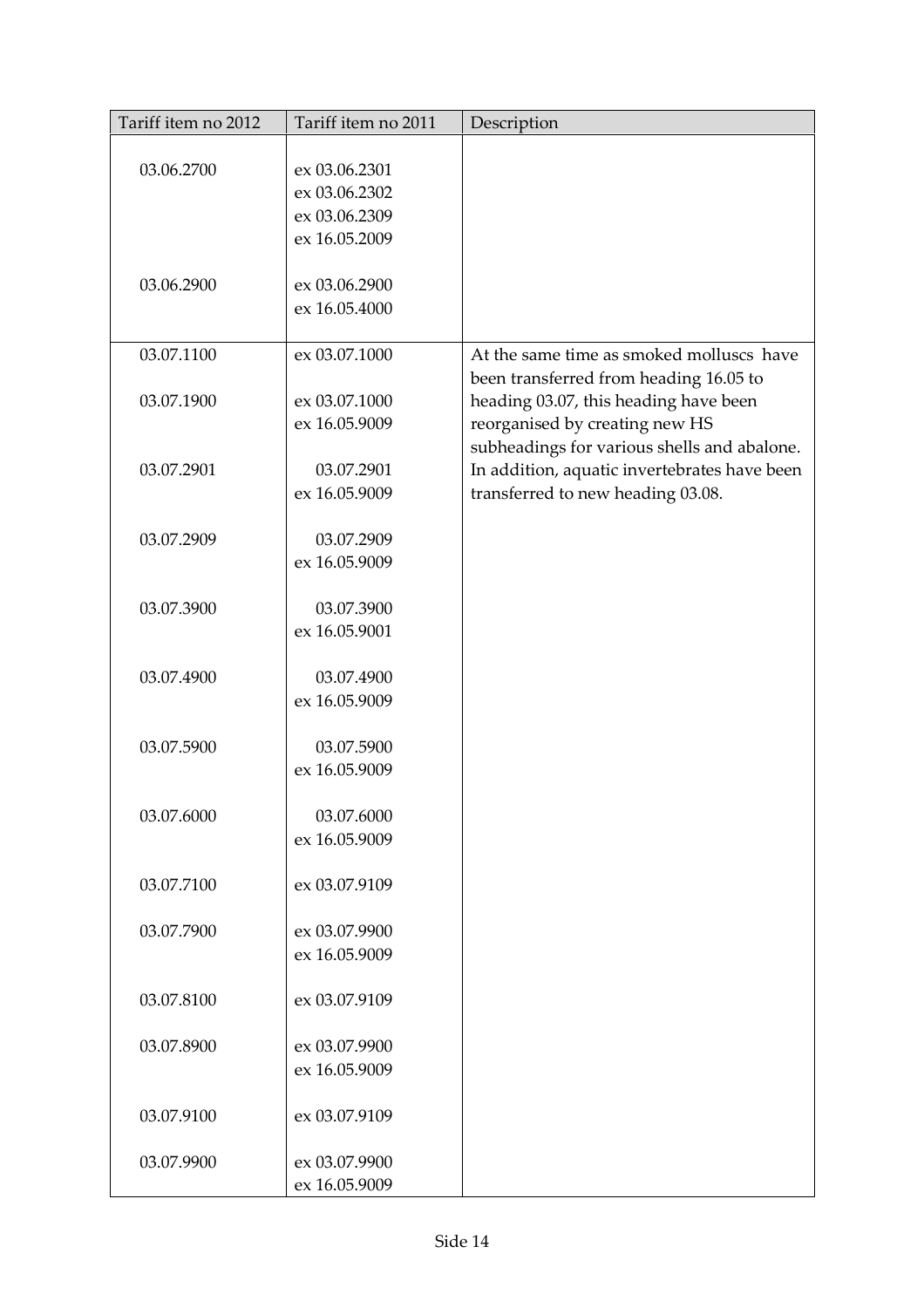| Tariff item no 2012 | Tariff item no 2011   | Description                                                                           |
|---------------------|-----------------------|---------------------------------------------------------------------------------------|
|                     |                       |                                                                                       |
| 03.08.1100          | ex 03.07.9109         | New heading for aquatic invertebrates.                                                |
|                     |                       | Transferred from heading 03.07, except for                                            |
| 03.08.1900          | ex 03.07.9900         | smoked aquatic invertebrates which have                                               |
|                     | ex 16.05.9009         | been transferred from heading 16.05                                                   |
|                     |                       |                                                                                       |
| 03.08.2100          | 03.07.9101            |                                                                                       |
|                     | 03.07.9102            |                                                                                       |
|                     | ex 03.07.9109         |                                                                                       |
|                     |                       |                                                                                       |
| 03.08.2900          | ex 03.07.9900         |                                                                                       |
|                     | ex 16.05.9009         |                                                                                       |
|                     |                       |                                                                                       |
| 03.08.3000          | ex 03.07.9109         |                                                                                       |
|                     | ex 03.07.9900         |                                                                                       |
|                     | ex 16.05.9009         |                                                                                       |
|                     |                       |                                                                                       |
| 03.08.9000          | ex 03.07.9109         |                                                                                       |
|                     | ex 03.07.9900         |                                                                                       |
|                     | ex 16.05.9009         |                                                                                       |
|                     |                       |                                                                                       |
| 04.01.4000          | ex 04.01.3000         | New HS subheading split up for milk                                                   |
|                     |                       | containing more than 6 % by weight of fat                                             |
| 04.01.5000          | ex 04.01.3000         |                                                                                       |
|                     |                       |                                                                                       |
| 04.07.1100          | 04.07.0011            | Reorganisation of the heading for birds'                                              |
|                     |                       | eggs.                                                                                 |
| 04.07.1900          | 04.07.0091            |                                                                                       |
|                     |                       |                                                                                       |
| 04.07.2100          | ex 04.07.0019         |                                                                                       |
|                     |                       |                                                                                       |
| 04.07.2900          | ex 04.07.0099         |                                                                                       |
|                     |                       |                                                                                       |
| 04.07.9000          | ex 04.07.0019         |                                                                                       |
|                     | ex 04.07.0099         |                                                                                       |
|                     |                       |                                                                                       |
| 06.03.1510          | ex 06.03.1120         | New HS Subheading (0603.15) for lilies.                                               |
|                     | ex 06.03.1420         | National split-up based on bound rates for                                            |
|                     | 06.03.1993            | some species when in mixed bouquets.                                                  |
|                     | ex 06.03.1992 - .1999 |                                                                                       |
|                     |                       |                                                                                       |
| 06.03.1520          | ex 06.03.1921 - .1991 |                                                                                       |
|                     |                       |                                                                                       |
|                     |                       |                                                                                       |
|                     |                       |                                                                                       |
| 06.04.2010          | 06.04.9110            | Former HS subheading 0604.10 for mosses<br>and lichens has been deleted, leading to a |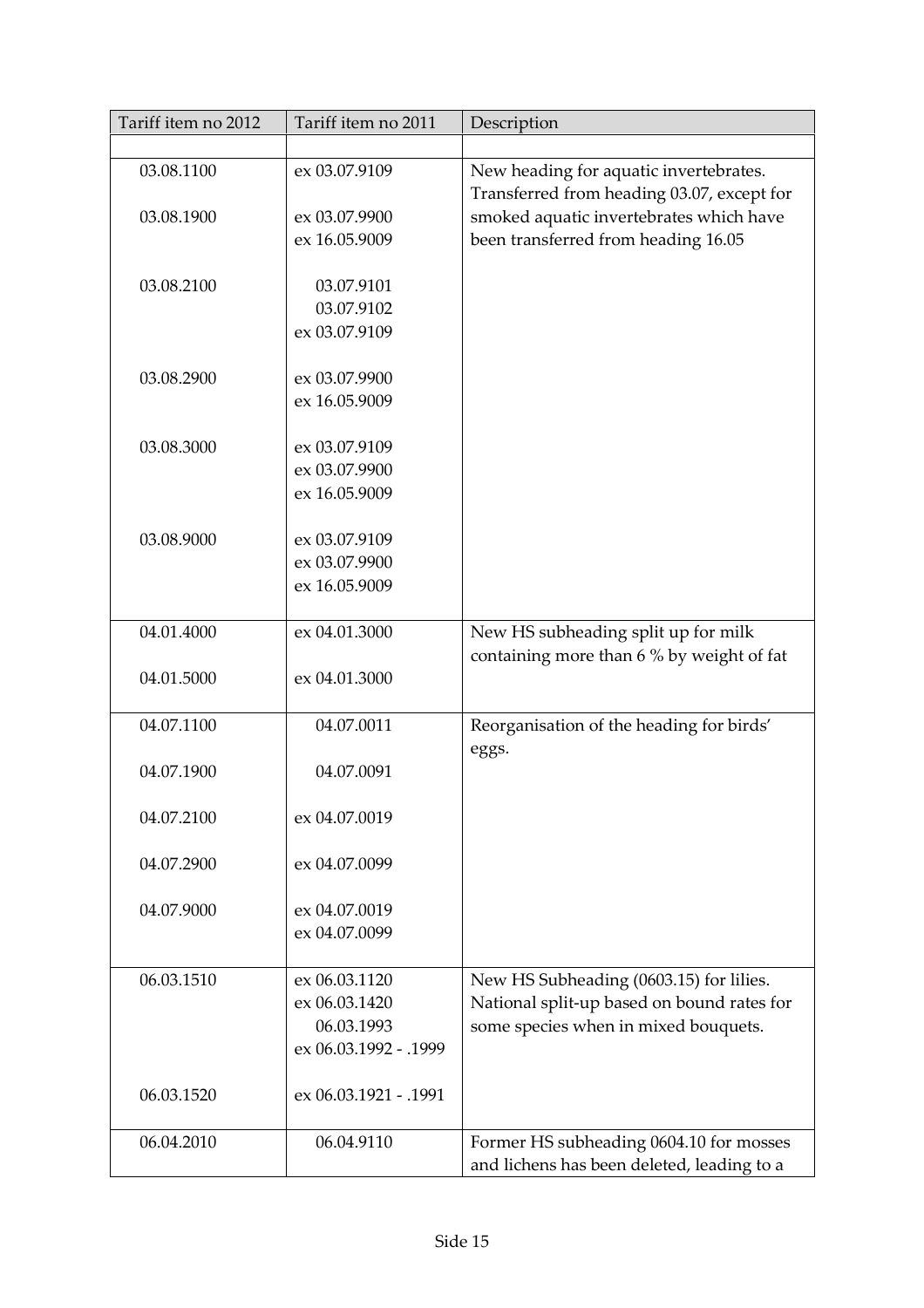| Tariff item no 2012 | Tariff item no 2011 | Description                                                                       |
|---------------------|---------------------|-----------------------------------------------------------------------------------|
| 06.04.2091          | 06.04.9191          | reorganisation of the heading.                                                    |
| 06.04.2092          | 06.04.9192          |                                                                                   |
| 06.04.2093          | ex 06.04.1000       |                                                                                   |
| 06.04.2099          | 06.04.9199          |                                                                                   |
| 06.04.9001          | ex 06.04.1000       |                                                                                   |
| 06.04.9009          | 06.04.9900          |                                                                                   |
| 07.05.2910          | 07.05.2911          | Merging of to national item nos. to reflect                                       |
|                     | 07.05.2919          | time of importation only.                                                         |
| 07.09.9110          | 07.09.9060          | HS subheadings for globe artichokes and<br>olives have been reintroduced (now     |
| 07.09.9120          | 07.09.9070          | numbered as HS subheadings 0709.91 and<br>07.09.92). National item numbers are    |
| 07.09.9200          | 07.09.9010          | renumbered. In addition, a new HS<br>subheading for pumpkins, squash and          |
| 07.09.9301          | 07.09.9091          | gourds have been introduced (see item nos.<br>07.09.9301 and .9309).              |
| 07.09.9309          | ex 07.09.9099       |                                                                                   |
| 07.09.9910          | 07.09.9020          |                                                                                   |
| 07.09.9920          | 07.09.9030          |                                                                                   |
| 07.09.9930          | 07.09.9041          |                                                                                   |
| 07.09.9940          | 07.09.9050          |                                                                                   |
| 07.09.9990          | ex 07.09.9099       |                                                                                   |
| 07.13.3400          | ex 07.13.3900       | New HS subheadings for bambara beans,<br>cow peas and pigeon peas are introduced. |
| 07.13.3500          | ex 07.13.3900       |                                                                                   |
| 07.13.3900          | ex 07.13.3900       |                                                                                   |
| 07.13.6000          | ex 07.13.9000       |                                                                                   |
| 07.13.9000          | ex 07.13.9000       |                                                                                   |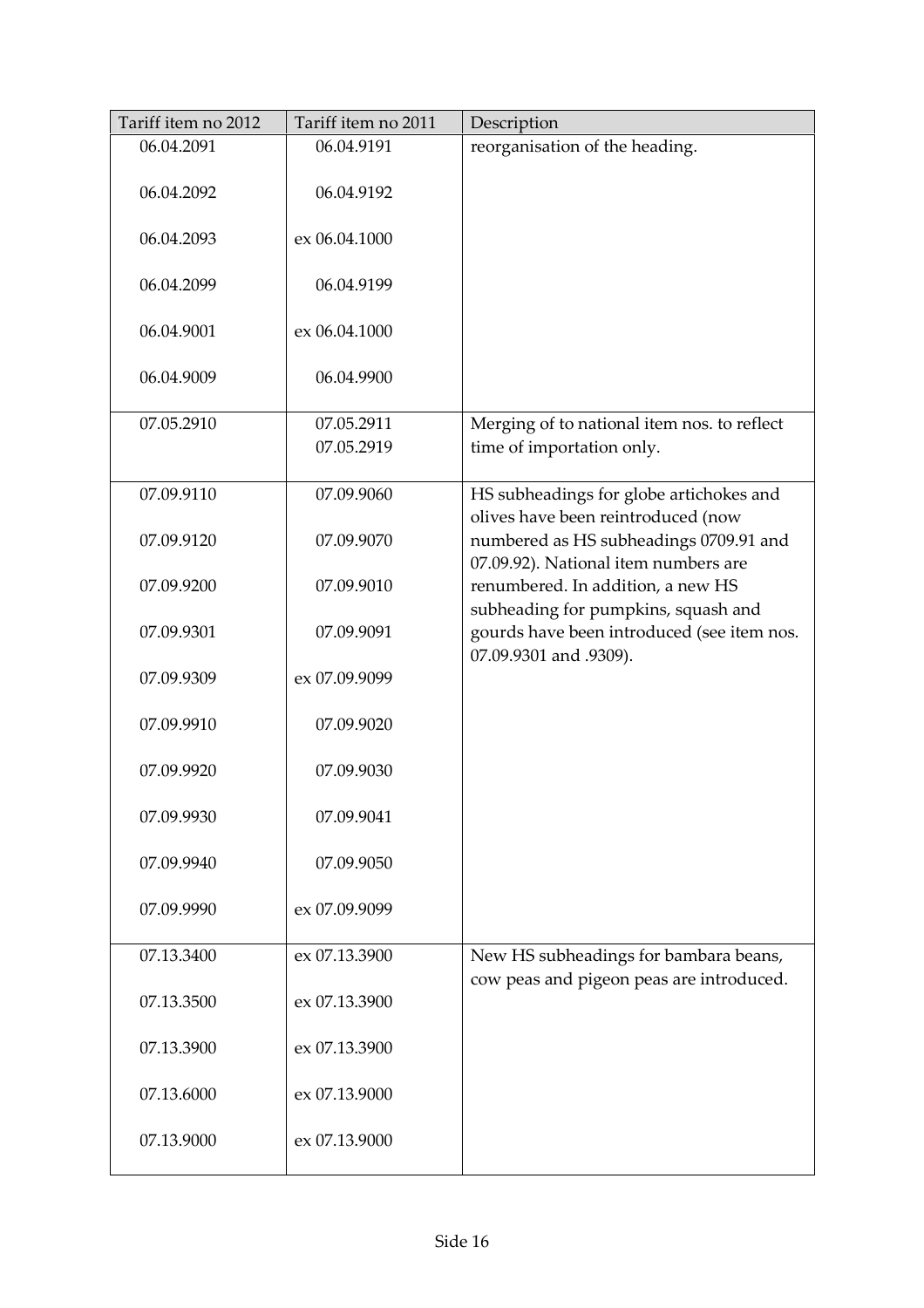| Tariff item no 2012 | Tariff item no 2011 | Description                                                                            |
|---------------------|---------------------|----------------------------------------------------------------------------------------|
| 07.14.3000          | ex 07.14.9000       | New HS subheadings established for yams,                                               |
|                     |                     | taro and yautia                                                                        |
| 07.14.4000          | ex 07.14.9000       |                                                                                        |
|                     |                     |                                                                                        |
| 07.14.5000          | ex 07.14.9000       |                                                                                        |
|                     |                     |                                                                                        |
| 07.14.9000          | ex 07.14.9000       |                                                                                        |
|                     |                     |                                                                                        |
| 08.01.1200          | ex 08.01.1900       | New HS subheading for coconuts in the<br>inner shell                                   |
| 08.01.1900          | ex 08.01.1900       |                                                                                        |
|                     |                     |                                                                                        |
| 08.02.4100          | ex 08.02.4000       | The HS subheadings for chestnuts,                                                      |
|                     |                     | pistachios and macadamia nuts have been                                                |
| 08.02.4200          | ex 08.02.4000       | further subdivided into "in shell" and                                                 |
|                     |                     | "shelled".                                                                             |
| 08.02.5100          | ex 08.02.5000       |                                                                                        |
|                     |                     |                                                                                        |
| 08.02.5200          | ex 08.02.5000       |                                                                                        |
|                     |                     |                                                                                        |
| 08.02.6100          | ex 08.02.6000       |                                                                                        |
|                     |                     |                                                                                        |
| 08.02.6200          | ex 08.02.6000       |                                                                                        |
|                     |                     |                                                                                        |
| 08.02.7000          | ex 08.02.9099       | In addition, new HS subheadings have been<br>established for kola nuts and areca nuts. |
| 08.02.8000          | ex 08.02.9099       |                                                                                        |
|                     |                     |                                                                                        |
| 08.02.9099          | ex 08.02.9099       |                                                                                        |
|                     |                     |                                                                                        |
| 08.03.1000          | ex 08.03.0000       | A new HS subheading for plantains is                                                   |
|                     |                     | established. Other bananas falls in new                                                |
| 08.03.9000          | ex 08.03.0000       | HS subheading 0803.90                                                                  |
|                     |                     |                                                                                        |
| 08.08.3010          | 08.08.2012          | The HS subheading for pears and quinces                                                |
|                     |                     | has been split.                                                                        |
| 08.08.3020          | 08.08.2021          |                                                                                        |
|                     |                     |                                                                                        |
| 08.08.4000          | 08.08.2060          |                                                                                        |
| 08.09.2100          | 08.09.2001          | New HS subheading established for sour                                                 |
|                     |                     | cherries. The new HS subdivision is in line                                            |
| 08.09.2900          | 08.09.2009          | with Norway's former national                                                          |
|                     |                     | subdivisions.                                                                          |
| 08.10.3010          | 08.10.9020          | New HS subheading introduced for black,                                                |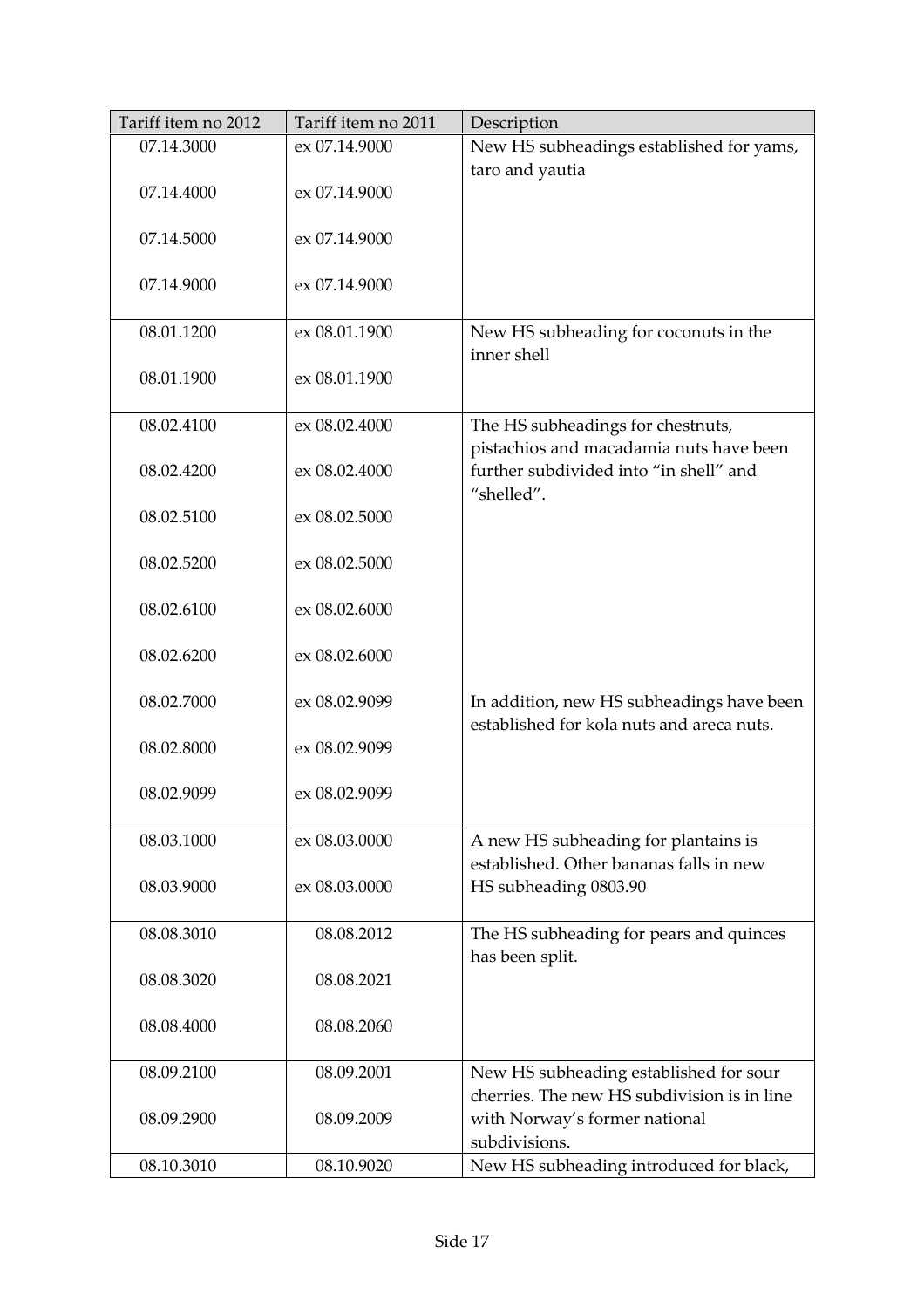| Tariff item no 2012 | Tariff item no 2011 | Description                                                                                                        |
|---------------------|---------------------|--------------------------------------------------------------------------------------------------------------------|
| 08.10.3020          | 08.10.9030          | white and red currants in addition to<br>gooseberries. Resulting in renumbering the<br>former national item nos.   |
| 08.10.3030          | 08.10.9040          | Also, a new HS subheading for persimmons<br>has been created.                                                      |
| 08.10.7000          | ex 08.10.9090       |                                                                                                                    |
| 08.10.9090          | ex 08.10.9090       |                                                                                                                    |
| 08.11.2011          | ex 08.11.2001       | Reorganisation of the national item nos. for                                                                       |
| 08.11.2012          | ex 08.11.2001       | specific berries, and more detailed data-<br>collection (raspberries, white and red<br>currants and gooseberries). |
| 08.11.2013          | ex 08.11.2001       |                                                                                                                    |
| 08.11.2019          | ex 08.11.2001       |                                                                                                                    |
| 08.11.2091          | 08.11.2005          |                                                                                                                    |
| 08.11.2092          | ex 08.11.2008       |                                                                                                                    |
| 08.11.2093          | 08.11.2006          |                                                                                                                    |
| 08.11.2094          | ex 08.11.2008       |                                                                                                                    |
| 08.11.2095          | ex 08.11.2008       |                                                                                                                    |
| 09.04.2100          | ex 09.04.2000       | Splitting of the HS subheading for fruits of<br>the genus Capsicum or of the genus Pimenta.                        |
| 09.04.2200          | ex 09.04.2000       |                                                                                                                    |
| 09.05.1000          | ex 09.05.0000       | Splitting of the heading for vanilla in<br>"neither crushed nor ground" and "crushed                               |
| 09.05.2000          | ex 09.05.0000       | or ground", as is the case also for most<br>other changes In Chapter 9.                                            |
| 09.07.1000          | ex 09.07.0000       | Same splitting for cloves as for vanilla (see<br>above)                                                            |
| 09.07.2000          | ex 09.07.0000       |                                                                                                                    |
| 09.08.1100          | ex 09.08.1000       | Same changes for nutmeg, mace and<br>cardamoms as described above for vanilla.                                     |
| 09.08.1200          | ex 09.08.1000       |                                                                                                                    |
| 09.08.2100          | ex 09.08.2000       |                                                                                                                    |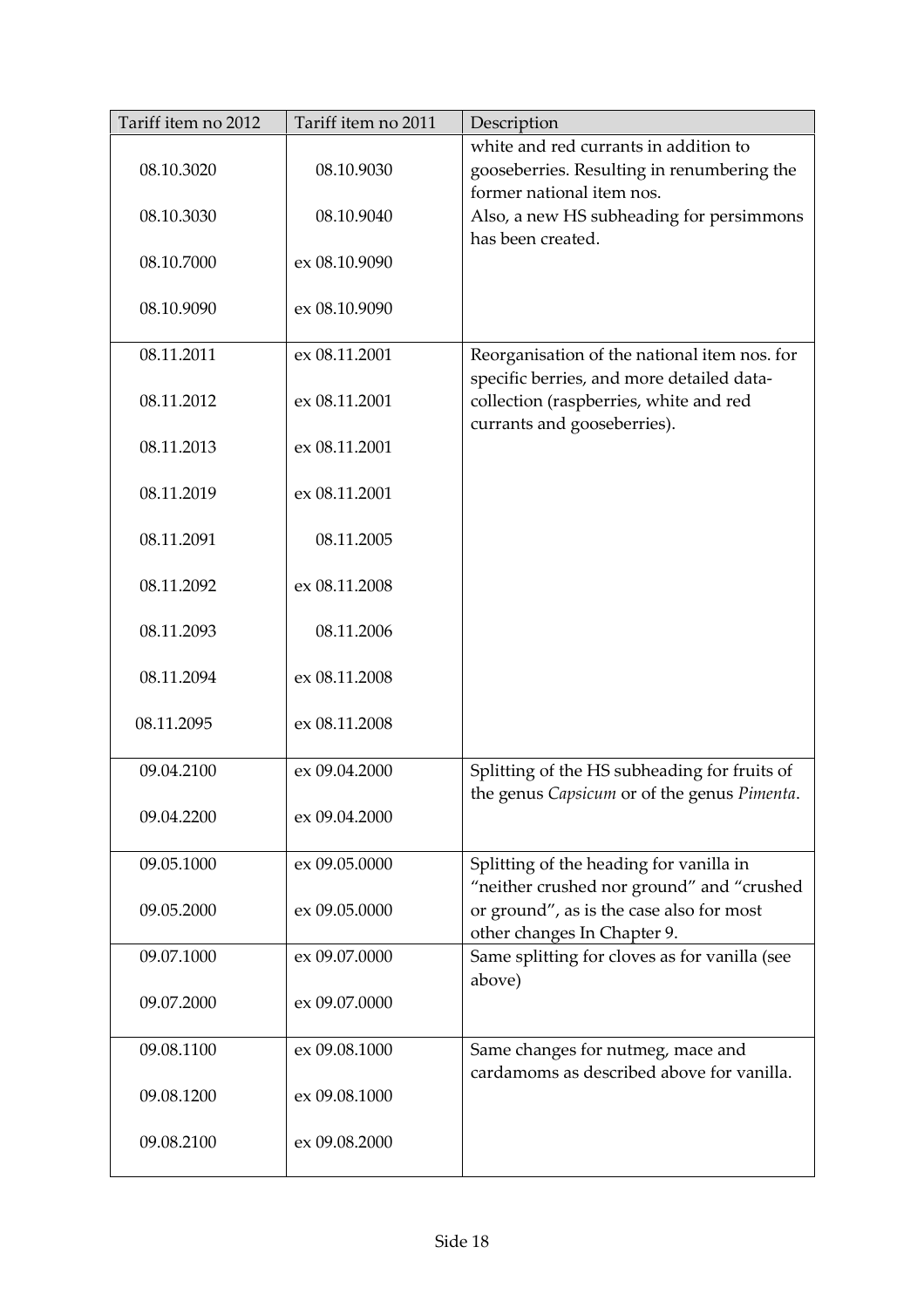| Tariff item no 2012 | Tariff item no 2011 | Description                                |
|---------------------|---------------------|--------------------------------------------|
| 09.08.2200          | ex 09.08.2000       |                                            |
|                     |                     |                                            |
| 09.08.3100          | ex 09.08.3000       |                                            |
|                     |                     |                                            |
| 09.08.3200          | ex 09.08.3000       |                                            |
|                     |                     |                                            |
| 09.09.2100          | ex 09.09.2000       | Splitting up like for vanilla etc.         |
|                     |                     |                                            |
| 09.09.2200          | ex 09.09.2000       |                                            |
|                     |                     |                                            |
| 09.09.3100          | ex 09.09.3000       |                                            |
|                     |                     |                                            |
| 09.09.3200          | ex 09.09.3000       |                                            |
|                     |                     |                                            |
| 09.09.6100          | ex 09.09.1000       | The HS subheadings for anise, badian,      |
|                     | ex 09.09.4000       | caraway, fennel and juniper berries have   |
|                     | ex 09.09.5010       | been merged, but then split as for vanilla |
|                     | ex 09.09.5020       | etc.                                       |
|                     |                     |                                            |
| 09.09.6200          | ex 09.09.1000       |                                            |
|                     | ex 09.09.4000       |                                            |
|                     | ex 09.09.5010       |                                            |
|                     | ex 09.09.5020       |                                            |
|                     |                     |                                            |
| 09.10.1100          | ex 09.10.1000       | The subheadings for ginger have been       |
|                     |                     | organised as for vanilla. See above.       |
| 09.10.1200          | ex 09.10.1000       |                                            |
|                     |                     |                                            |
| 10.01.1100          | ex 10.01.1000       | For a number of cereals, the headings or   |
|                     |                     | subheadings have been split into "seed"    |
| 10.01.1900          | ex 10.01.1000       | and "other".                               |
|                     |                     |                                            |
|                     |                     |                                            |
| 10.01.9100          | ex 10.01.9000       |                                            |
|                     |                     |                                            |
| 10.01.9900          | ex 10.01.9000       |                                            |
|                     |                     |                                            |
| 10.02.1000          | ex 10.02.0000       | See above                                  |
|                     |                     |                                            |
| 10.02.9000          | ex 10.02.0000       |                                            |
|                     |                     |                                            |
| 10.03.1000          | ex 10.03.0000       | See above                                  |
|                     |                     |                                            |
| 10.03.9000          | ex 10.03.0000       |                                            |
|                     |                     |                                            |
| 10.04.1000          | ex 10.04.0000       | See above                                  |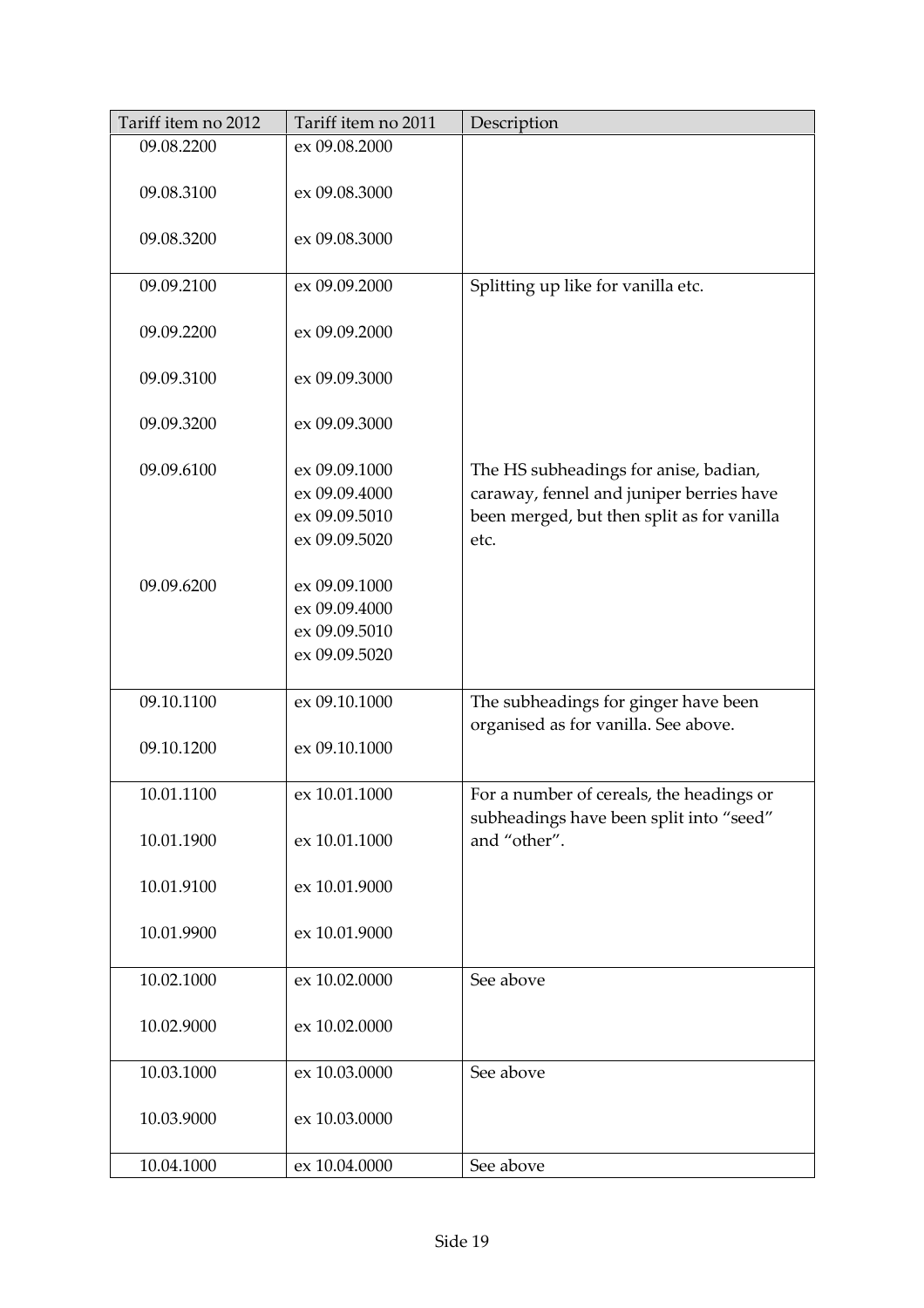| Tariff item no 2012 | Tariff item no 2011 | Description                                                                               |
|---------------------|---------------------|-------------------------------------------------------------------------------------------|
| 10.04.9000          | ex 10.04.0000       |                                                                                           |
| 10.07.1000          | ex 10.07.0090       | See above, however, the national item no.                                                 |
| 10.07.9010          | 10.07.0010          | for grain sorghum for animal feeding is<br>renumbered only.                               |
| 10.07.9090          | ex 10.07.0090       |                                                                                           |
| 10.08.2100          | ex 10.08.2090       | For millet, the same action has been taken as                                             |
| 10.08.2910          | 10.08.2010          | for grain sorghum.                                                                        |
| 10.08.2990          | ex 10.08.2090       |                                                                                           |
| 10.08.4000          | ex 10.08.9000       | New HS subheadings have been introduced<br>for fonia, quinoa and triticale.               |
| 10.08.5000          | ex 10.08.9000       |                                                                                           |
| 10.08.6000          | ex 10.08.9000       |                                                                                           |
| 10.08.9000          | ex 10.08.9000       |                                                                                           |
| 11.02.9009          | 11.02.1000          | The HS subheading for rye flour has been                                                  |
|                     | ex 11.02.9009       | deleted.                                                                                  |
| 12.01.1000          | ex 12.01.0090       | A new HS subheading for soya bean "seed".                                                 |
| 12.01.9010          | 12.01.0010          | The national item no. for products used for<br>animal feeding is renumbered accordingly.  |
| 12.01.9090          | ex 12.01.0090       |                                                                                           |
| 12.02.3000          | ex 12.02.1090       | New HS subheading for seeds of ground                                                     |
|                     | ex 12.02.2090       | nuts.                                                                                     |
| 12.02.4110          | 12.02.1010          | The national item nos. for products used for<br>animal feeding is renumbered accordingly. |
| 12.02.4190          | ex 12.02.1090       |                                                                                           |
| 12.02.4210          | 12.02.2010          |                                                                                           |
| 12.02.4290          | ex 12.02.2090       |                                                                                           |
| 12.07.1010          | ex 12.07.9910       | For a number of oil seeds and oleaginous<br>fruits, specific HS has been reintroduced     |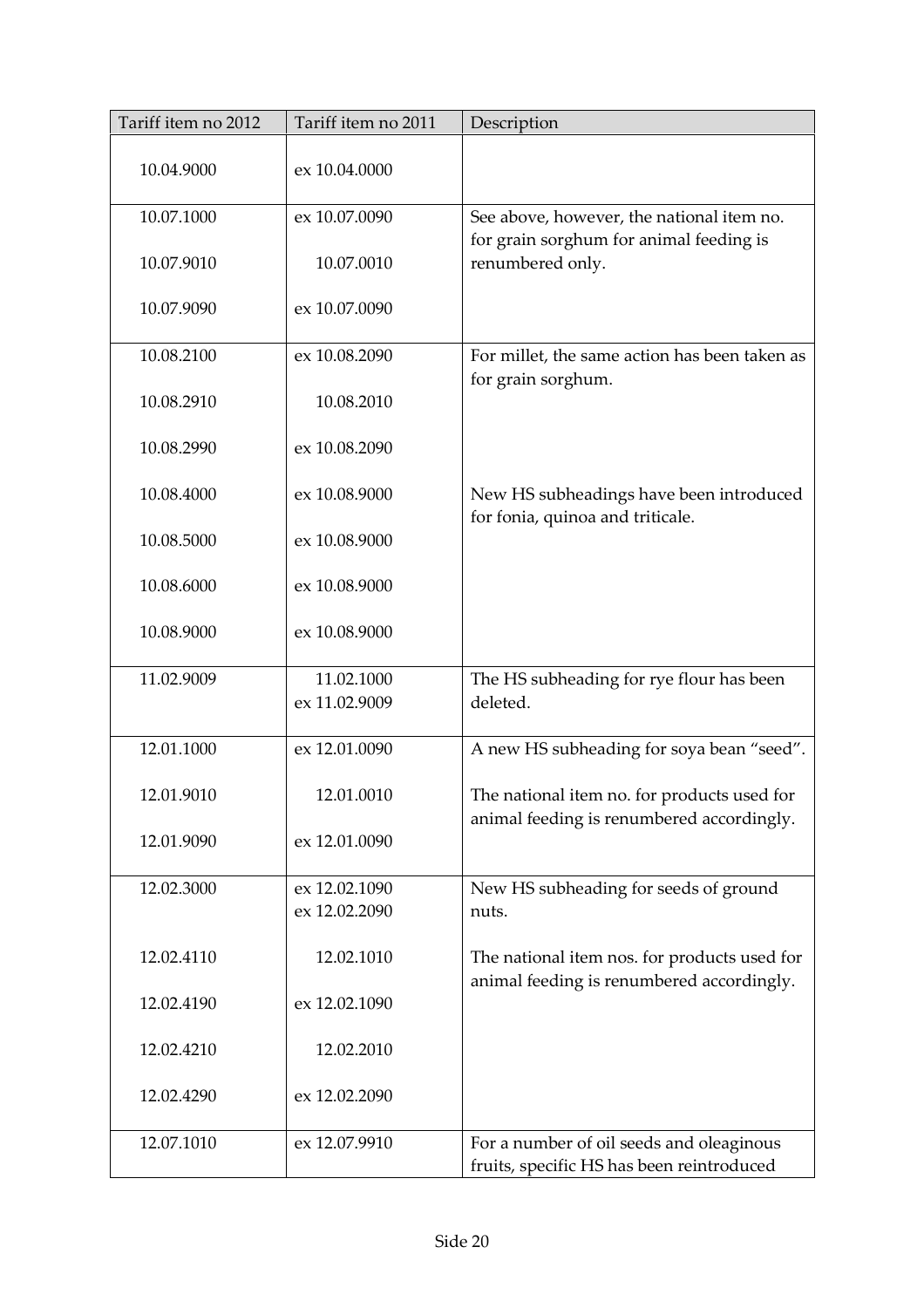| Tariff item no 2012 | Tariff item no 2011 | Description                                                                                 |
|---------------------|---------------------|---------------------------------------------------------------------------------------------|
| 12.07.1090          | ex 12.07.9990       | (existed before 2007-vcersion of the HS).                                                   |
|                     |                     | In addition a specific subheading for cotton                                                |
| 12.07.2100          | ex 12.07.2090       | seed for sowing has been established.                                                       |
|                     |                     |                                                                                             |
| 12.07.2910          | 12.07.2010          |                                                                                             |
|                     |                     |                                                                                             |
| 12.07.2990          | ex 12.07.2090       |                                                                                             |
|                     |                     |                                                                                             |
| 12.07.3010          | ex 12.07.9910       |                                                                                             |
|                     |                     |                                                                                             |
| 12.07.3090          | ex 12.07.9990       |                                                                                             |
|                     |                     |                                                                                             |
| 12.07.6010          | ex 12.07.9910       |                                                                                             |
|                     |                     |                                                                                             |
| 12.07.6090          | ex 12.07.9990       |                                                                                             |
| 12.07.7010          | ex 12.07.9910       |                                                                                             |
|                     |                     |                                                                                             |
| 12.07.7090          | ex 12.07.9990       |                                                                                             |
|                     |                     |                                                                                             |
| 12.07.9910          | ex 12.07.9910       |                                                                                             |
|                     |                     |                                                                                             |
| 12.07.9990          | ex 12.07.9990       |                                                                                             |
|                     |                     |                                                                                             |
| 12.12.2110          | ex 12.12.2010       | Separate HS subheadings introduced for                                                      |
|                     |                     | seaweeds and other algae fit for human                                                      |
| 12.12.2190          | ex 12.12.2090       | consumptions, for locust beans, sugar cane                                                  |
|                     |                     | and chicory roots.                                                                          |
| 12.12.2910          | ex 12.12.2010       | National subdivisions (item nos.) necessary                                                 |
|                     |                     | to specify most of these products when                                                      |
| 12.12.2990          | ex 12.12.2090       | used for animal feeding.                                                                    |
|                     |                     |                                                                                             |
| 12.12.9210          | ex 12.12.9910       |                                                                                             |
|                     |                     |                                                                                             |
| 12.12.9290          | ex 12.12.9990       |                                                                                             |
|                     |                     |                                                                                             |
| 12.12.9310          | ex 12.12.9910       |                                                                                             |
|                     |                     |                                                                                             |
| 12.12.9390          | ex 12.12.9990       |                                                                                             |
|                     |                     |                                                                                             |
| 12.12.9400          | ex 12.12.9990       |                                                                                             |
|                     |                     |                                                                                             |
| 12.12.9900          | ex 12.12.9990       |                                                                                             |
| 15.01.1000          | ex 15.01.0000       |                                                                                             |
|                     |                     | This heading has, on the request FAO, been<br>split into three subheadings for the separate |
|                     |                     |                                                                                             |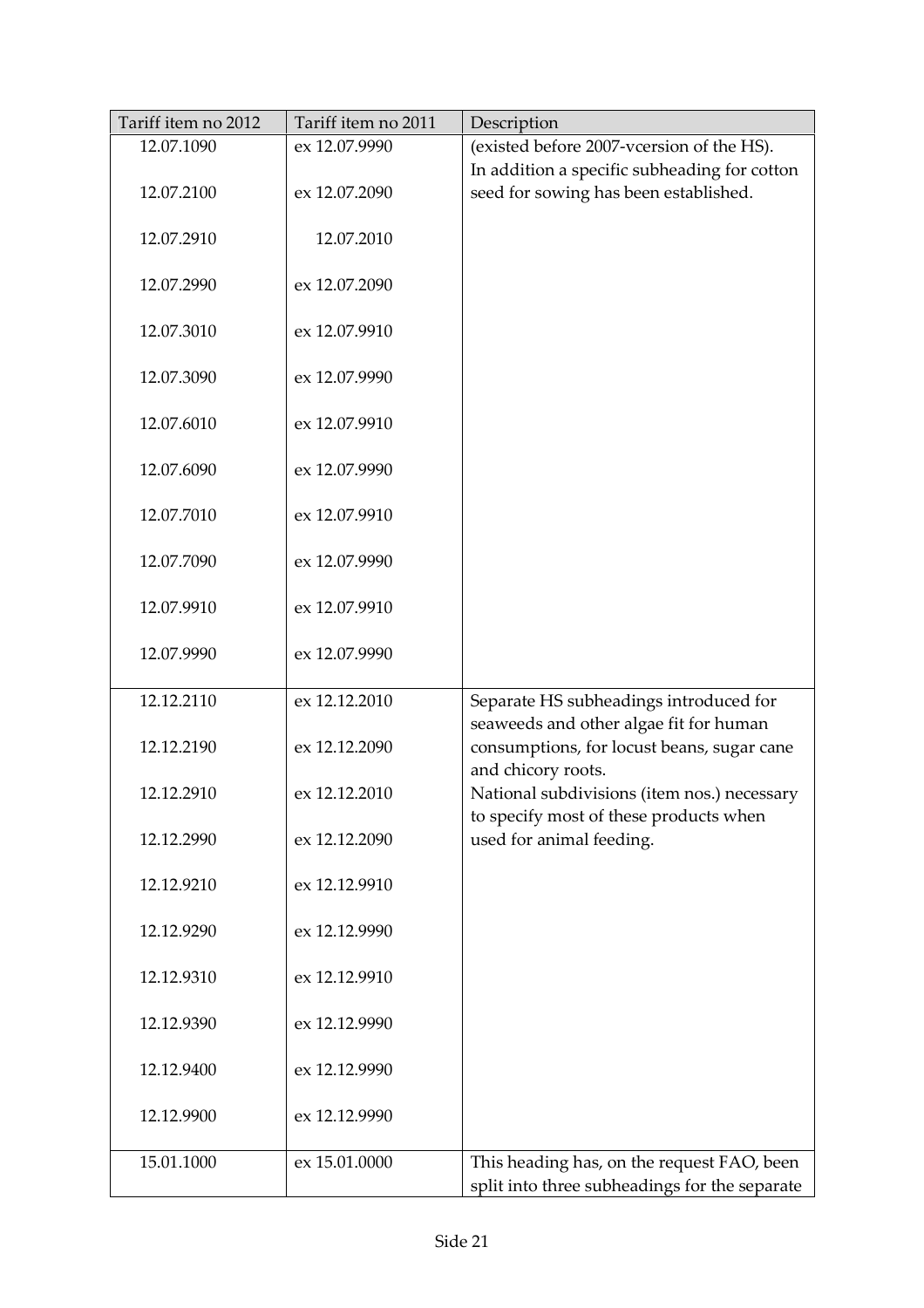| Tariff item no 2012 | Tariff item no 2011 | Description                                                                                      |
|---------------------|---------------------|--------------------------------------------------------------------------------------------------|
| 15.01.2000          | ex 15.01.0000       | identification of lard and other pig fat.                                                        |
| 15.01.9000          | ex 15.01.0000       |                                                                                                  |
| 15.02.1010          | ex 15.02.0011       | Separate identification of tallow. National<br>subdivisions for fat for animal feeding leads     |
| 15.02.1090          | ex 15.02.0090       | to four item nos. at national level.                                                             |
| 15.02.9010          | ex 15.02.0011       |                                                                                                  |
| 15.02.9090          | ex 15.02.0090       |                                                                                                  |
| 16.04.1700          | ex 16.04.1905       | Separate HS subheading introduced for eels                                                       |
|                     | ex 16.04.1909       |                                                                                                  |
| 16.04.1905          | ex 16.04.1905       |                                                                                                  |
| 16.04.1909          | ex 16.04.1909       |                                                                                                  |
| 16.04.3100          | 16.04.3001          | The new HS subheadings for caviar and                                                            |
| 16.04.3200          | 16.04.3002          | caviar substitutes has in the case of Norway<br>only resulted in renumbering of the item<br>nos. |
| 16.05.1000          | ex 16.05.1000       | The transfer of smoked products from this                                                        |
|                     |                     | heading to headings $03.06 - 03.08$ lead to                                                      |
| 16.05.2111          | 16.05.2003          | reduced product coverage. In addition, the<br>reorganisation on HS subheading level for          |
| 16.05.2112          | ex 16.05.2004       | shrimps and prawns have lead to further<br>subdivisions on national level for these              |
| 16.05.2120          | ex 16.05.2005       | products.                                                                                        |
| 16.05.2190          | ex 16.05.2009       |                                                                                                  |
| 16.05.2901          | ex 16.05.2005       |                                                                                                  |
| 16.05.2909          | ex 16.05.2004       |                                                                                                  |
|                     | ex 16.05.2009       |                                                                                                  |
|                     |                     |                                                                                                  |
| 16.05.3000          | ex 16.05.3000       |                                                                                                  |
| 16.05.4000          | ex 16.05.4000       |                                                                                                  |
| 16.05.5100          | ex 16.05.9009       | A number of molluscs and aquatic                                                                 |
|                     |                     | invertebrates have been given their own                                                          |
| 16.05.5200          | ex 16.05.9009       | separate HS subheadings. Also, the transfer                                                      |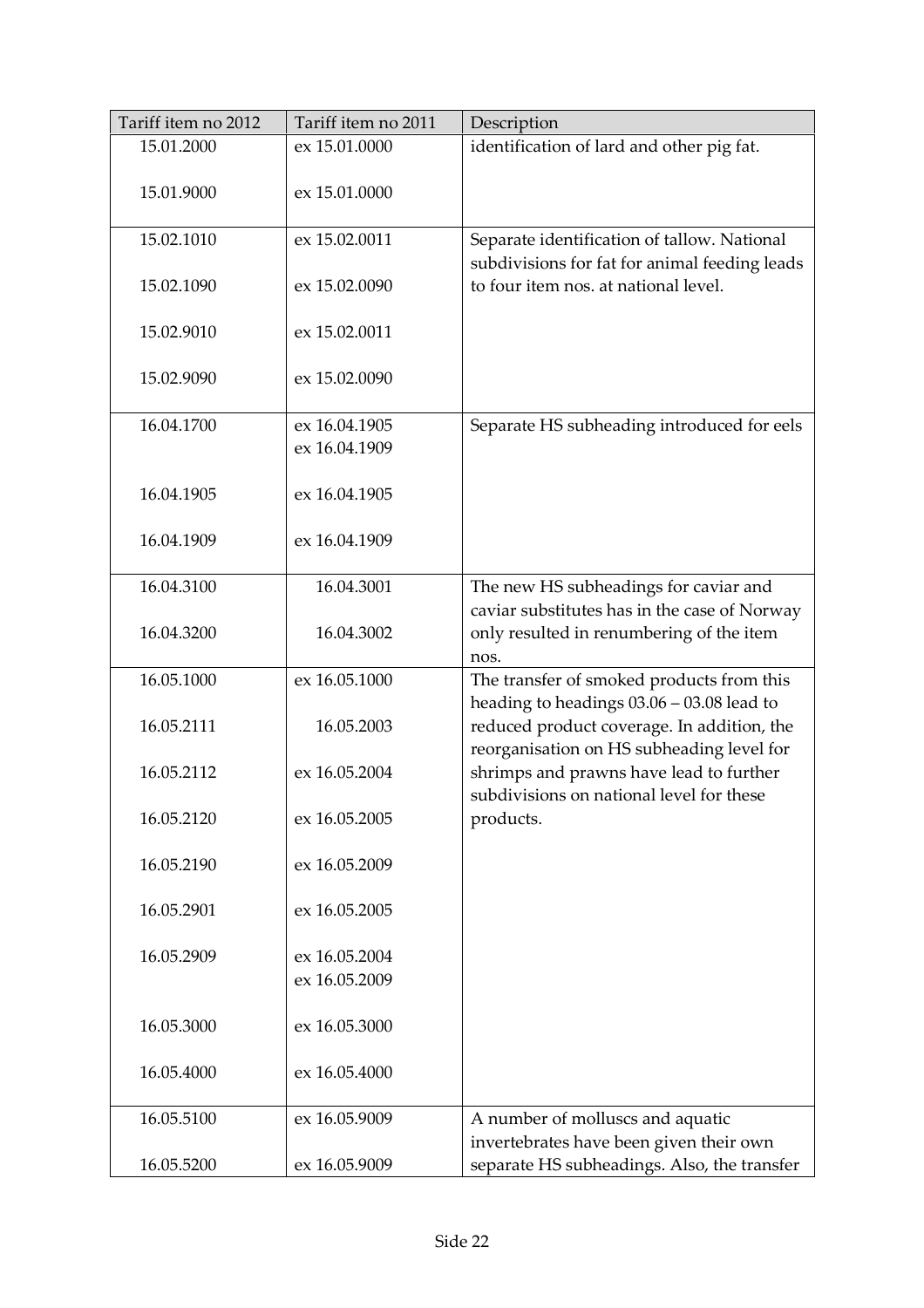| Tariff item no 2012 | Tariff item no 2011 | Description                                                                                                       |
|---------------------|---------------------|-------------------------------------------------------------------------------------------------------------------|
| 16.05.5300          | ex 16.05.9001       | of smoked products from heading 16.05 to<br>headings $03.06 - 03.08$ is relevant for this<br>part of the heading. |
| 16.05.5400          | ex 16.05.9009       |                                                                                                                   |
| 16.05.5500          | ex 16.05.9009       |                                                                                                                   |
| 16.05.5600          | ex 16.05.9009       |                                                                                                                   |
| 16.05.5700          | ex 16.05.9009       |                                                                                                                   |
| 16.05.5800          | ex 16.05.9009       |                                                                                                                   |
| 16.05.5900          | ex 16.05.9009       |                                                                                                                   |
| 16.05.6100          | ex 16.05.9009       |                                                                                                                   |
| 16.05.6200          | ex 16.05.9009       |                                                                                                                   |
| 16.05.6300          | ex 16.05.9009       |                                                                                                                   |
| 16.05.6900          | ex 16.05.9009       |                                                                                                                   |
| 17.01.1310          | ex 17.01.1110       | New HS subheading (1701.13) created for a<br>certain type of cane sugar, often referred to                        |
| 17.01.1390          | ex 17.01.1190       | as "panela" or "non-centrifugal sugar", see<br>new Subheading Note 2 to Chapter 17.                               |
| 17.01.1410          | ex 17.01.1110       | The subheading for other cane sugar is<br>renumbered 1701.14.                                                     |
| 17.01.1490          | ex 17.01.1190       |                                                                                                                   |
| 20.03.9010          | 20.03.2000          | The subheading for truffles (2003.20) has<br>been deleted; however different bound rates                          |
| 20.03.9091          | 20.03.9001          | have resulted in the creation of a national<br>item no. to separate it from mushrooms                             |
| 20.03.9099          | 20.03.9009          | (other than of the genus Agaricus).                                                                               |
| 20.08.9300          | ex 20.08.9909       | New HS subheading for cranberries,<br>leading also to renumbering of subheading                                   |
| 20.08.9701          | 20.08.9202          | 2008.92 to 2008.97.                                                                                               |
| 20.08.9709          | 20.08.9209          |                                                                                                                   |
| 20.08.9909          | ex 20.08.9909       |                                                                                                                   |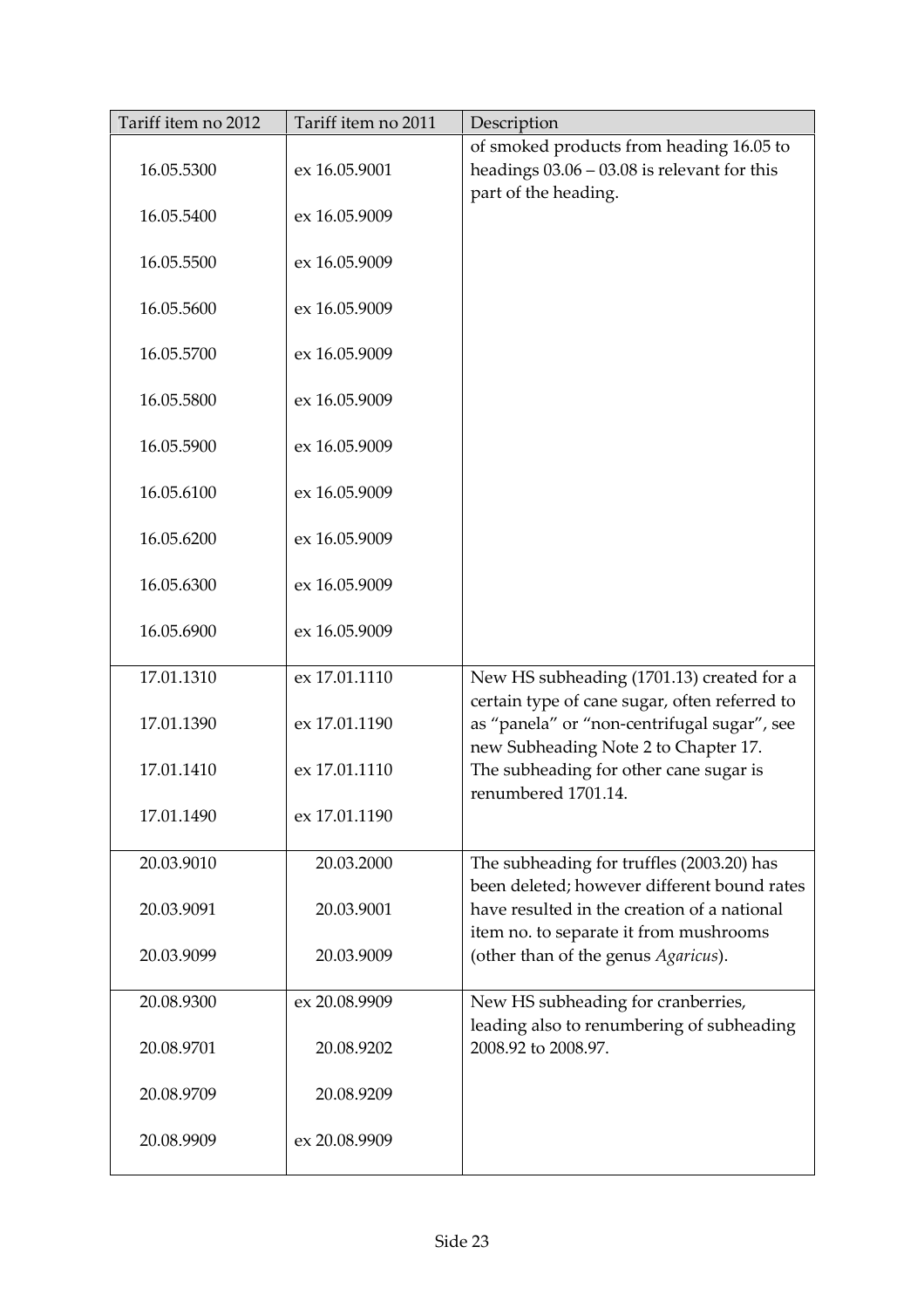| Tariff item no 2012 | Tariff item no 2011 | Description                                  |
|---------------------|---------------------|----------------------------------------------|
| 20.09.8100          | ex 20.09.8099       | Separate identification on HS level for      |
|                     |                     | cranberry juice. In addition a new national  |
| 20.09.8911          | 20.09.8010          | item no have been established for white and  |
|                     |                     | red currants juice and gooseberry juice.     |
| 20.09.8919          | 20.09.8020          | Necessary renumbering of the remaining       |
|                     |                     | item nos.                                    |
| 20.09.8991          | 20.09.8091          |                                              |
|                     |                     |                                              |
| 20.09.8992          | 20.09.8092          |                                              |
|                     |                     |                                              |
| 20.09.8993          | 20.08.8093          |                                              |
|                     |                     |                                              |
| 20.09.8994          | 20.09.8094          |                                              |
| 20.09.8995          | ex 20.09.8099       |                                              |
|                     |                     |                                              |
| 20.09.8999          | ex 20.09.8099       |                                              |
|                     |                     |                                              |
| 24.03.1100          | ex 24.03.1000       | Separate identification of water pipe        |
|                     |                     | tobacco.                                     |
| 24.03.1900          | ex 24.03.1000       |                                              |
|                     |                     |                                              |
| 25.28.0000          | 25.28.1000          | The subheadings of heading 25.28 have        |
|                     | 25.28.9000          | been deleted.                                |
|                     |                     |                                              |
| 27.10.1211          | 27.10.1121          | New HS subheading (2710.20) established      |
|                     |                     | for biodiesel containing, by weight, 70 % or |
| 27.10.1219          | 27.10.1125          | more of petroleum oils or of oils obtained   |
|                     |                     | from bituminous minerals.                    |
| 27.10.1220          | 27.10.1131          |                                              |
|                     |                     | All item nos. under previous HS sub-         |
| 27.10.1231          | 27.10.1141          | heading 2710.11 have been renumbered         |
|                     |                     | under new HS subheading 2710.12.             |
| 27.10.1232          | 27.10.1145          |                                              |
| 27.10.1233          | 27.10.1149          |                                              |
|                     |                     |                                              |
| 27.10.1241          | 27.10.1151          |                                              |
|                     |                     |                                              |
| 27.10.1242          | 27.10.1159          |                                              |
|                     |                     |                                              |
| 27.10.1250          | 27.10.1170          |                                              |
|                     |                     |                                              |
| 27.10.1291          | 27.10.1191          |                                              |
|                     |                     |                                              |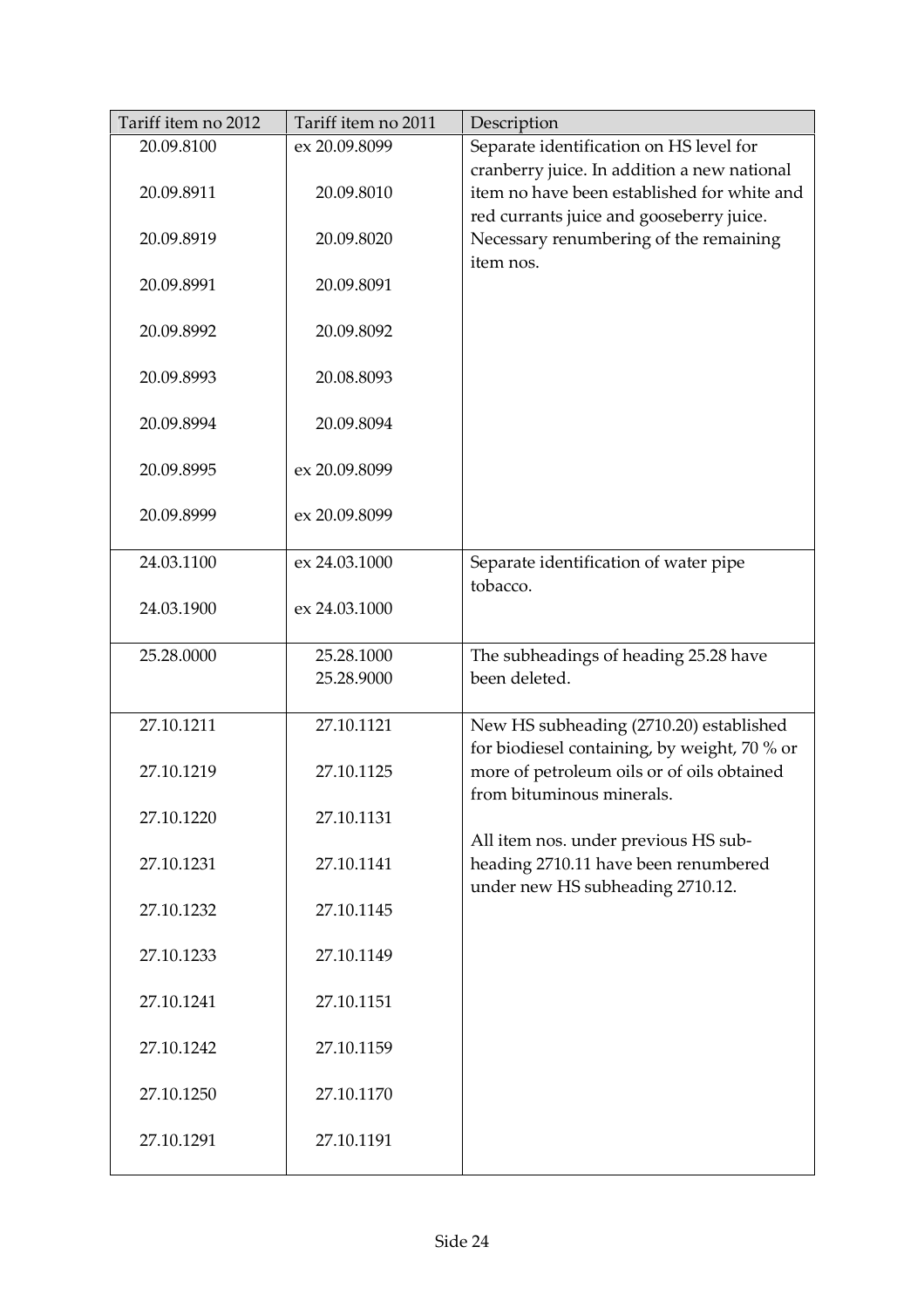| Tariff item no 2012 | Tariff item no 2011 | Description                                                   |
|---------------------|---------------------|---------------------------------------------------------------|
| 27.10.1299          | ex 27.10.1199       |                                                               |
|                     |                     |                                                               |
| 27.10.1941          | ex 27.10.1941       |                                                               |
|                     |                     |                                                               |
| 27.10.2000          | ex 27.10.1199       |                                                               |
|                     | ex 27.10.1941       |                                                               |
|                     |                     |                                                               |
| 28.30.9000          | ex 28.30.9000       | Part of the product coverage is transferred                   |
|                     |                     | to 28.52.9000.                                                |
| 28.35.3900          | ex 28.35.3900       | Part of the product coverage is transferred                   |
|                     |                     | to 28.52.9000.                                                |
| 28.42.1000          | ex 28.42.1000       | Part of the product coverage is transferred                   |
|                     |                     | to 28.52.9000.                                                |
| 28.48.0000          | ex 28.48.0000       | Part of the product coverage is transferred<br>to 28.52.9000. |
| 28.49.9000          | ex 28.49.9000       |                                                               |
|                     |                     | Part of the product coverage is transferred<br>to 28.52.9000. |
| 28.50.0009          | ex 28.50.0009       | Part of the product coverage is transferred                   |
|                     |                     | to 28.52.9000.                                                |
| 28.52.1000          | 28.52.0000          | Product coverage of heading 28.52 is                          |
|                     |                     | expanded. New HS subheading 2852.10                           |
| 28.52.9000          | ex 28.30.9000       | cover the former product coverage of the                      |
|                     | ex 28.35.3900       | heading, while HS subheading 2852.90                          |
|                     | ex 28.42.1000       | cover the products transferred from other                     |
|                     | ex 28.48.0000       | headings.                                                     |
|                     | ex 28.49.9000       |                                                               |
|                     | ex 28.50.0009       |                                                               |
|                     | ex 29.34.9909       |                                                               |
|                     | ex 32.01.9000       |                                                               |
|                     | ex 35.01.9010       |                                                               |
|                     | ex 35.01.9020       |                                                               |
|                     | ex 35.02.9021       |                                                               |
|                     | ex 35.02.9070       |                                                               |
|                     | ex 35.04.0000       |                                                               |
|                     | ex 38.24.9009       |                                                               |
|                     |                     |                                                               |
| 29.03.7100          | 29.03.4901          | New HS subheadings created to specify, on                     |
|                     |                     | international level, certain products covered                 |
| 29.03.7200          | ex 29.03.4902       | by the Montreal Protocol.                                     |
|                     |                     | At the same time, when there is no longer                     |
| 29.03.7300          | ex 29.03.4902       | any need for separate identification, the                     |
|                     |                     | separate HS subheadings and national item                     |
| 29.03.7400          | ex 29.03.4902       | nos. for other products have been deleted.                    |
|                     |                     |                                                               |
| 29.03.7500          | 29.03.4903          |                                                               |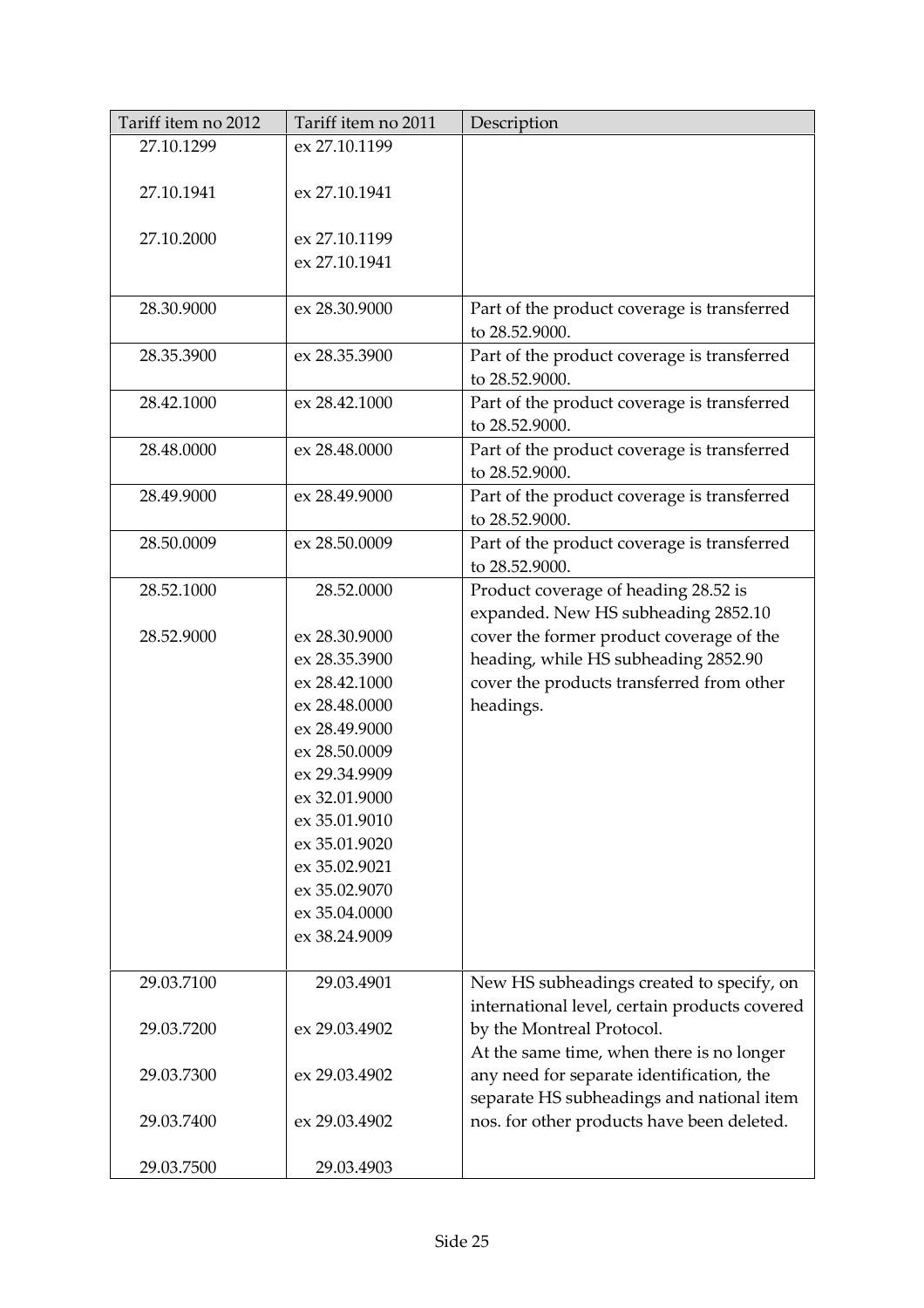| Tariff item no 2012 | Tariff item no 2011      | Description                                                                                       |
|---------------------|--------------------------|---------------------------------------------------------------------------------------------------|
|                     |                          |                                                                                                   |
| 29.03.7600          | 29.03.4600               |                                                                                                   |
| 29.03.7700          | 29.03.4100               |                                                                                                   |
|                     | 29.03.4200               |                                                                                                   |
|                     | 29.03.4300               |                                                                                                   |
|                     | 29.03.4400               |                                                                                                   |
|                     | 29.03.4501               |                                                                                                   |
|                     | 29.03.4502               |                                                                                                   |
|                     | 29.03.4503               |                                                                                                   |
|                     | 29.03.4509               |                                                                                                   |
| 29.03.7800          | 29.03.4700               |                                                                                                   |
| 29.03.7900          | ex 29.03.4902            |                                                                                                   |
|                     | 29.03.4904               |                                                                                                   |
|                     | 29.03.4905               |                                                                                                   |
|                     | 29.03.4909               |                                                                                                   |
| 29.03.8100          | 29.03.5100               |                                                                                                   |
| 29.03.8200          | 29.03.5200               |                                                                                                   |
| 29.03.8901          | 29.03.5901               |                                                                                                   |
| 29.03.8909          | 29.03.5909               |                                                                                                   |
| 29.03.9100          | 29.03.6100               |                                                                                                   |
| 29.03.9200          | 29.03.6200               |                                                                                                   |
| 29.03.9901          | 29.03.6901               |                                                                                                   |
| 29.03.9909          | 29.03.6909               |                                                                                                   |
| 29.08.9200          | ex 29.08.9900            | HS subheading 2908.99 has been split in<br>order to identify 4,5-dinitro-o-cresol (DNOC           |
| 29.08.9900          | ex 29.08.9900            | (ISO)) and its salts.                                                                             |
| 29.12.4900          | 29.12.3000               | HS subheading 2912.30 has been deleted,                                                           |
|                     | 29.12.4900               | and the products transferred to subheading<br>2912.49.                                            |
| 29.14.2900          | 29.14.2100<br>29.14.2900 | HS subheading 2914.21 has been deleted,<br>and the products transferred to subheading<br>2914.29. |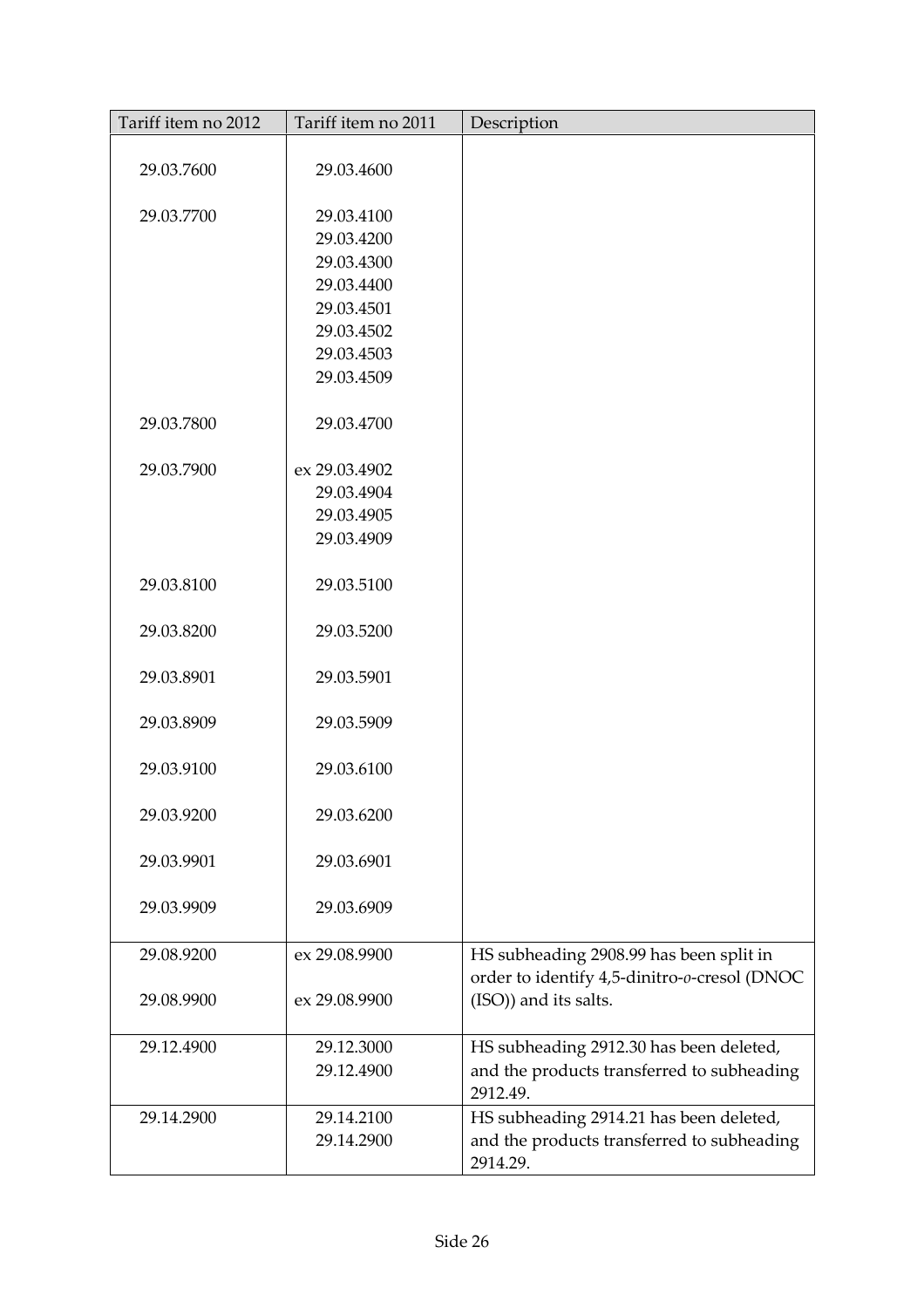| Tariff item no 2012 | Tariff item no 2011 | Description                                   |
|---------------------|---------------------|-----------------------------------------------|
| 29.16.1600          | 29.16.1991          | The former HS subheading 2916.36 for          |
|                     |                     | binapacryl (ISO) was discovered to have       |
| 29.16.1990          | 29.16.1999          | been established under wrong 1-dash sub-      |
|                     |                     | heading and then deleted by corrigendum       |
| 29.16.3990          | 29.16.3500          | procedure. A new HS subheading 2916.16 is     |
|                     | 29.16.3990          | now established. Also, the HS subheading      |
|                     |                     | for esters of phenylacetic acid is deleted.   |
| 29.25.2900          | ex 29.25.2900       | Certain products transferred to item no.      |
|                     |                     | 30.02.1000.                                   |
| 29.31.1000          | ex 29.31.0000       | Splitting up of the heading into three new    |
|                     |                     | HS subheadings in order to specify            |
| 29.31.2000          | ex 29.31.0000       | tetramethyl lead and tetraethyl lead, and     |
|                     |                     | tributyltin compounds.                        |
| 29.31.9000          | ex 29.31.0000       |                                               |
|                     |                     |                                               |
| 29.32.2001          | 29.32.2901          | HS subheadings 2903.21 and 2903.29 have       |
|                     |                     | been merged. National item no. for GBL is     |
| 29.32.2009          | 29.32.2100          | renumbered.                                   |
|                     | 29.32.2909          |                                               |
|                     |                     |                                               |
| 29.33.2900          | ex 29.33.2900       | Certain products transferred to item no.      |
|                     |                     | 30.02.1000 and 30.02.9000.                    |
| 29.34.9909          | ex 29.34.9909       | Certain products transferred to item nos.     |
|                     |                     | 28.52.9000 and 30.02.1000, respectively.      |
| 29.37.9000          | 29.37.3100          | Certain products transferred to item no.      |
|                     | 29.37.3900          | 30.02.1000, and HS subheadings 2937.31 -      |
|                     | 29.37.4000          | 2937.40 are deleted (low volume of trade).    |
|                     | ex 29.37.9000       |                                               |
|                     |                     |                                               |
| 29.39.4400          | 29.39.4902          | New HS subheading 2939.44 covers              |
|                     |                     | norephedrine and its salts. These products    |
| 29.39.4900          | 29.39.4909          | had formerly a national item no., 29.39.4902. |
|                     |                     |                                               |
| 30.02.1000          | ex 29.25.2900       | The product coverage of HS subheading         |
|                     | ex 29.33.2900       | 3002.10 has been expanded.                    |
|                     | ex 29.34.9909       |                                               |
|                     | ex 29.37.9000       |                                               |
|                     | ex 30.02.1000       |                                               |
|                     | ex 30.02.2000       |                                               |
|                     | ex 30.02.9000       |                                               |
|                     | ex 39.07.2009       |                                               |
|                     |                     |                                               |
| 30.02.2000          | ex 30.02.2000       |                                               |
|                     |                     |                                               |
| 30.02.9000          | ex 29.33.2900       |                                               |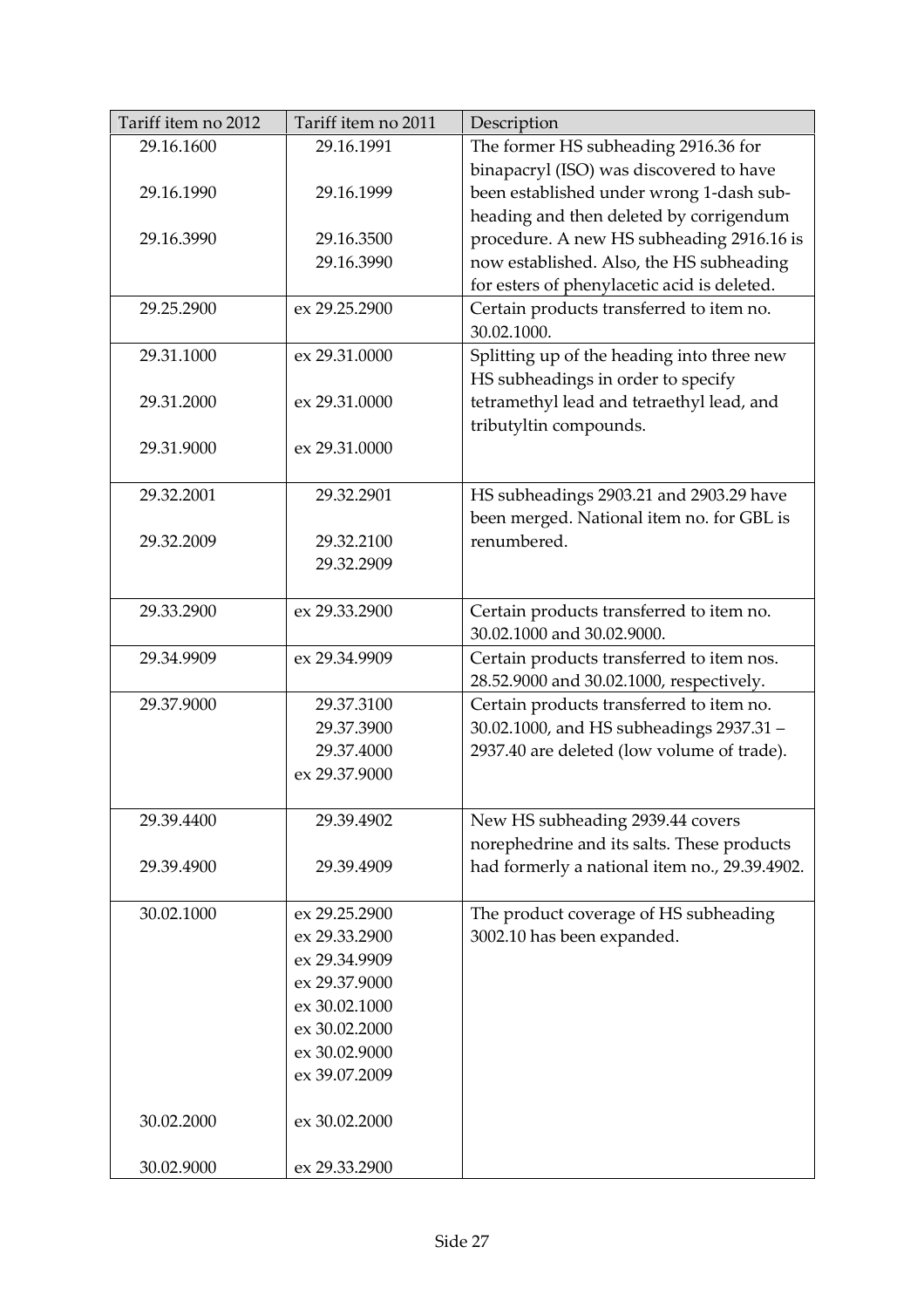| Tariff item no 2012 | Tariff item no 2011 | Description                                                            |
|---------------------|---------------------|------------------------------------------------------------------------|
|                     | ex 30.02.1000       |                                                                        |
|                     | ex 30.02.9000       |                                                                        |
|                     |                     |                                                                        |
| 32.01.9000          | ex 32.01.9000       | Part of the product coverage is transferred<br>to item no. 28.52.9000. |
| 35.01.9010          | ex 35.01.9010       | Part of the product coverage is transferred<br>to item no. 28.52.9000. |
| 35.01.9020          | ex 35.01.9020       |                                                                        |
| 35.02.9021          | ex 35.02.9021       | Part of the product coverage is transferred<br>to item no. 28.52.9000. |
| 35.02.9070          | ex 35.02.9070       |                                                                        |
| 35.04.0000          | ex 35.04.0000       | Part of the product coverage is transferred<br>to item no. 28.52.9000. |
| 37.02.5200          | 37.02.5100          | Low volumes of trade have lead to a                                    |
|                     | 37.02.5200          | reorganisation of this part of heading 37.02.                          |
|                     |                     |                                                                        |
| 37.02.9600          | ex 37.02.9101       |                                                                        |
|                     | 37.02.9300          |                                                                        |
|                     |                     |                                                                        |
| 37.02.9700          | ex 37.02.9101       |                                                                        |
|                     | 37.02.9400          |                                                                        |
| 37.02.9800          | 37.02.9500          |                                                                        |
| 38.08.5000          | 38.08.5000          | The product coverage of subheading                                     |
|                     | ex 38.08.9101       | 3808.50 has been increased in line with the                            |
|                     | ex 38.08.9109       | provisions of the revised subheading note 1                            |
|                     | ex 38.08.9201       | to Chapter 38.                                                         |
|                     | ex 38.08.9209       |                                                                        |
|                     | ex 38.08.9301       |                                                                        |
|                     | ex 38.08.9309       |                                                                        |
|                     | ex 38.08.9401       |                                                                        |
|                     | ex 38.08.9409       |                                                                        |
|                     | ex 38.08.9901       |                                                                        |
|                     | ex 38.08.9909       |                                                                        |
| ex 38.08.9101       | ex 38.08.9101       |                                                                        |
| ex 38.08.9109       | ex 38.08.9109       |                                                                        |
| ex 38.08.9201       | ex 38.08.9201       |                                                                        |
| ex 38.08.9209       | ex 38.08.9209       |                                                                        |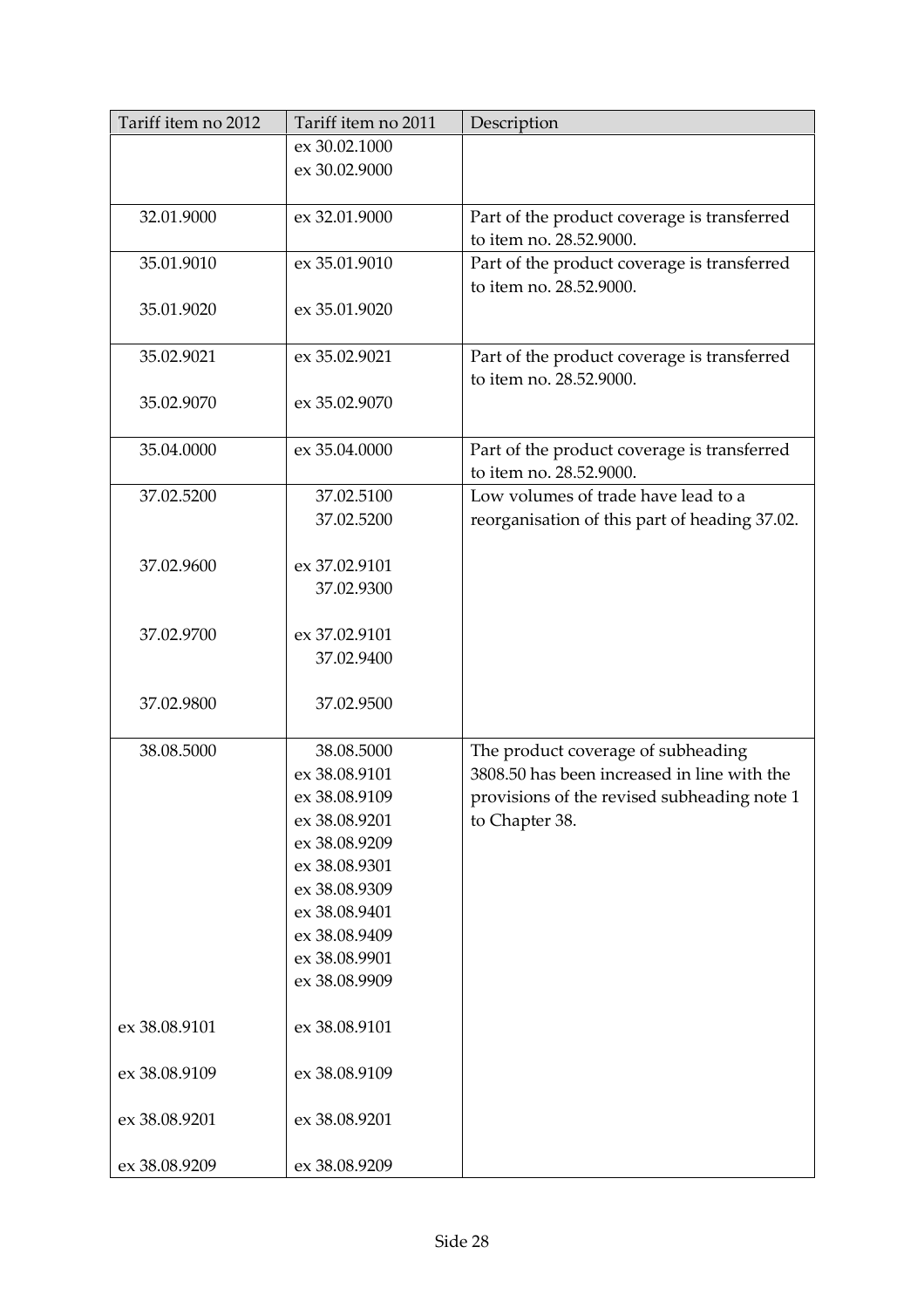| Tariff item no 2012 | Tariff item no 2011         | Description                                                                                                                       |
|---------------------|-----------------------------|-----------------------------------------------------------------------------------------------------------------------------------|
| ex 38.08.9301       | ex 38.08.9301               |                                                                                                                                   |
| ex 38.08.9309       | ex 38.08.9309               |                                                                                                                                   |
| ex 38.08.9401       | ex 38.08.9401               |                                                                                                                                   |
| ex 38.08.9409       | ex 38.08.9409               |                                                                                                                                   |
| ex 38.08.9901       | ex 38.08.9901               |                                                                                                                                   |
| ex 38.08.9909       | ex 38.08.9909               |                                                                                                                                   |
| 38.24.9009          | ex 38.24.9009               | Part of the product coverage is transferred<br>to item no. 28.52.9000 and the new heading<br>for certain types biodiesel (38.26). |
| 38.26.0000          | ex 38.24.9009               | New HS heading for certain types biodiesel.                                                                                       |
| 39.07.2009          | ex 39.07.2009               | Part of the product coverage is transferred<br>to item no. 30.02.1000.                                                            |
| 39.26.2000          | ex 39.26.2000               | Product coverage reduced as napkins,<br>sanitary towels and the like have been                                                    |
| 39.26.9098          | ex 39.26.9098               | transferred to new heading 96.19.                                                                                                 |
| 41.01.2000          | ex 41.01.2000               | The text of subheading 4101.20 is slightly<br>revised, leading to a transfer of some                                              |
| 41.01.9000          | ex 41.01.2000<br>41.01.9000 | products to subheading 4101.90.                                                                                                   |
| 44.01.3100          | 44.01.3003                  | New HS subheading for wood pellets<br>created. This product had its own national                                                  |
| 44.01.3901          | 44.01.3001                  | item no. 44.01.3003.                                                                                                              |
| 44.01.3902          | 44.01.3002                  |                                                                                                                                   |
| 44.01.3909          | 44.01.3008                  |                                                                                                                                   |
| 48.08.4000          | 48.08.2000                  | HS subheading 4808.20 and 4808.30 has                                                                                             |
|                     | 48.08.3000                  | been merged into new subheading 4808.40.                                                                                          |
| 48.14.9000          | 48.14.1000                  | HS subheading 4814.10 is deleted. Product                                                                                         |
|                     | 48.14.9000                  | coverage transferred to subheading 4814.90.                                                                                       |
| 58.01.2700          | 58.01.2400                  | Because of low volumes of trade, sub-                                                                                             |
|                     | 58.01.2500                  | headings 5801.24 and 5801.25 have been                                                                                            |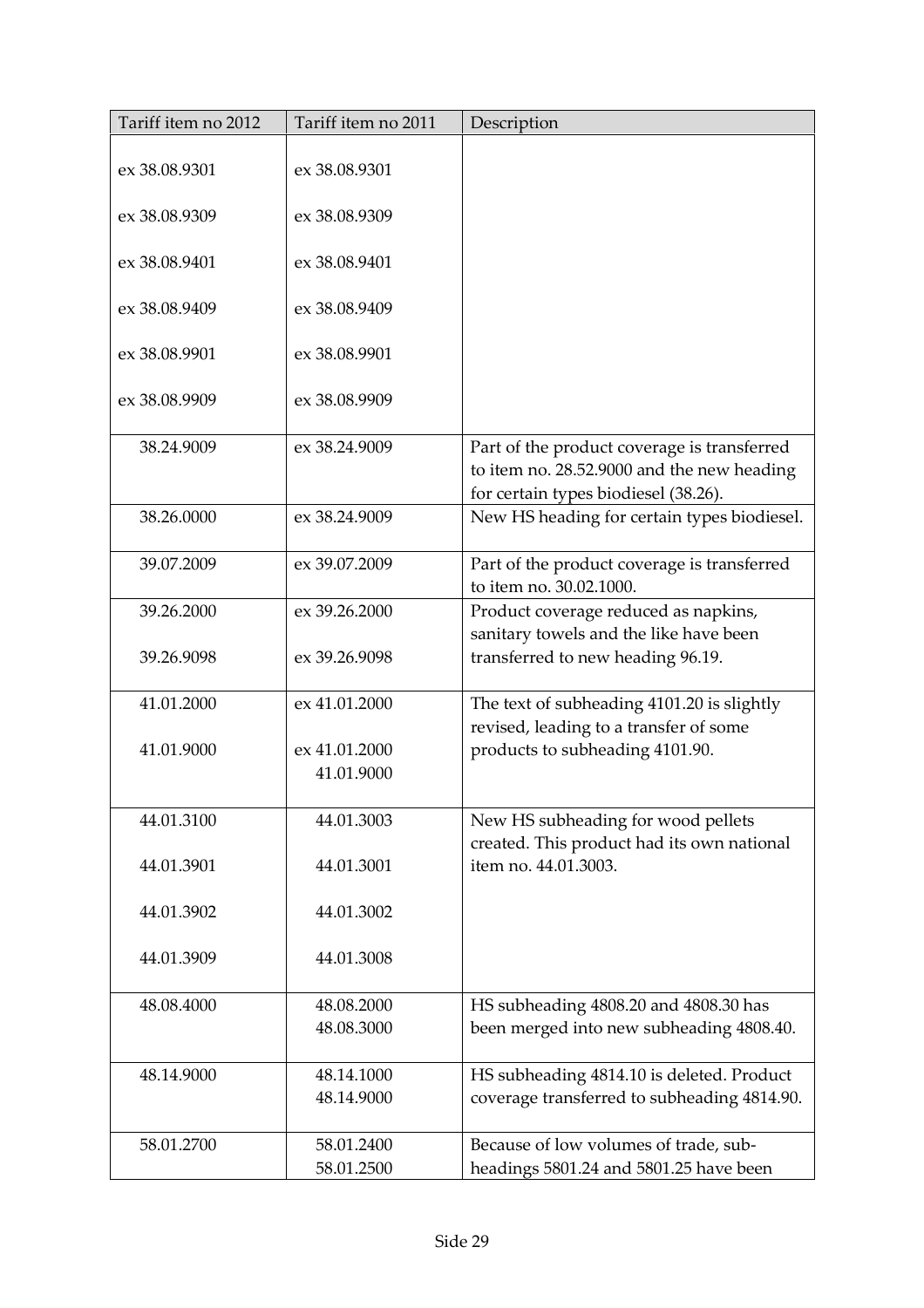| Tariff item no 2012 | Tariff item no 2011 | Description                                |
|---------------------|---------------------|--------------------------------------------|
|                     |                     | merged. This is also the case for sub-     |
| 58.01.3700          | 58.01.3400          | headings 5801.34 and 5801.35. New HS       |
|                     | 58.01.3500          | codes are created.                         |
|                     |                     |                                            |
| 61.08.2100          | ex 61.08.2100       | Some products have been transferred to     |
|                     |                     | new heading 96.19.                         |
| 61.08.2200          | ex 61.08.2200       |                                            |
|                     |                     |                                            |
| 61.08.2900          | ex 61.08.2900       |                                            |
|                     |                     |                                            |
| 61.11.2090          | ex 61.11.2090       | Product coverage reduced as napkins,       |
|                     |                     | napkin liners and the like have been       |
| 61.11.3090          | ex 61.11.3090       | transferred to new heading 96.19.          |
|                     |                     |                                            |
| 61.11.9090          | ex 61.11.9090       |                                            |
|                     |                     |                                            |
| 61.13.0090          | ex 61.13.0090       | Some products have been transferred to     |
|                     |                     | new heading 96.19.                         |
| 62.08.9100          | ex 62.08.9100       | Some products have been transferred to     |
|                     |                     | new heading 96.19.                         |
| 62.08.9200          | ex 62.08.9200       |                                            |
|                     |                     |                                            |
| 62.08.9900          | ex 62.08.9900       |                                            |
|                     |                     |                                            |
| 62.09.2010          | ex 62.09.2010       | Product coverage reduced as napkins,       |
|                     |                     | napkin liners and the like have been       |
| 62.09.3010          | ex 62.09.3010       | transferred to new heading 96.19.          |
|                     |                     |                                            |
| 62.09.9010          | ex 62.09.9010       |                                            |
|                     |                     |                                            |
| 62.10.5000          | ex 62.10.5000       | Some products have been transferred to     |
|                     |                     | new heading 96.19.                         |
| 62.11.4900          | 62.11.4100          | HS subheadings 6211.41 and 6211.49 have    |
|                     | 62.11.4900          | been merged.                               |
|                     |                     |                                            |
| 63.06.9000          | 63.06.9100          | Due to the low volume of trade, the HS     |
|                     | 63.06.9910          | subheadings and the national item no. have |
|                     | 63.06.9990          | been merged.                               |
|                     |                     |                                            |
| 63.07.9020          | ex 63.07.9020       | Some products have been transferred to     |
|                     |                     | new heading 96.19.                         |
| 63.07.9090          | ex 63.07.9090       |                                            |
|                     |                     |                                            |
| 64.06.9001          | 64.06.9901          | Merging of HS subheadings 6406.91 and      |
|                     |                     | 6406.99 has lead to renumbering of item    |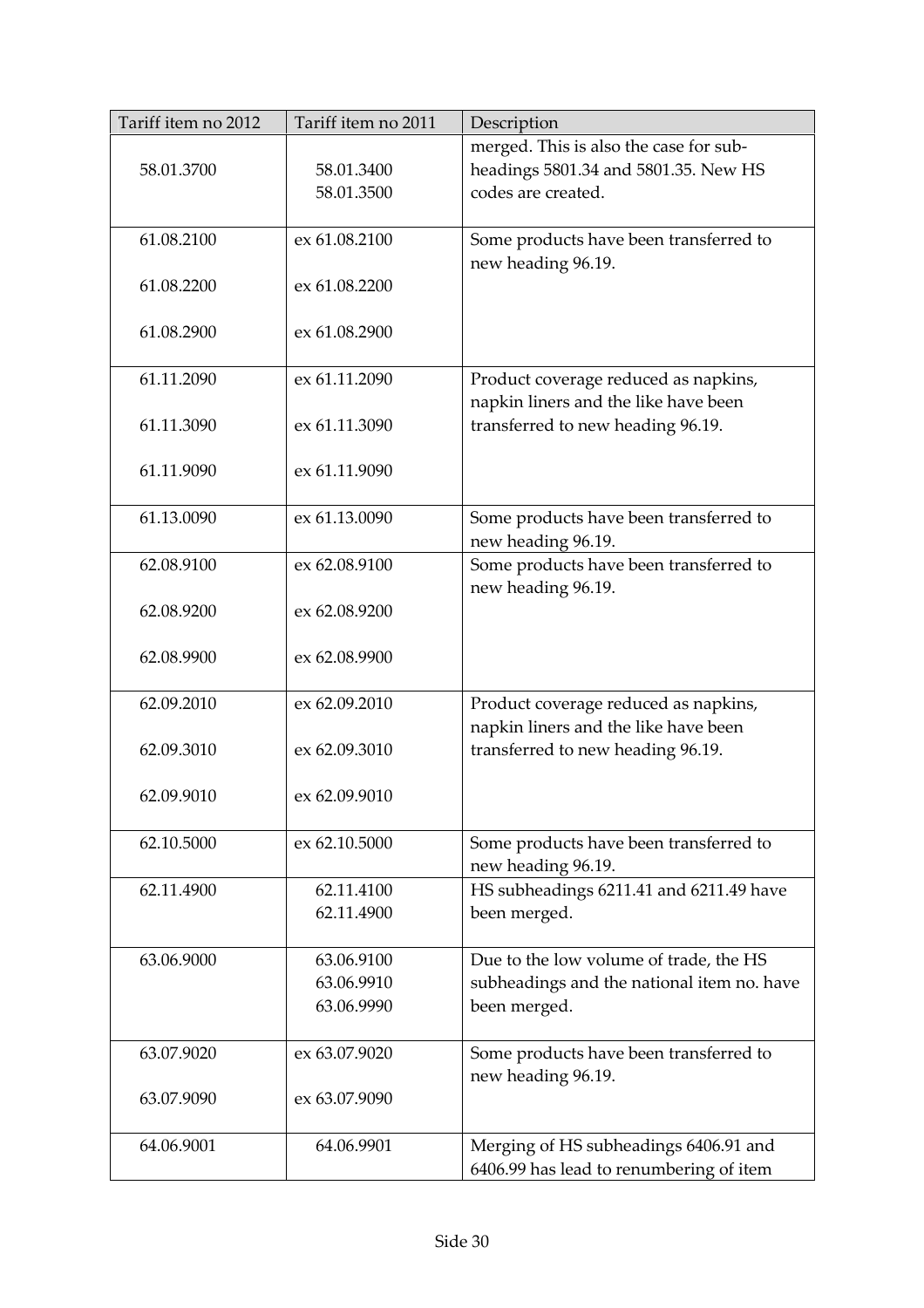| Tariff item no 2012 | Tariff item no 2011      | Description                                                                        |
|---------------------|--------------------------|------------------------------------------------------------------------------------|
| 64.06.9002          | 64.06.9902               | nos. also on national level.                                                       |
|                     |                          |                                                                                    |
| 64.06.9009          | 64.06.9100               |                                                                                    |
|                     | 64.06.9909               |                                                                                    |
| 65.05.0000          | 65.05.1000               |                                                                                    |
|                     | 65.05.9000               | Low volume of trade for HS subheading<br>6505.10 lead to a merging of the two sub- |
|                     |                          | headings of heading 65.05.                                                         |
| 68.11.8900          | 68.11.8300               | HS subheading 6811.83 deleted, and the                                             |
|                     | 68.11.8900               | products transferred to subheading 6811.89.                                        |
|                     |                          |                                                                                    |
| 73.19.4000          | 73.19.2000               | Following the deletion of HS subheading                                            |
|                     | 73.19.3000               | 7319.20 and 7319.30, a new HS subheading                                           |
|                     |                          | for needles was created.                                                           |
| 74.18.1000          | 74.18.1100               | Merging of the two former subheadings due                                          |
|                     | 74.18.1900               | to the low trade of volume for subheading                                          |
|                     |                          | 7418.11.                                                                           |
| 76.15.1001          | 76.15.1901               | Same as above, however the national item                                           |
|                     |                          | no. for kettles and frying pans has been                                           |
| 76.15.1009          | 76.15.1100<br>76.15.1909 | retained, but renumbered as 76.15.1001.                                            |
|                     |                          |                                                                                    |
| 82.01.9002          | 82.01.2000               | HS subheading 8201.20 deleted, but a                                               |
|                     |                          | national item no. for the same products                                            |
|                     |                          | established.                                                                       |
| 82.05.9001          | 82.05.8000               | HS subheading 8205.80 deleted, but a                                               |
|                     |                          | national item no. for the same products                                            |
| 82.05.9009          | 82.05.9000               | established. Renumbering of item no.                                               |
|                     |                          | 82.05.9000 to 82.05.9009.                                                          |
| 84.52.9000          | 84.52.4000               | HS subheading 8452.40 deleted, and                                                 |
|                     | 84.52.9000               | products transferred to subheading                                                 |
| 84.56.9000          | 84.56.9000               | 84.52.90.<br>Water-jet cutting machines transferred from                           |
|                     | ex 84.79.8909            | heading 84.79 to heading 84.56.                                                    |
|                     |                          |                                                                                    |
| 84.66.9300          | 84.66.9300               | Transfer of parts for the abovementioned                                           |
|                     | ex 84.79.9090            | machines.                                                                          |
|                     |                          |                                                                                    |
| 84.79.7100          | ex 84.79.8909            | New HS subheading for passenger                                                    |
|                     |                          | boarding bridges, in the addition of the                                           |
| 84.79.7900          | ex 84.79.8909            | transfer to heading 84.56 and 84.66 for                                            |
|                     |                          | water-jet cutting machines and parts                                               |
| 84.79.8909          | ex 84.79.8909            | therefor.                                                                          |
|                     |                          |                                                                                    |
| 84.79.9090          | ex 84.79.9090            |                                                                                    |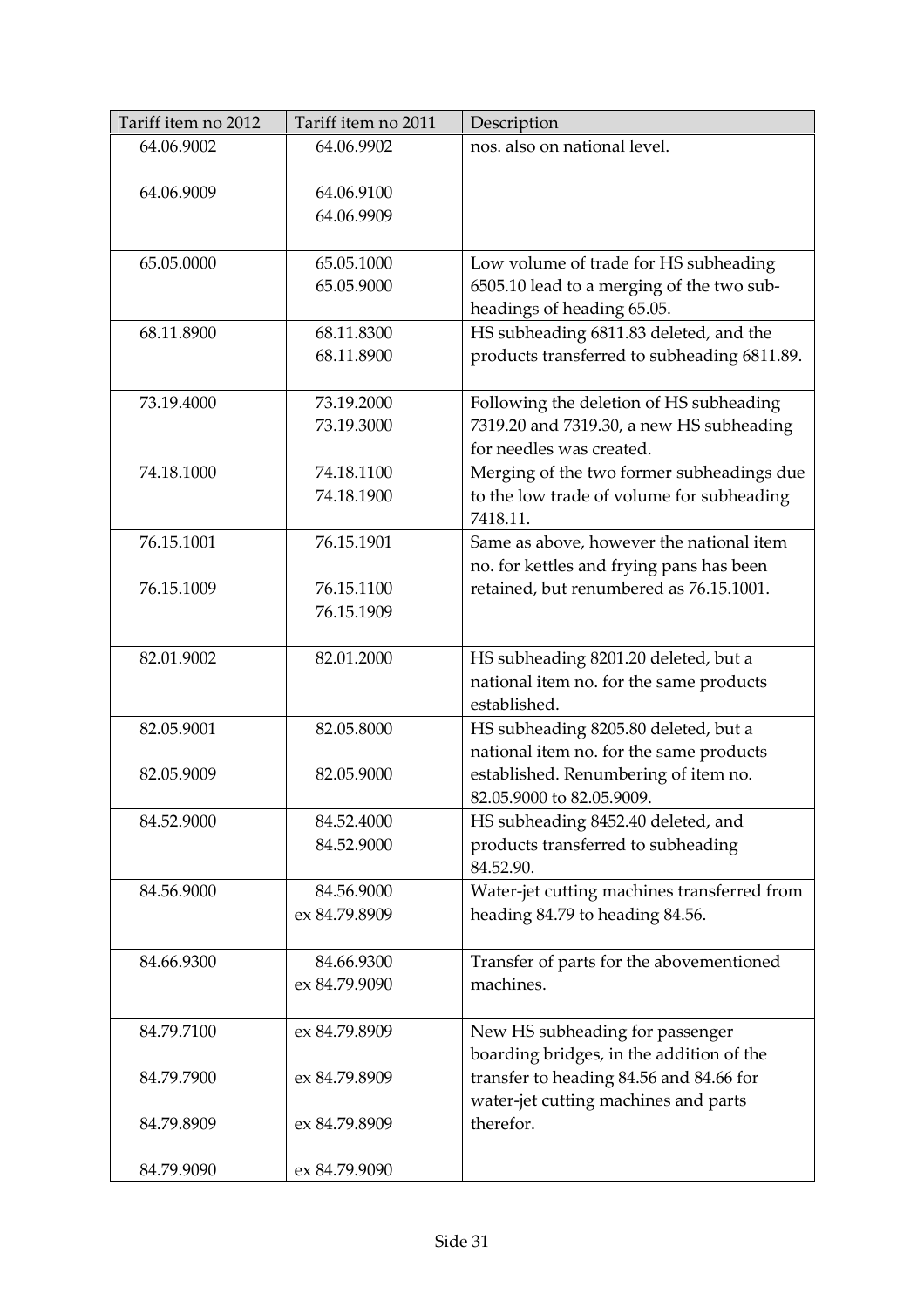| Tariff item no 2012 | Tariff item no 2011 | Description                                                                   |
|---------------------|---------------------|-------------------------------------------------------------------------------|
|                     |                     |                                                                               |
| 85.07.5000          | ex 85.07.8000       | HS subheadings for the separate                                               |
|                     |                     | identification of nickel-metal hydride                                        |
| 85.07.6000          | ex 85.07.8000       | accumulators and lithium-ion accumulators                                     |
|                     |                     | established.                                                                  |
| 85.07.8000          | ex 85.07.8000       |                                                                               |
|                     |                     |                                                                               |
| 85.23.4100          | ex 85.23.4009       | A new HS subheading established for<br>unrecorded optical media, resulting in |
| 85.23.4901          | 85.23.4001          | renumbering also of national item nos.                                        |
|                     |                     |                                                                               |
| 85.23.4902          | 85.23.4002          |                                                                               |
|                     |                     |                                                                               |
| 85.23.4903          | 85.23.4003          |                                                                               |
|                     |                     |                                                                               |
| 85.23.4909          | ex 85.23.4009       |                                                                               |
|                     |                     |                                                                               |
| 85.40.4000          | 85.40.4000          | Subheadings merged due to low volume of<br>trade.                             |
|                     | 85.40.5000          |                                                                               |
| 85.40.7900          | 85.40.7200          |                                                                               |
|                     | 85.40.7900          |                                                                               |
|                     |                     |                                                                               |
| 87.14.1000          | 87.14.1100          | Subheadings merged due to low volume of                                       |
|                     | 87.14.1900          | trade.                                                                        |
|                     |                     |                                                                               |
| 90.07.1001          | 90.07.1110          | HS subheadings 9007.11 and 9007.19 have                                       |
|                     | 90.07.1910          | been merged, but a separate national item                                     |
|                     |                     | no. for portable cameras has been retained.                                   |
| 90.07.1009          | 90.07.1190          |                                                                               |
|                     | 90.07.1990          |                                                                               |
| 90.08.5000          | 90.08.1000          | The former subheadings merged into new                                        |
|                     | 90.08.2000          | subheading 9008.50 due to low volume of                                       |
|                     | 90.08.3001          | trade.                                                                        |
|                     | 90.08.3009          |                                                                               |
|                     | 90.08.4000          |                                                                               |
|                     |                     |                                                                               |
| 91.09.1000          | 91.09.1100          | Subheadings merged due to low volume of                                       |
|                     | 91.09.1900          | trade.                                                                        |
|                     |                     |                                                                               |
| 91.14.9000          | 91.14.2000          | HS subheading 9114.20 deleted and                                             |
|                     | 91.14.9000          | products transferred to subheading 9114.90.                                   |
| 93.01.1000          | 93.01.1100          | Subheadings merged due to low volume of                                       |
|                     |                     |                                                                               |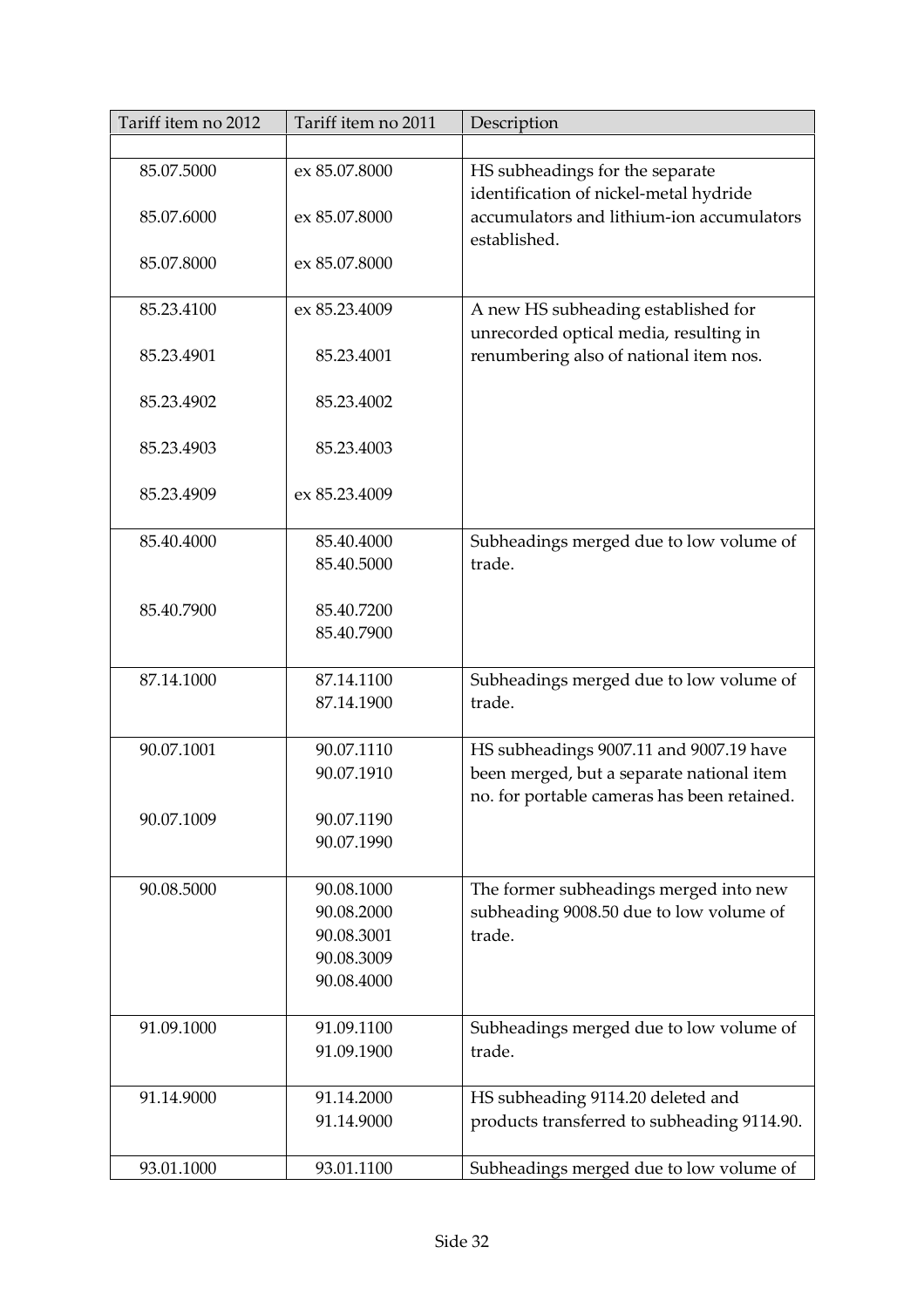| Tariff item no 2012 | Tariff item no 2011 | Description                                                                          |
|---------------------|---------------------|--------------------------------------------------------------------------------------|
|                     | 93.01.1900          | trade.                                                                               |
| 93.05.2000          | 93.05.2100          | Subheadings merged due to low volume of                                              |
|                     | 93.05.2900          | trade.                                                                               |
| 95.04.5000          | 95.04.1000          | Creation of new subheading 9504.50 to                                                |
|                     | ex 95.04.9000       | cover more or les all video game console<br>and machines, see also Subheading Note 1 |
| 95.04.9000          | ex 95.04.9000       | to Chapter 95.                                                                       |
| 96.08.3001          | 96.08.3100          | Subheadings merged due to low volume of<br>trade, however new item nos. created on   |
| 96.08.3009          | 96.08.3900          | national level for the same products.                                                |
| 96.19.0010          | 48.18.4000          | New heading established for sanitary<br>towels, tampons, napkins and similar         |
| 96.19.0021          | 56.01.1010          | articles.                                                                            |
| 96.19.0029          | 56.01.1090          |                                                                                      |
| 96.19.0090          | ex 39.26.2000       |                                                                                      |
|                     | ex 39.26.9098       |                                                                                      |
|                     | ex 61.08.2100       |                                                                                      |
|                     | ex 61.08.2200       |                                                                                      |
|                     | ex 61.08.2900       |                                                                                      |
|                     | ex 61.11.2090       |                                                                                      |
|                     | ex 61.11.3090       |                                                                                      |
|                     | ex 61.11.9090       |                                                                                      |
|                     | ex 61.13.0090       |                                                                                      |
|                     | ex 62.08.9100       |                                                                                      |
|                     | ex 62.08.9200       |                                                                                      |
|                     | ex 62.08.9900       |                                                                                      |
|                     | ex 62.09.2010       |                                                                                      |
|                     | ex 62.09.3010       |                                                                                      |
|                     | ex 62.09.9010       |                                                                                      |
|                     | ex 62.10.5000       |                                                                                      |
|                     | ex 63.07.9020       |                                                                                      |
|                     | ex 63.07.9090       |                                                                                      |
|                     |                     |                                                                                      |
|                     |                     |                                                                                      |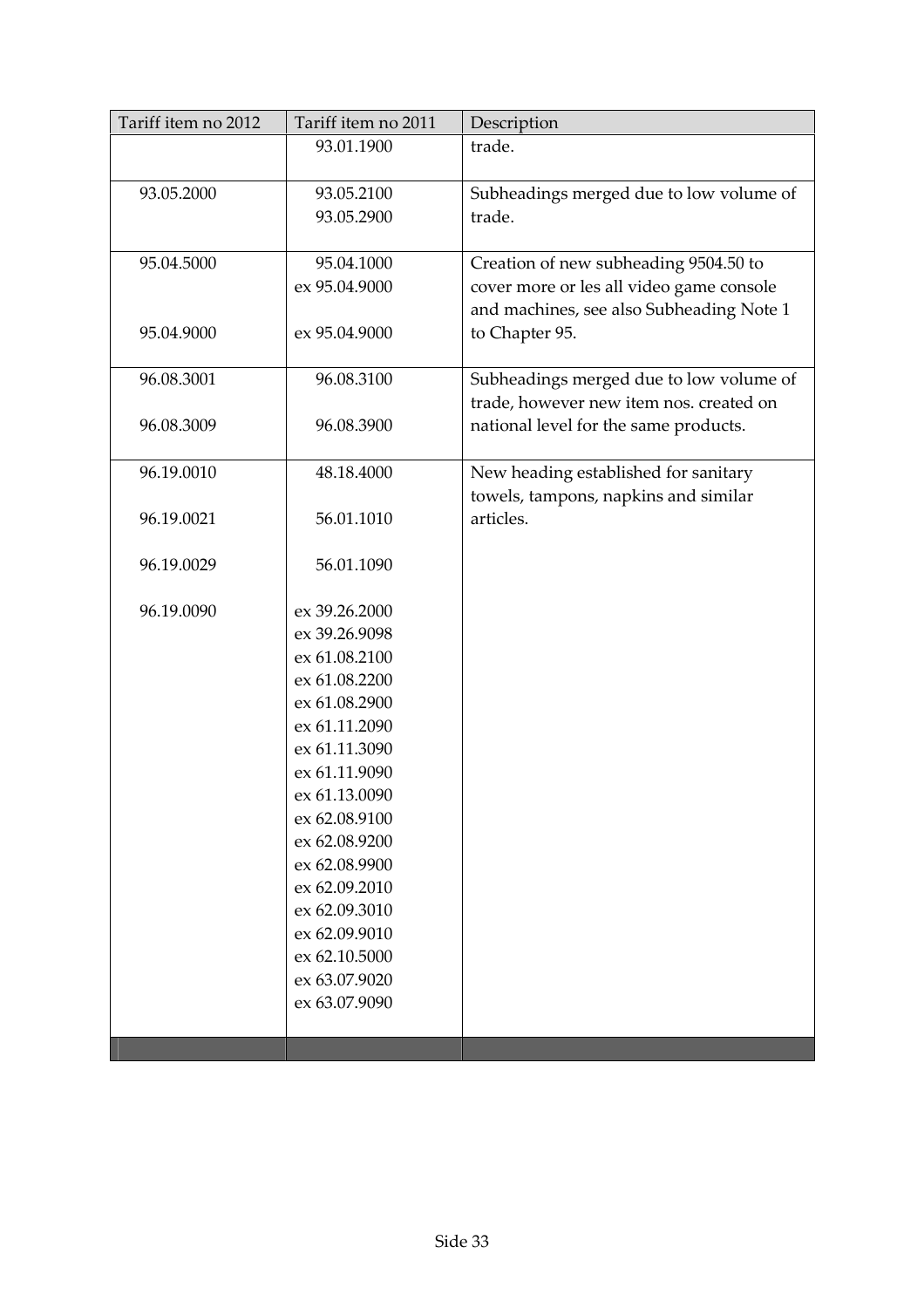Correlation table Norwegian Customs Tariff 2011 - > 2012

| Tariff item no 2011 | Tariff item no 2012 |
|---------------------|---------------------|
| 01.01.1010          | 01.01.2100          |
| 01.01.1090          | ex 01.01.3000       |
| 01.01.9011          | 01.01.2901          |
| 01.01.9019          | 01.01.2909          |
| 06.01.9080          | ex 01.01.3000       |
|                     | 01.01.9000          |
| 01.02.1000          | 01.02.2100          |
|                     | 01.02.3100          |
|                     | ex 01.02.9000       |
| 01.02.9000          | 01.02.2900          |
|                     | 01.02.3900          |
|                     | ex 01.02.9000       |
| 01.05.1901          | ex 01.05.1300       |
|                     | ex 01.05.1400       |
|                     | ex 01.05.1500       |
| 01.05.1909          | ex 01.05.1300       |
|                     | ex 01.05.1400       |
|                     | ex 01.05.1500       |
| 01.06.1200          | ex 01.06.1200       |
| 01.06.1999          | ex 01.06.1200       |
|                     | 01.06.1300          |
|                     | 01.06.1400          |
|                     | 01.06.1999          |
| 01.06.3991          | ex 01.06.3300       |
| 01.06.3999          | ex 01.06.3300       |
|                     | 01.06.3990          |
| 01.06.9001          | 01.06.4100          |
| 01.06.9009          | 01.06.4900          |
|                     | 01.06.9000          |
| 02.07.3200          | 02.07.4100          |
|                     | 02.07.5100          |
|                     | ex 02.07.6010       |
| 02.07.3300          | 02.07.4200          |
|                     | 02.07.5200          |
|                     | ex 02.07.6010       |
| 02.07.3400          | 02.07.4300          |
|                     | 02.07.5300          |
| 02.07.3501          | 02.07.4401          |
| 02.07.3509          | 02.07.4409          |
|                     | 02.07.5400          |
|                     | ex 02.07.6090       |
| 02.07.3610          | 02.07.4510          |
|                     | 02.07.5510          |

| Tariff item no 2011 | Tariff item no 2012 |
|---------------------|---------------------|
| 02.07.3690          | 02.07.4590          |
|                     | 02.07.5590          |
|                     | ex 02.07.6090       |
| 02.08.4090          | ex 02.08.4099       |
| 02.08.9095          | 02.08.4091          |
| 02.08.9099          | ex 02.08.4099       |
|                     | 02.08.6000          |
|                     | 02.08.9099          |
| 02.09.0000          | 02.09.1000          |
|                     | 02.09.9000          |
| 02.10.9200          | ex 02.10.9200       |
| 02.10.9909          | ex 02.10.9200       |
|                     | 02.10.9909          |
| 03.01.1000          | 03.01.1100          |
|                     | 03.01.1900          |
| 03.01.9300          | 03.01.9300          |
|                     | ex 03.01.9909       |
| 03.01.9400          | ex 03.01.9400       |
| 03.01.9909          | ex 03.01.9400       |
|                     | ex 03.01.9909       |
| 03.02.1102          | 03.02.1111          |
| 03.02.1103          | 03.02.1119          |
| 03.02.1109          | 03.02.1190          |
| 03.02.1201          | ex 03.02.1300       |
|                     | 03.02.1411          |
| 03.02.1202          | ex 03.02.1300       |
|                     | 03.02.1419          |
| 03.02.1209          | ex 03.02.1300       |
|                     | 03.02.1490          |
| 03.02.2101          | 03.02.2110          |
| 03.02.2103          | 03.02.2191          |
| 03.02.2104          | 03.02.2199          |
| 03.02.2901          | 03.02.2401          |
| 03.02.2909          | 03.02.2409          |
|                     | 03.02.2900          |
| 03.02.3500          | 03.02.3501          |
| 03.02.3909          | 03.02.3502          |
|                     | 03.02.3900          |
| 03.02.4003          | 03.02.4101          |
| 03.02.4004          | 03.02.4102          |
| 03.02.4009          | 03.02.4109          |
| 03.02.5001          | 03.02.5111          |
| 03.02.5002          | 03.02.5119          |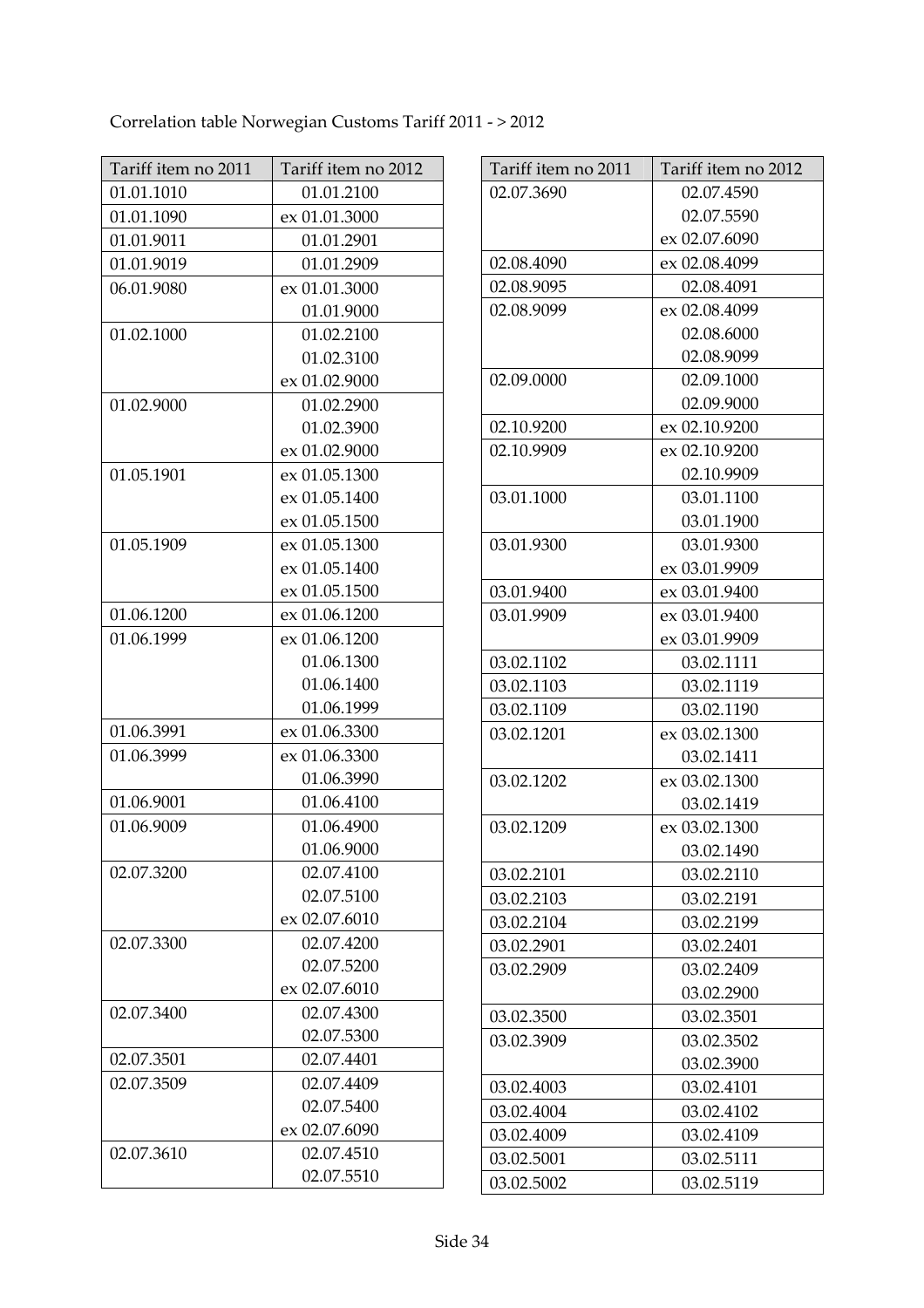| Tariff item no 2011 | Tariff item no 2012 |
|---------------------|---------------------|
| 03.02.5009          | 03.02.5190          |
| 03.02.6100          | 03.02.4300          |
| 03.02.6200          | 03.02.5200          |
| 03.02.6300          | 03.02.5300          |
| 03.02.6400          | 03.02.4400          |
| 03.02.6502          | 03.02.8111          |
| 03.02.6503          | 03.02.8112          |
| 03.02.6504          | 03.02.8119          |
| 03.02.6509          | 03.02.8190          |
| 03.02.6600          | 03.02.7400          |
| 03.02.6700          | 03.02.4700          |
| 03.02.6800          | 03.02.8300          |
| 03.02.6901          | 03.02.5400          |
| 03.02.6902          | 03.02.8901          |
| 03.02.6903          | 03.02.8902          |
| 03.02.6904          | 03.02.5901          |
| 03.02.6905          | 03.02.8400          |
| 03.02.6906          | 03.02.8903          |
| 03.02.6907          | 03.02.8904          |
| 03.02.6909          | 03.02.4200          |
|                     | 03.02.4500          |
|                     | 03.02.4600          |
|                     | 03.02.5500          |
|                     | 03.02.5600          |
|                     | 03.02.5909          |
|                     | 03.02.7100          |
|                     | 03.02.7200          |
|                     | 03.02.7300          |
|                     | 03.02.7900          |
|                     | 03.02.8200          |
|                     | 03.02.8500          |
|                     | 03.02.8909          |
| 03.02.7000          | 03.02.9000          |
| 03.03.1900          | 03.03.1200          |
| 03.03.2201          | 03.03.1311          |
| 03.03.2202          | 03.03.1312          |
|                     | 03.03.1319          |
| 03.03.2209          | 03.03.1390          |
| 03.03.2102          | 03.03.1411          |
| 03.03.2103          | 03.03.1419          |
| 03.03.2109          | 03.03.1490          |
| 03.03.2900          | 03.03.1900          |
| 03.03.3900          | 03.03.3400          |
|                     | 03.03.3900          |
| 03.03.4500          | 03.03.4501          |

| Tariff item no 2011 | Tariff item no 2012 |
|---------------------|---------------------|
| 03.03.4909          | 03.03.4502          |
|                     | 03.03.4900          |
| 03.02.5201          | 03.03.6301          |
| 03.03.5209          | 03.03.6309          |
| 03.03.6100          | 03.03.5700          |
| 03.03.6200          | 03.03.8300          |
| 03.03.7100          | 03.03.5300          |
| 03.03.7200          | 03.03.6400          |
| 03.03.7300          | 03.03.6500          |
| 03.03.7401          | 03.03.5401          |
| 03.03.7402          | 03.03.5402          |
| 03.03.7500          | 03.03.8100          |
| 03.03.7600          | 03.03.2600          |
| 03.03.7700          | 03.03.8400          |
| 03.03.7800          | 03.03.6600          |
| 03.03.7901          | 03.03.8200          |
| 03.03.7902          | 03.03.8901          |
| 03.03.7903          | 03.03.5500          |
| 03.03.7904          | 03.03.8902          |
| 03.03.7905          | 03.03.6800          |
| 03.03.7906          | 03.03.8903          |
| 03.03.7908          | 03.03.8904          |
| 03.03.7909          | 03.03.2300          |
|                     | 03.03.2400          |
|                     | 03.03.2500          |
|                     | 03.03.2900          |
|                     | 03.03.5600          |
|                     | 03.03.6700          |
|                     | 03.03.6900          |
|                     | 03.03.8909          |
| 03.03.8001          | 03.03.9001          |
| 03.03.8002          | 03.03.9002          |
| 03.03.8009          | 03.03.9009          |
| 03.04.1100          | 03.04.4500          |
|                     | 03.04.5400          |
| 03.04.1200          | 03.04.4600          |
|                     | 03.04.5500          |
| 03.04.1911          | 03.04.4100          |
| 03.04.1919          | 03.04.5201          |
| 03.04.1921          | 03.04.4200          |
| 03.04.1929          | 03.04.5202          |
| 03.04.1931          | 03.04.4411          |
|                     | ex 03.04.5300       |
| 03.04.1939          | 03.04.4419          |
|                     | ex 03.04.5300       |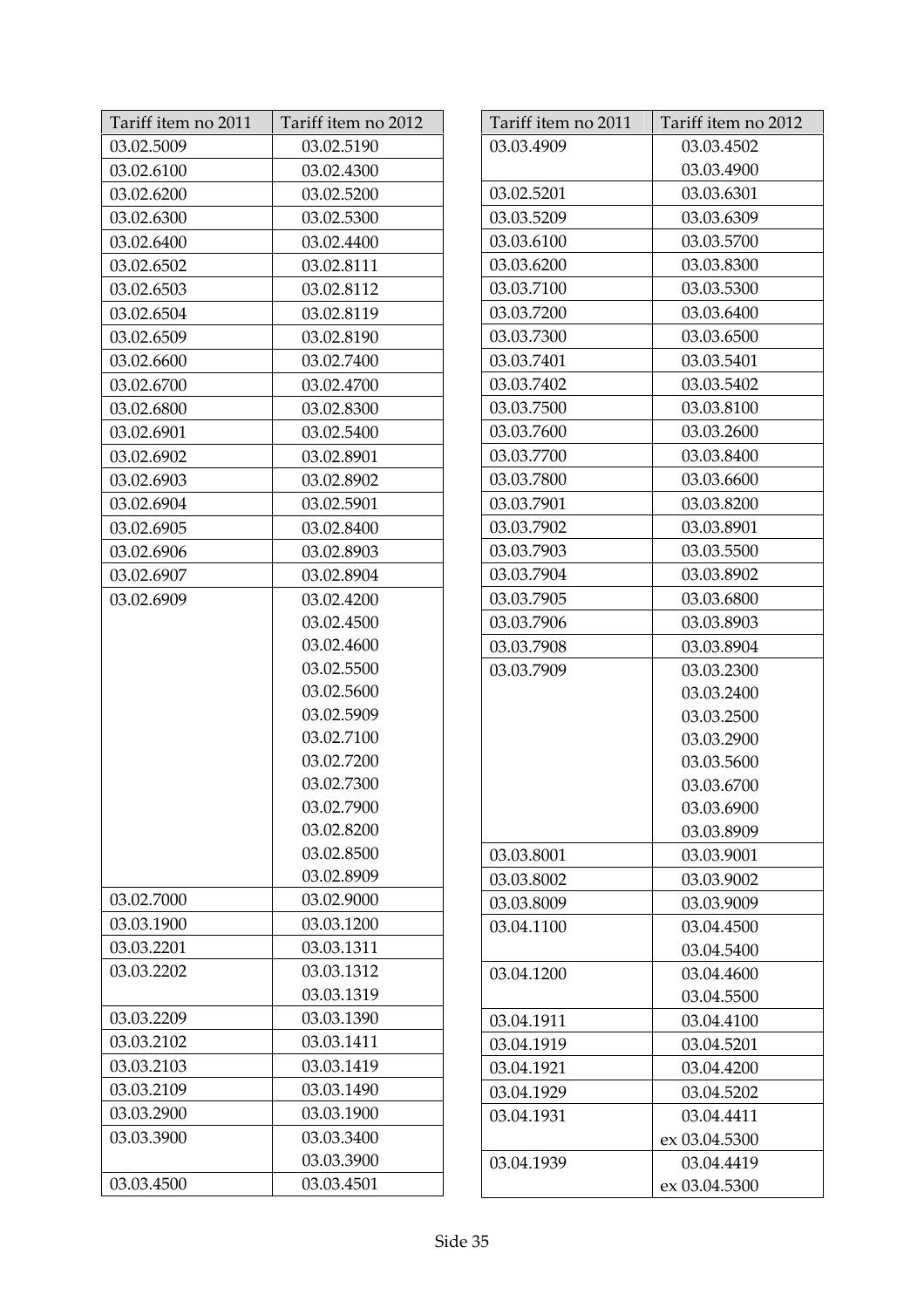| Tariff item no 2011 | Tariff item no 2012 |
|---------------------|---------------------|
| 03.04.1991          | 03.04.4430          |
|                     | ex 03.04.5300       |
| 03.04.1992          | 03.04.4420          |
|                     | ex 03.04.5300       |
| 03.04.1993          | 03.04.4901          |
|                     | ex 03.04.5909       |
| 03.04.1994          | 03.04.4902          |
|                     | ex 03.04.5909       |
| 03.04.1995          | 03.04.4903          |
|                     | ex 03.04.5909       |
| 03.04.1996          | 03.04.4904          |
|                     | ex 03.04.5909       |
| 03.04.1997          | 03.04.4905          |
|                     | 03.04.5901          |
| 03.04.1999          | 03.04.3100          |
|                     | 03.04.3200          |
|                     | 03.04.3300          |
|                     | 03.04.3900          |
|                     | 03.04.4300          |
|                     | 03.04.4909          |
|                     | 03.04.5100          |
|                     | 03.04.5209          |
|                     | ex 03.04.5300       |
|                     | ex 03.04.5909       |
| 03.04.2100          | 03.04.8400          |
| 03.04.2200          | 03.04.8500          |
| 03.04.2910          | 03.04.8100          |
| 03.04.2920          | 03.04.8200          |
| 03.04.2931          | 03.04.7101          |
| 03.04.2939          | 03.04.7109          |
| 03.04.2941          | 03.04.7301          |
| 03.04.2949          | 03.04.7309          |
| 03.04.2951          | 03.04.7201          |
| 03.04.2959          | 03.04.7209          |
| 03.04.2961          | 03.04.8601          |
| 03.04.2962          | 03.04.8602          |
| 03.04.2991          | 03.04.8901          |
| 03.04.2992          | 03.04.8902          |
| 03.04.2993          | 03.04.8903          |
| 03.04.2994          | 03.04.8301          |
| 03.04.2995          | 03.04.7500          |
| 03.04.2996          | 03.04.8701          |
| 03.04.2999          | 03.04.6100          |
|                     | 03.04.6200          |
|                     | 03.04.6300          |

| Tariff item no 2011 | Tariff item no 2012 |
|---------------------|---------------------|
| 03.04.2999          | 03.04.6900          |
|                     | 03.04.7400          |
|                     | 03.04.7900          |
|                     | 03.04.8309          |
|                     | 03.04.8709          |
|                     | 03.04.8909          |
| 03.04.9904          | 03.04.9501          |
| 03.04.9905          | 03.04.9503          |
| 03.04.9906          | 03.04.9502          |
| 03.04.9909          | 03.04.9300          |
|                     | 03.04.9400          |
|                     | 03.04.9509          |
|                     | 03.04.9909          |
| 03.05.3003          | 03.05.3910          |
| 03.05.3004          | 03.05.3201          |
| 03.05.3005          | 03.05.3921          |
| 03.05.3006          | 03.05.3930          |
| 03.05.3007          | ex 03.05.3100       |
|                     | ex 03.05.3209       |
|                     | 03.05.3991          |
| 03.05.3008          | 03.05.3922          |
| 03.05.3009          | ex 03.05.3100       |
|                     | ex 03.05.3209       |
|                     | 03.05.3999          |
| 03.05.4100          | 03.05.4100          |
|                     | ex 03.05.7200       |
|                     | ex 03.05.7900       |
| 03.05.4200          | 03.05.4200          |
|                     | ex 03.05.7200       |
|                     | ex 03.05.7900       |
| 03.05.4900          | 03.05.4300          |
|                     | 03.05.4400          |
|                     | 03.05.4900          |
|                     | ex 03.05.7100       |
|                     | ex 03.05.7200       |
|                     | ex 03.05.7900       |
| 03.05.5101          | 03.05.5111          |
|                     | ex 03.05.7200       |
|                     | ex 03.05.7900       |
| 03.05.5102          | 03.05.5112          |
|                     | ex 03.05.7200       |
|                     | ex 03.05.7900       |
| 03.05.5103          | 03.05.5113          |
|                     | ex 03.05.7200       |
|                     | ex 03.05.7900       |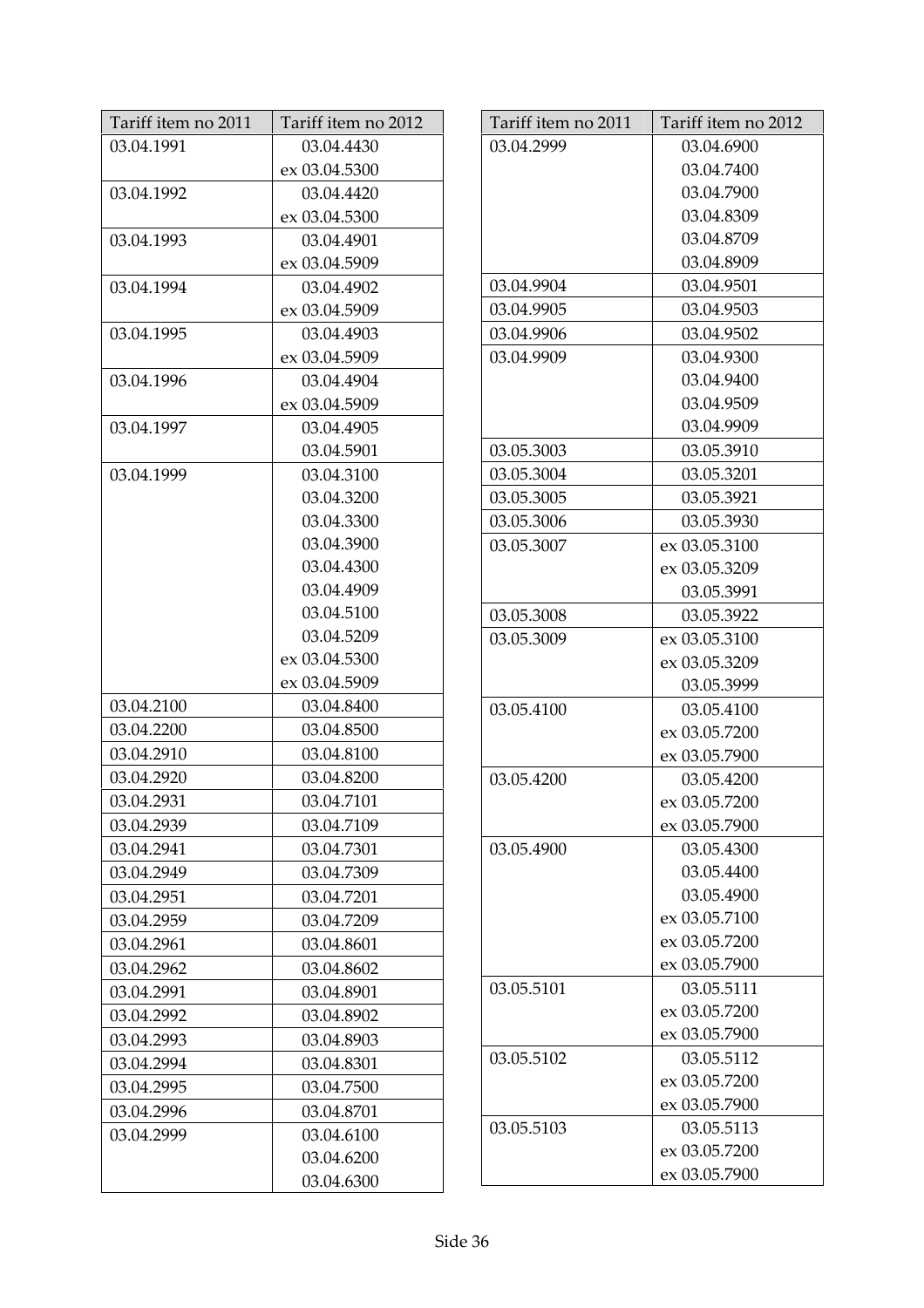| Tariff item no 2011 | Tariff item no 2012 |
|---------------------|---------------------|
| 03.05.5104          | 03.05.5114          |
|                     | ex 03.05.7200       |
|                     | ex 03.05.7900       |
| 03.05.5105          | ex 03.05.7200       |
| 03.05.5108          | 03.05.5121          |
|                     | ex 03.05.7200       |
|                     | ex 03.05.7900       |
| 03.05.5109          | 03.05.5129          |
|                     | ex 03.05.7200       |
|                     | ex 03.05.7900       |
| 03.05.5901          | 03.05.5911          |
|                     | ex 03.05.7200       |
|                     | ex 03.05.7900       |
| 03.05.5902          | 03.05.5912          |
|                     | ex 03.05.7200       |
|                     | ex 03.05.7900       |
| 03.05.5903          | 03.05.5913          |
|                     | ex 03.05.7200       |
|                     | ex 03.05.7900       |
| 03.05.5904          | 03.05.5921          |
|                     | ex 03.05.7200       |
|                     | ex 03.05.7900       |
| 03.05.5905          | 03.05.5922          |
|                     | ex 03.05.7200       |
|                     | ex 03.05.7900       |
| 03.05.5906          | 03.05.5930          |
|                     | ex 03.05.7200       |
|                     | ex 03.05.7900       |
| 03.05.5907          | 03.05.5991          |
|                     | ex 03.05.7100       |
|                     | ex 03.05.7200       |
|                     | ex 03.05.7900       |
| 03.05.5908          | 03.05.5992          |
|                     | ex 03.05.7200       |
|                     | ex 03.05.7900       |
| 03.05.6103          | ex 03.05.6100       |
|                     | ex 03.05.7200       |
|                     | ex 03.05.7900       |
| 03.05.6104          | ex 03.05.6100       |
|                     | ex 03.05.7200       |
|                     | ex 03.05.7900       |
| 03.05.6109          | ex 03.05.6100       |
|                     | ex 03.05.7200       |
|                     | ex 03.05.7900       |
| 03.05.6200          | 03.05.6200          |

| Tariff item no 2011 | Tariff item no 2012 |
|---------------------|---------------------|
|                     | ex 03.05.7200       |
|                     | ex 03.05.7900       |
| 03.05.6300          | 03.05.6300          |
|                     | ex 03.05.7200       |
|                     | ex 03.05.7900       |
| 03.05.6901          | 03.05.6901          |
|                     | ex 03.05.7200       |
|                     | ex 03.05.7900       |
| 03.05.6902          | 03.05.6902          |
|                     | ex 03.05.7200       |
|                     | ex 03.05.7900       |
| 03.05.6903          | 03.05.6903          |
|                     | ex 03.05.7200       |
|                     | ex 03.05.7900       |
| 03.05.6904          | 03.05.6904          |
|                     | ex 03.05.7200       |
|                     | ex 03.05.7900       |
| 03.05.6909          | 03.05.6400          |
|                     | 03.05.6909          |
|                     | ex 03.05.7100       |
|                     | ex 03.05.7200       |
|                     | ex 03.05.7900       |
| 03.06.1100          | ex 03.06.1100       |
| 03.06.1200          | ex 03.06.1200       |
| 03.06.1301          | 03.06.1601          |
|                     | ex 03.06.1700       |
| 03.06.1302          | 03.06.1602          |
|                     | ex 03.06.1700       |
| 03.06.1309          | ex 03.06.1309       |
|                     | ex 03.06.1700       |
| 03.06.1401          | ex 03.06.1401       |
| 03.06.1409          | ex 03.06.1409       |
| 03.06.1900          | ex 03.06.1500       |
|                     | ex 03.06.1900       |
| 03.06.2100          | ex 03.06.2100       |
| 03.06.2201          | ex 03.06.2201       |
| 03.06.2209          | ex 03.06.2209       |
| 03.06.2301          | 03.06.2601          |
|                     | ex 03.06.2700       |
| 03.06.2302          | 03.06.2602          |
|                     | ex 03.06.2700       |
| 03.06.2309          | ex 03.06.2609       |
|                     | ex 03.06.2700       |
| 03.06.2401          | ex 03.06.2401       |
| 03.06.2409          | ex 03.06.2409       |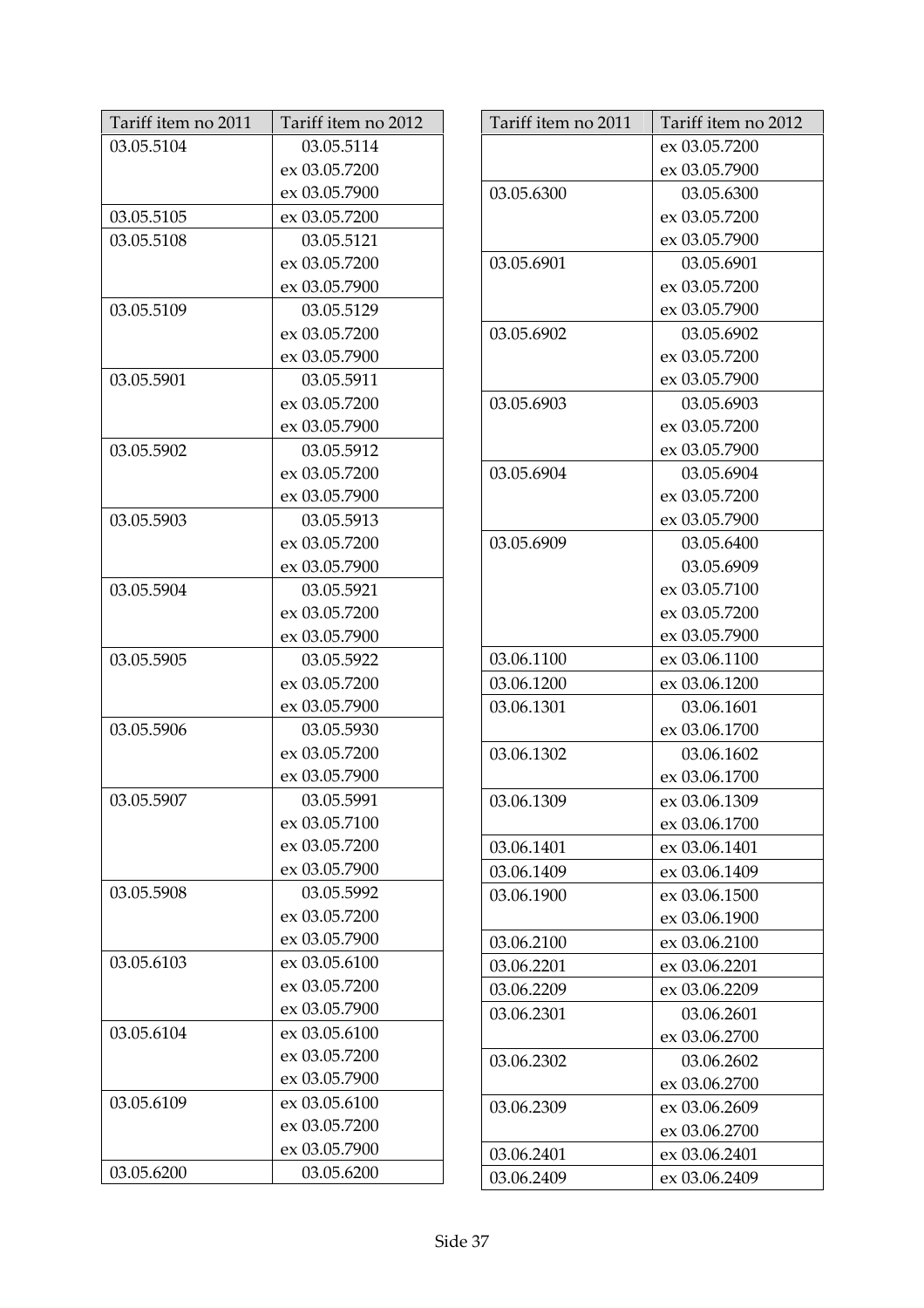| Tariff item no 2011 | Tariff item no 2012 |
|---------------------|---------------------|
| 03.06.2900          | ex 03.06.2500       |
|                     | ex 03.06.2900       |
| 03.07.1000          | 03.07.1100          |
|                     | ex 03.07.1900       |
| 03.07.2901          | ex 03.07.2901       |
| 03.07.2909          | ex 03.07.2909       |
| 03.07.3900          | ex 03.07.3900       |
| 03.07.4900          | ex 03.07.4900       |
| 03.07.5900          | ex 03.07.5900       |
| 03.07.6000          | ex 03.07.6000       |
| 03.07.9101          | ex 03.08.2100       |
| 03.07.9102          | ex 03.08.2100       |
| 03.07.9109          | 03.07.7100          |
|                     | 03.07.8100          |
|                     | 03.07.9100          |
|                     | 03.08.1100          |
|                     | ex 03.08.2100       |
|                     | ex 03.08.3000       |
|                     | ex 03.08.9000       |
| 03.07.9900          | ex 03.07.7900       |
|                     | ex 03.07.9900       |
|                     | ex 03.08.1900       |
|                     | ex 03.08.2900       |
|                     | ex 03.08.3000       |
|                     | ex 03.08.9000       |
| 04.01.3000          | 04.01.4000          |
|                     | 04.01.5000          |
| 04.07.0011          | 04.07.1100          |
| 04.07.0019          | 04.07.2100          |
|                     | ex 04.07.9000       |
| 04.07.0091          | 04.07.1900          |
| 04.07.0099          | 04.07.2900          |
|                     | ex 04.07.9000       |
| 06.03.1120          | 06.03.1120          |
|                     | ex 06.03.1510       |
| 06.03.1420          | 06.03.1420          |
|                     | ex 06.03.1510       |
| 06.03.1921          | ex 06.03.1520       |
|                     | 06.03.1921          |
| 06.03.1922          | ex 06.03.1520       |
|                     | 06.03.1922          |
| 06.03.1991          | ex 06.03.1520       |
|                     | 06.03.1991          |
| 06.03.1992          | ex 06.03.1510       |
|                     | 06.03.1992          |

| Tariff item no 2011 | Tariff item no 2012 |
|---------------------|---------------------|
| 06.03.1993          | ex 06.03.1510       |
| 06.03.1994          | ex 06.03.1510       |
|                     | 06.03.1994          |
| 06.03.1995          | ex 06.03.1510       |
|                     | 06.03.1995          |
| 06.03.1995          | ex 06.03.1510       |
|                     | 06.03.1996          |
| 06.03.1997          | ex 06.03.1510       |
|                     | 06.03.1997          |
| 06.03.1999          | ex 06.03.1510       |
|                     | 06.03.1999          |
| 06.04.1000          | 06.04.2093          |
|                     | 06.04.9001          |
| 06.04.9110          | 06.04.2010          |
| 06.04.9191          | 06.04.2091          |
| 06.04.9192          | 06.04.2092          |
| 06.04.9199          | 06.04.2099          |
| 06.04.9900          | 06.04.9009          |
| 07.05.2911          | ex 07.05.2910       |
| 07.05.2919          | ex 07.05.2910       |
| 07.09.9010          | 07.09.9200          |
| 07.09.9020          | 07.09.9910          |
| 07.09.9030          | 07.09.9920          |
| 07.09.9041          | 07.09.9930          |
| 07.09.9050          | 07.09.9940          |
| 07.09.9060          | 07.09.9110          |
| 07.09.9070          | 07.09.9120          |
| 07.09.9091          | 07.09.9301          |
| 07.09.9099          | 07.09.9309          |
|                     | 07.09.9099          |
| 07.13.3900          | 07.13.3400          |
|                     | 07.13.3500          |
|                     | 07.13.3900          |
| 07.13.9000          | 07.13.6000          |
|                     | 07.13.9000          |
| 07.14.9000          | 07.14.3000          |
|                     | 07.14.4000          |
|                     | 07.14.5000          |
|                     | 07.14.9000          |
| 08.01.1900          | 08.01.1200          |
|                     | 08.01.1900          |
| 08.02.4000          | 08.02.4100          |
|                     | 08.02.4200          |
| 08.02.5000          | 08.02.5100          |
|                     | 08.02.5200          |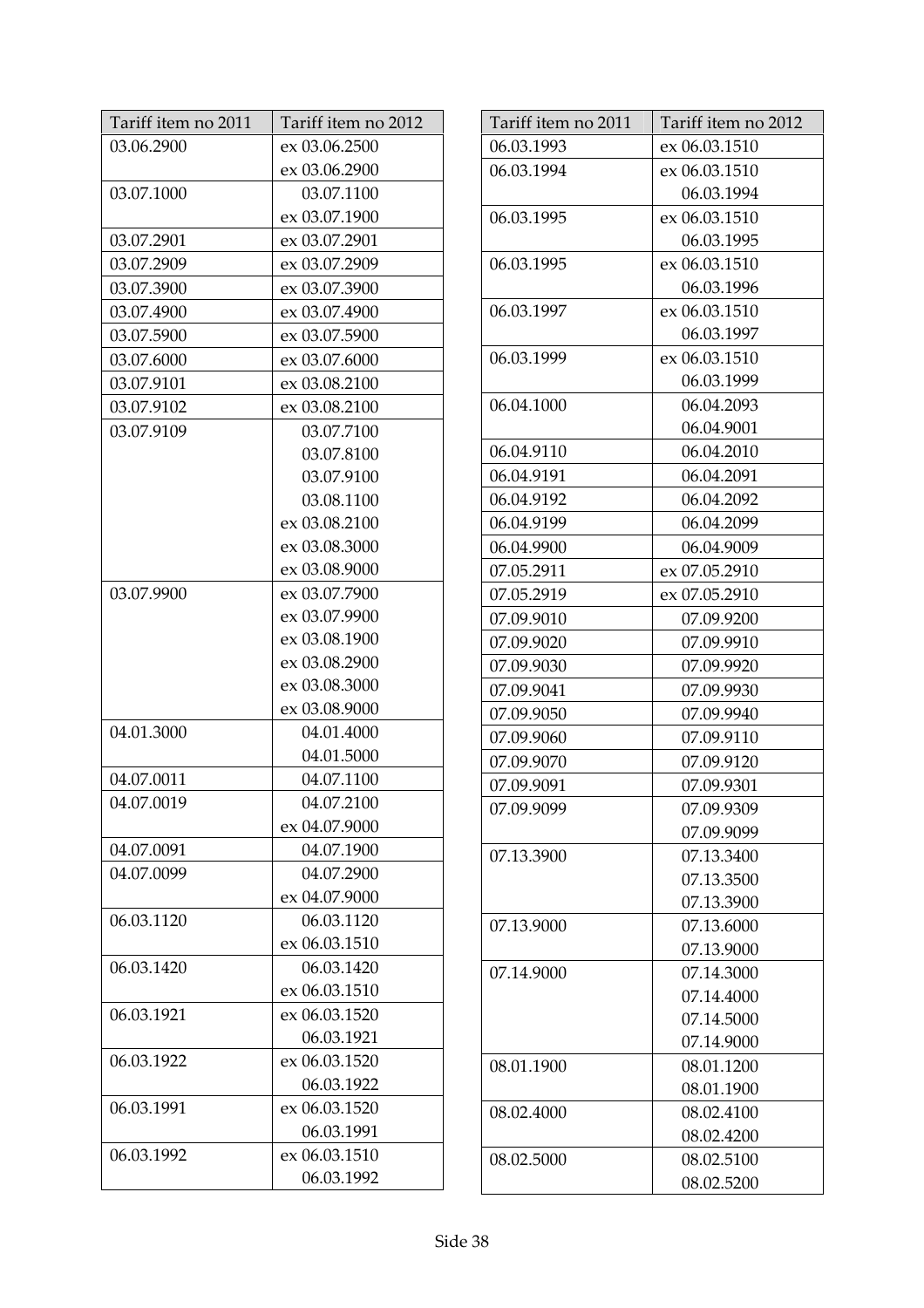| Tariff item no 2011 | Tariff item no 2012 |
|---------------------|---------------------|
| 08.02.6000          | 08.02.6100          |
|                     | 08.02.6200          |
| 08.02.9099          | 08.02.7000          |
|                     | 08.02.8000          |
|                     | 08.02.9099          |
| 08.03.0000          | 08.03.1000          |
|                     | 08.03.9000          |
| 08.08.2012          | 08.08.3010          |
| 08.08.2021          | 08.08.3020          |
| 08.08.2060          | 08.08.4000          |
| 08.09.2001          | 08.09.2100          |
| 08.09.2009          | 08.09.2900          |
| 08.10.9020          | 08.10.3010          |
| 08.10.9030          | 08.10.3020          |
| 08.10.9040          | 08.10.3030          |
| 08.10.9090          | 08.10.7000          |
|                     | 08.10.9090          |
| 08.11.2001          | 08.11.2011          |
|                     | 08.11.2012          |
|                     | 08.11.2013          |
|                     | 08.11.2019          |
| 08.11.2005          | 08.11.2091          |
| 08.11.2006          | 08.11.2093          |
| 08.11.2008          | 08.11.2092          |
|                     | 08.11.2094          |
|                     | 08.11.2095          |
| 09.04.2000          | 09.04.2100          |
|                     | 09.04.2200          |
| 09.05.0000          | 09.05.1000          |
|                     | 09.05.2000          |
| 09.07.0000          | 09.07.1000          |
|                     | 09.07.2000          |
| 09.08.1000          | 09.08.1100          |
|                     | 09.08.1200          |
| 09.08.2000          | 09.08.2100          |
|                     | 09.08.2200          |
| 09.08.3000          | 09.08.3100          |
|                     | 09.08.3200          |
| 09.09.2000          | 09.09.2100          |
|                     | 09.09.2200          |
| 09.09.3000          | 09.09.3100          |
|                     | 09.09.3200          |
| 09.09.1000          | ex 09.09.6100       |
|                     | ex 09.09.6200       |
| 09.09.4000          | ex 09.09.6100       |

| Tariff item no 2011 | Tariff item no 2012         |
|---------------------|-----------------------------|
|                     | ex 09.09.6200               |
| 09.09.5010          | ex 09.09.6100               |
|                     | ex 09.09.6200               |
| 09.09.5020          | ex 09.09.6100               |
|                     | ex 09.09.6200               |
| 09.10.1000          | 09.10.1100                  |
|                     | 09.10.1200                  |
| 10.01.1000          | 10.01.1100                  |
|                     | 10.01.1900                  |
| 10.01.9000          | 10.01.9100                  |
|                     | 10.01.9900                  |
| 10.02.0000          | 10.02.1000                  |
|                     | 10.02.9000                  |
| 10.03.0000          | 10.03.1000                  |
|                     | 10.03.9000                  |
| 10.04.0000          | 10.04.1000                  |
|                     | 10.04.9000                  |
| 10.07.0010          | 10.07.9010                  |
| 10.07.0090          | 10.07.1000                  |
|                     | 10.07.9090                  |
| 10.08.2010          | 10.08.2910                  |
| 10.08.2090          | 10.08.2100                  |
|                     | 10.08.2990                  |
| 10.08.9000          | 10.08.4000                  |
|                     | 10.08.5000                  |
|                     | 10.08.6000                  |
|                     | 10.08.9000                  |
| 11.02.1000          | ex 11.02.9009               |
| 11.02.9009          | ex 11.02.9009               |
| 12.01.0010          | 12.01.9010                  |
| 12.01.0090          | 12.01.1000                  |
|                     | 12.01.9090                  |
| 12.02.1010          | 12.04.4110                  |
| 12.02.1090          | ex 12.02.3000<br>12.02.4190 |
| 12.02.2010          | 12.02.4210                  |
|                     | ex 12.02.3000               |
| 12.02.2090          | 12.02.4290                  |
| 12.07.2010          | 12.07.2910                  |
| 12.07.2090          | 12.07.2100                  |
|                     | 12.07.2990                  |
| 12.07.9910          | 12.07.1010                  |
|                     | 12.07.3010                  |
|                     | 12.07.6010                  |
|                     | 12.07.7010                  |
|                     |                             |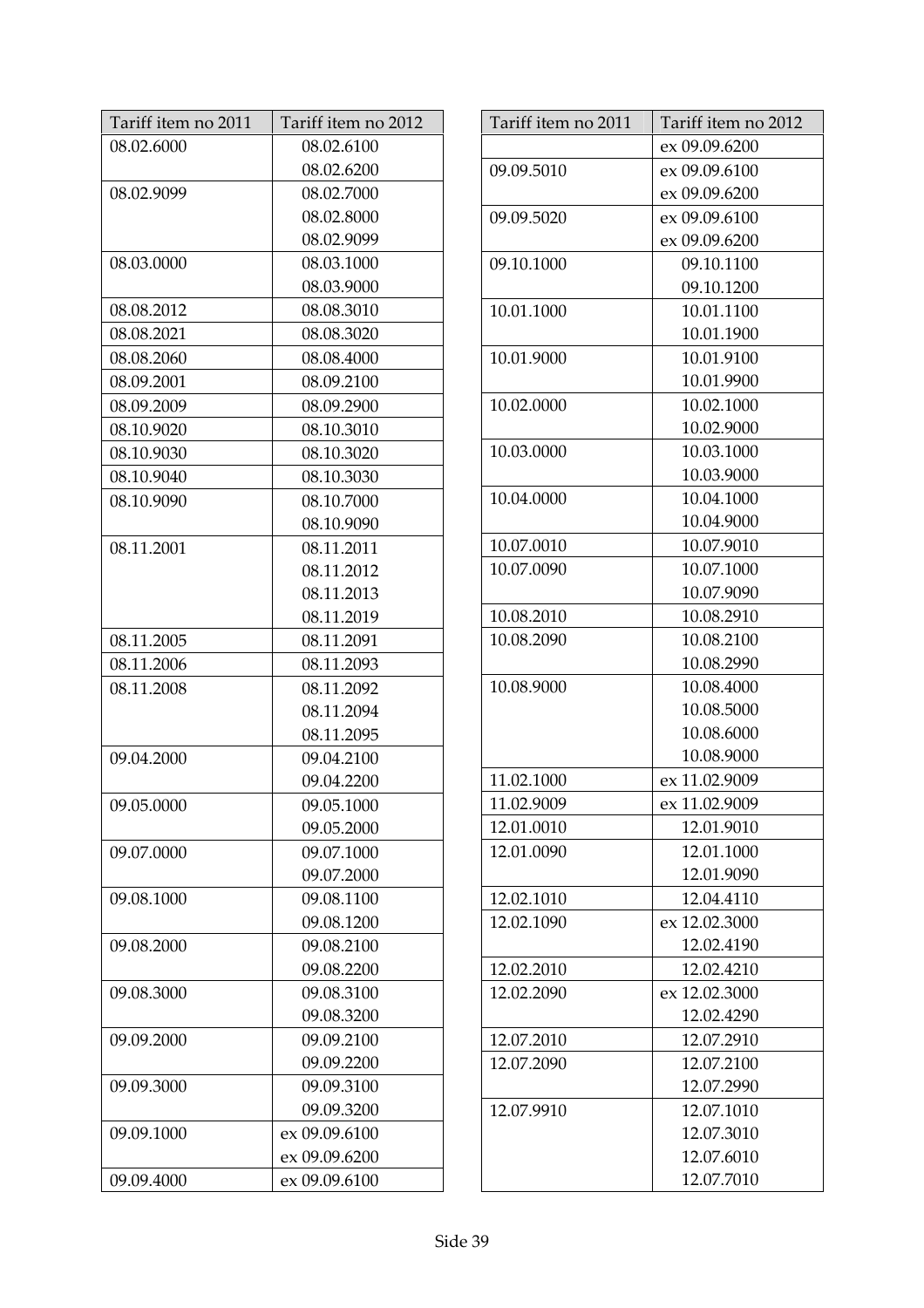| Tariff item no 2011 | Tariff item no 2012 |
|---------------------|---------------------|
|                     | 12.07.9910          |
| 12.07.9990          | 12.07.1090          |
|                     | 12.07.3090          |
|                     | 12.07.6090          |
|                     | 12.07.7090          |
|                     | 12.07.9990          |
| 12.12.2010          | 12.12.2110          |
|                     | 12.12.2910          |
| 12.12.2090          | 12.12.2190          |
|                     | 12.12.2990          |
| 12.12.9910          | 12.12.9210          |
|                     | 12.12.9310          |
| 12.12.9990          | 12.12.9290          |
|                     | 12.12.9390          |
|                     | 12.12.9400          |
|                     | 12.12.9900          |
| 15.01.0000          | 15.01.1000          |
|                     | 15.01.2000          |
|                     | 15.01.9000          |
| 15.02.0011          | 15.02.1010          |
|                     | 15.02.9010          |
| 15.02.0090          | 15.02.1090          |
|                     | 15.02.9090          |
| 16.04.1905          | ex 16.04.1700       |
|                     | 16.04.1905          |
| 16.04.1909          | ex 16.04.1700       |
|                     | 16.04.1909          |
| 16.05.1000          | ex 03.06.1401       |
|                     | ex 03.06.1409       |
|                     | ex 03.06.2401       |
|                     | ex 03.06.2409       |
|                     | 16.05.1000          |
| 16.05.2003          | 16.05.2111          |
| 16.05.2004          | 16.05.2112          |
|                     | ex 16.05.2909       |
| 16.05.2005          | 16.05.2120          |
|                     | 16.05.2901          |
| 16.05.2009          | ex 03.06.1609       |
|                     | ex 03.06.1700       |
|                     | ex 03.06.2609       |
|                     | ex 03.06.2700       |
|                     | 16.05.2190          |
|                     | ex 16.05.2909       |
| 16.05.3000          | ex 06.06.1200       |
|                     | ex 03.06.2201       |

| Tariff item no 2011 | Tariff item no 2012 |
|---------------------|---------------------|
|                     | ex 03.06.2209       |
|                     | 16.05.3000          |
| 16.05.4000          | ex 03.06.1100       |
|                     | ex 03.06.1500       |
|                     | ex 03.06.1900       |
|                     | ex 03.06.2100       |
|                     | ex 03.06.2500       |
|                     | ex 03.06.2900       |
|                     | 16.05.4000          |
| 16.05.9001          | ex 03.07.3900       |
|                     | 16.05.5300          |
| 16.05.9009          | ex 03.07.1900       |
|                     | ex 03.07.2901       |
|                     | ex 03.07.2909       |
|                     | ex 03.07.4900       |
|                     | ex 03.07.5900       |
|                     | ex 03.07.6000       |
|                     | ex 03.07.7900       |
|                     | ex 03.07.8900       |
|                     | ex 03.07.9900       |
|                     | ex 03.08.1900       |
|                     | ex 03.08.2900       |
|                     | ex 03.08.3000       |
|                     | ex 03.08.9000       |
|                     | 16.05.5100          |
|                     | 16.05.5200          |
|                     | 16.05.5400          |
|                     | 16.05.5500          |
|                     | 16.05.5600          |
|                     | 16.05.5700          |
|                     | 16.05.5800          |
|                     | 16.05.5900          |
|                     | 16.05.6100          |
|                     | 16.05.6200          |
|                     | 16.05.6300          |
|                     | 16.05.6900          |
| 17.01.1110          | 17.01.1310          |
|                     | 17.01.1410          |
| 17.01.1190          | 17.01.1390          |
|                     | 17.01.1490          |
| 20.03.2000          | 20.03.9010          |
| 20.03.9001          | 20.03.9091          |
| 20.03.9009          | 20.03.9099          |
| 20.08.9202          | 20.08.9701          |
| 20.08.9209          | 20.08.9709          |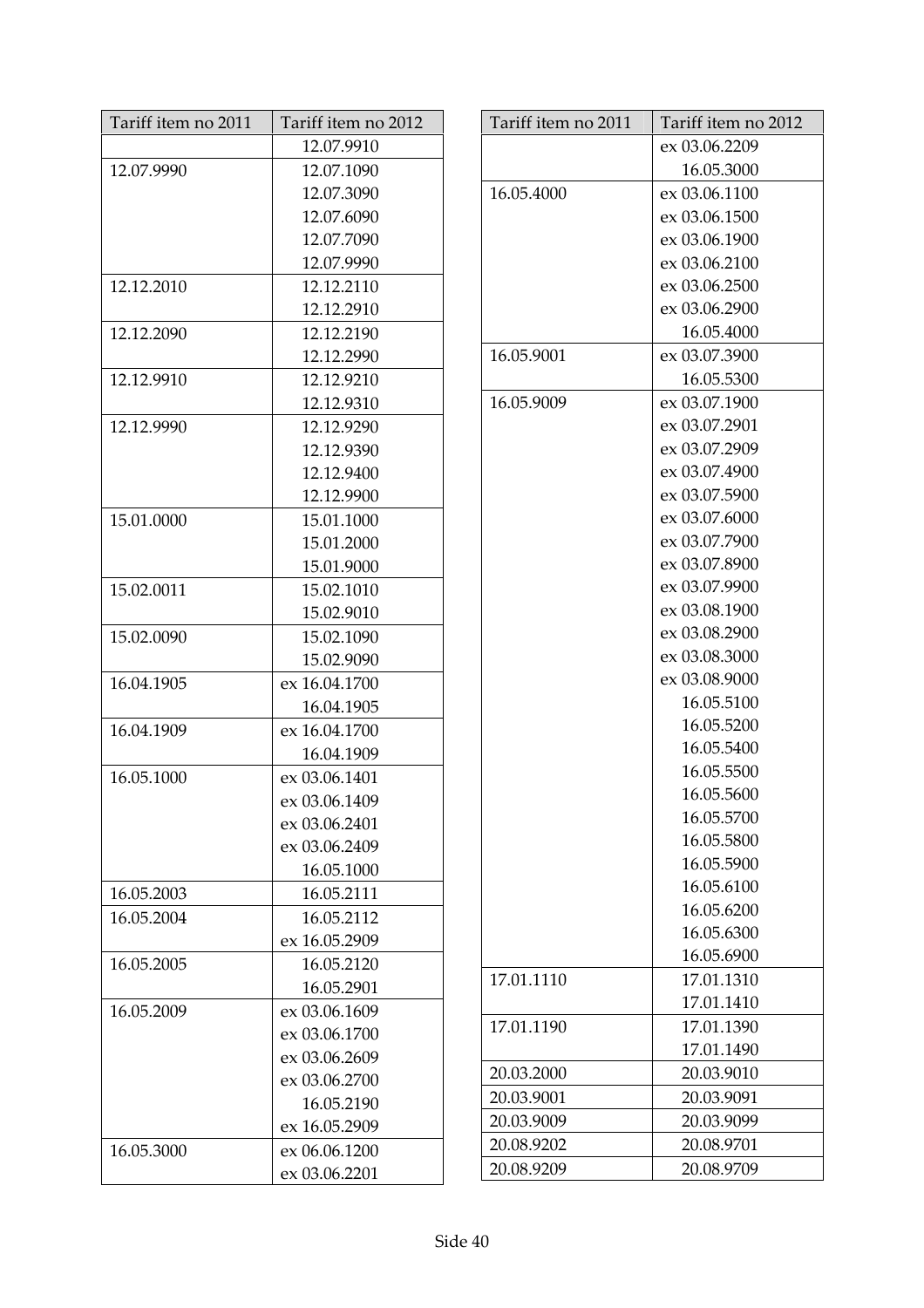| Tariff item no 2011 | Tariff item no 2012 |
|---------------------|---------------------|
| 20.08.9909          | 20.08.9300          |
|                     | 20.08.9909          |
| 20.09.8010          | 20.09.8911          |
| 20.09.8020          | 20.09.8919          |
| 20.09.8091          | 20.09.8991          |
| 20.09.8092          | 20.09.8992          |
| 20.09.8093          | 20.09.8993          |
| 20.09.8094          | 20.09.8994          |
| 20.09.8099          | 20.09.8100          |
|                     | 20.09.8995          |
|                     | 20.09.8999          |
| 24.03.1000          | 24.03.1100          |
|                     | 24.03.1900          |
| 25.28.1000          | ex 25.28.0000       |
| 25.28.9000          | ex 25.28.0000       |
| 27.10.1121          | 27.10.1211          |
| 27.10.1125          | 27.10.1219          |
| 27.10.1131          | 27.10.1220          |
| 27.10.1141          | 27.10.1231          |
| 27.10.1145          | 27.10.1232          |
| 27.10.1149          | 27.10.1233          |
| 27.10.1151          | 27.10.1241          |
| 27.10.1159          | 27.10.1242          |
| 27.10.1170          | 27.10.1250          |
| 27.10.1191          | 27.10.1291          |
| 27.10.1199          | 27.10.1299          |
|                     | ex 27.10.2000       |
| 27.10.1941          | 27.10.1941          |
|                     | ex 27.10.2000       |
| 28.30.9000          | 28.30.9000          |
|                     | ex 28.52.9000       |
| 28.35.3900          | 28.35.3900          |
|                     | ex 28.52.9000       |
| 28.42.1000          | 28.42.1000          |
|                     | ex 28.52.9000       |
| 28.48.0000          | 28.48.0000          |
|                     | ex 28.52.9000       |
| 28.49.9000          | 28.49.9000          |
|                     | ex 28.52.9000       |
| 28.50.0009          | 28.50.0009          |
|                     | ex 28.52.9000       |
| 28.52.0000          | 28.52.1000          |
| 29.03.4100          | ex 29.03.7700       |
| 29.03.4200          | ex 29.03.7700       |
| 29.03.4300          | ex 29.03.7700       |

| Tariff item no 2011 | Tariff item no 2012 |
|---------------------|---------------------|
| 29.03.4400          | ex 29.03.7700       |
| 29.03.4501          | ex 29.03.7700       |
| 29.03.4502          | ex 29.03.7700       |
| 29.03.4503          | ex 29.03.7700       |
| 29.03.4509          | ex 29.03.7700       |
| 29.03.4600          | 29.03.7600          |
| 29.03.4700          | 29.03.7800          |
| 29.03.4901          | 29.03.7100          |
| 29.03.4902          | 29.03.7200          |
|                     | 29.03.7300          |
|                     | 29.03.7400          |
|                     | ex 29.03.7900       |
| 29.03.4903          | 29.03.7500          |
| 29.03.4904          | ex 29.03.7900       |
| 29.03.4905          | ex 29.03.7900       |
| 29.03.4909          | ex 29.03.7900       |
| 29.03.5100          | 29.03.8100          |
| 29.03.5200          | 29.03.8200          |
| 29.03.5901          | 29.03.8901          |
| 29.03.5909          | 29.03.8909          |
| 29.03.6100          | 29.03.9100          |
| 29.03.6200          | 29.03.9200          |
| 29.03.6901          | 29.03.9901          |
| 29.03.6909          | 29.03.9909          |
| 29.08.9900          | 29.08.9200          |
|                     | 29.08.9900          |
| 29.12.3000          | ex 29.12.4900       |
| 29.12.4900          | ex 29.12.4900       |
| 29.14.2100          | ex 29.14.2900       |
| 29.14.2900          | ex 29.14.2900       |
| 29.16.1991          | 29.16.1600          |
| 29.16.1999          | 29.16.1990          |
| 29.16.3500          | ex 29.16.3990       |
| 29.16.3990          | ex 29.16.3990       |
| 29.25.2900          | 29.25.2900          |
|                     | ex 30.02.1000       |
| 29.31.0000          | 29.31.1000          |
|                     | 29.31.2000          |
|                     | 29.31.9000          |
| 29.32.2100          | ex 29.32.2009       |
| 29.32.2901          | 29.32.2001          |
| 29.32.2909          | ex 29.32.2009       |
| 29.33.2900          | 29.33.2900          |
|                     | ex 30.02.1000       |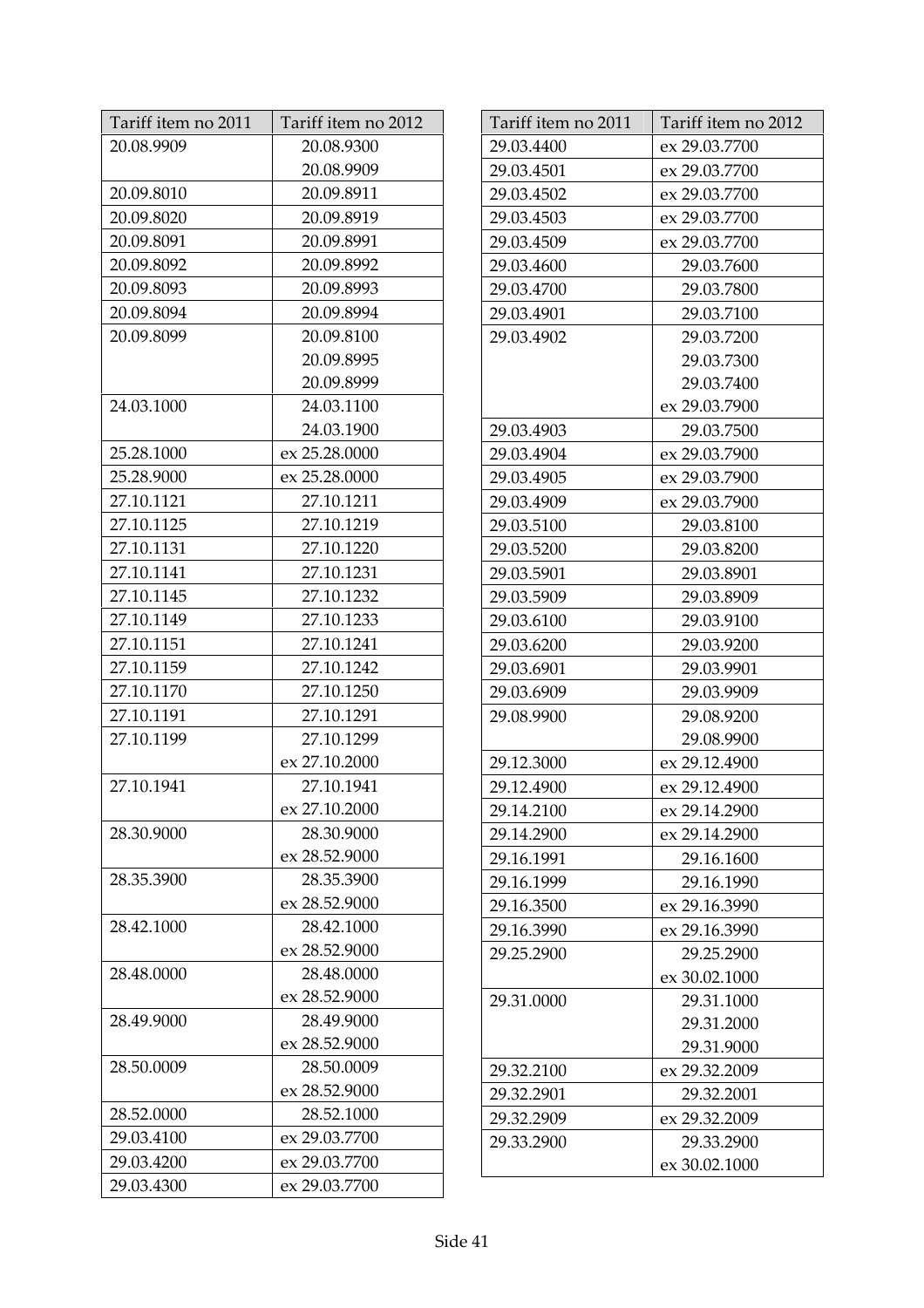| Tariff item no 2011 | Tariff item no 2012 |
|---------------------|---------------------|
|                     | ex 30.02.9000       |
| 29.34.9909          | ex 28.52.9000       |
|                     | 29.34.9909          |
|                     | ex 30.02.1000       |
| 29.37.3100          | ex 29.37.9000       |
| 29.37.3900          | ex 29.37.9000       |
| 29.37.4000          | ex 29.37.9000       |
| 29.37.9000          | ex 29.37.9000       |
|                     | ex 30.02.1000       |
| 29.39.4902          | 29.39.4400          |
| 29.39.4909          | 29.39.4900          |
| 30.02.1000          | ex 30.02.1000       |
|                     | ex 30.02.9000       |
| 30.02.2000          | ex 30.02.1000       |
|                     | 30.02.2000          |
| 30.02.9000          | ex 30.02.1000       |
|                     | ex 30.02.9000       |
| 32.01.9000          | ex 28.52.9000       |
|                     | 32.01.9000          |
| 35.01.9010          | ex 28.52.9000       |
|                     | 35.01.9010          |
| 35.01.9020          | ex 28.52.9000       |
|                     | 35.01.9020          |
| 35.02.9021          | ex 28.52.9000       |
|                     | 35.02.9021          |
| 35.02.9070          | ex 28.52.9000       |
|                     | 35.02.9070          |
| 35.04.0000          | ex 28.52.9000       |
|                     | 35.04.0000          |
| 37.02.5100          | ex 37.02.5200       |
| 37.02.5200          | ex 37.02.5200       |
| 37.02.9101          | ex 37.02.9600       |
|                     | ex 37.02.9700       |
| 37.02.9300          | ex 37.02.9600       |
| 37.02.9400          | ex 37.02.9700       |
| 37.02.9500          | 37.02.9800          |
| 38.05.5000          | ex 38.08.5000       |
| 38.08.9101          | ex 38.08.5000       |
|                     | 38.08.9101          |
| 38.08.9109          | ex 38.08.5000       |
|                     | 38.08.9109          |
| 38.08.9201          | ex 38.08.5000       |
|                     | 38.08.9201          |
| 38.08.9209          | ex 38.08.5000       |
|                     | 38.08.9209          |

| Tariff item no 2011 | Tariff item no 2012 |
|---------------------|---------------------|
| 38.08.9301          | ex 38.08.5000       |
|                     | 38.08.9301          |
| 38.08.9309          | ex 38.08.5000       |
|                     | 38.08.9309          |
| 38.08.9401          | ex 38.08.5000       |
|                     | 38.08.9401          |
| 38.08.9409          | ex 38.08.5000       |
|                     | 38.08.9409          |
| 38.08.9901          | ex 38.08.5000       |
|                     | 38.08.9901          |
| 38.08.9909          | ex 38.08.5000       |
|                     | 38.08.9909          |
| 38.24.9009          | 38.24.9009          |
|                     | 38.26.0000          |
| 39.07.2009          | ex 30.02.1000       |
|                     | 39.07.2009          |
| 39.26.2000          | 39.26.2000          |
|                     | ex 96.19.0090       |
| 39.26.9098          | 39.26.9098          |
|                     | ex 96.19.0090       |
| 41.01.2000          | 41.01.2000          |
|                     | ex 41.01.9000       |
| 41.01.9000          | ex 41.01.9000       |
| 44.01.3001          | 44.01.3901          |
| 44.01.3002          | 44.01.3902          |
| 44.01.3003          | 44.01.3100          |
| 44.01.3008          | 44.01.3909          |
| 48.08.2000          | ex 48.08.4000       |
| 48.08.3000          | ex 48.08.4000       |
| 48.14.1000          | ex 48.14.9000       |
| 48.14.9000          | ex 48.14.9000       |
| 48.18.4000          | 96.19.0010          |
| 56.01.1010          | 96.19.0021          |
| 56.01.1090          | 96.19.0029          |
| 58.01.2400          | ex 58.01.2700       |
| 58.01.2500          | ex 58.01.2700       |
| 58.01.3400          | ex 58.01.3700       |
| 58.01.3500          | ex 58.01.3700       |
| 61.08.2100          | 61.08.2100          |
|                     | ex 96.19.0090       |
| 61.08.2200          | 61.08.2200          |
|                     | ex 96.19.0090       |
| 61.08.2900          | 61.08.2900          |
|                     | ex 96.19.0090       |
| 61.11.2090          | 61.11.2090          |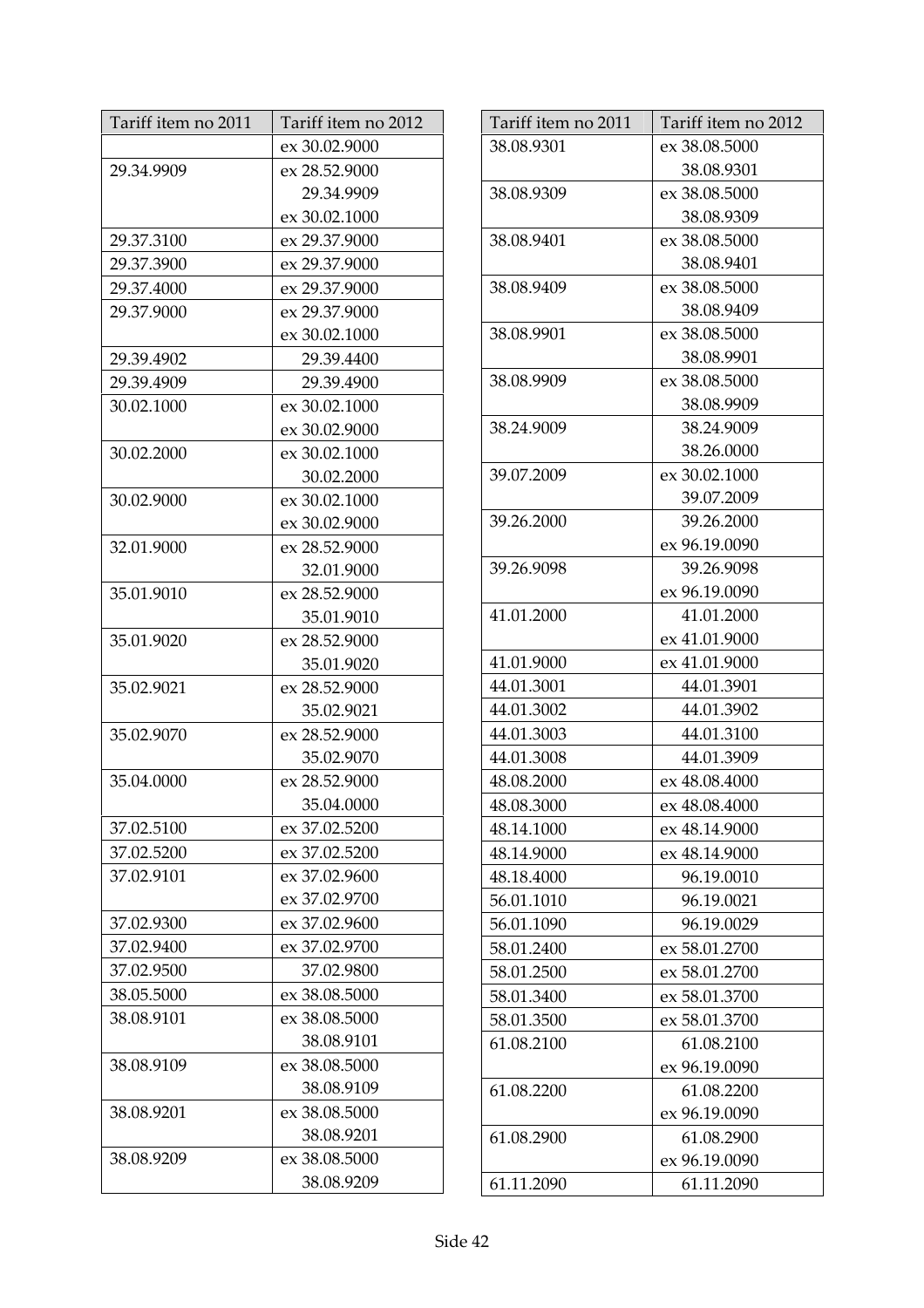| Tariff item no 2011 | Tariff item no 2012 |
|---------------------|---------------------|
|                     | ex 96.19.0090       |
| 61.11.3090          | 61.11.3090          |
|                     | ex 96.19.0090       |
| 61.11.9090          | 61.11.9090          |
|                     | ex 96.19.0090       |
| 61.13.0090          | 61.13.0090          |
|                     | ex 96.19.0090       |
| 62.08.9100          | 62.08.9100          |
|                     | ex 96.19.0090       |
| 62.08.9200          | 62.08.9200          |
|                     | ex 96.19.0090       |
| 62.08.9900          | 62.08.9900          |
|                     | ex 96.19.0090       |
| 62.09.2010          | 62.09.2010          |
|                     | ex 96.19.0090       |
| 62.09.3010          | 62.09.3010          |
|                     | ex 96.19.0090       |
| 62.09.9010          | 62.09.9010          |
|                     | ex 96.19.0090       |
| 62.10.5000          | 62.10.5000          |
|                     | ex 96.19.0090       |
| 62.11.4100          | ex 62.11.4900       |
| 62.11.4900          | ex 62.11.4900       |
| 63.06.9100          | ex 63.06.9000       |
| 63.06.9910          | ex 63.06.9000       |
| 63.06.9990          | ex 63.06.9000       |
| 63.07.9020          | 63.07.9020          |
|                     | ex 96.19.0090       |
| 63.07.9090          | 63.07.9090          |
|                     | ex 96.19.0090       |
| 64.06.9100          | ex 64.06.9009       |
| 64.06.9901          | 64.06.9001          |
| 64.06.9902          | 64.06.9002          |
| 64.06.9909          | ex 64.06.9009       |
| 65.05.1000          | ex 65.05.0000       |
| 65.05.9000          | ex 65.05.0000       |
| 68.11.8300          | ex 68.11.8900       |
| 68.11.8900          | ex 68.11.8900       |
| 73.19.2000          | ex 73.19.4000       |
| 73.19.3000          | ex 73.19.4000       |
| 74.18.1100          | ex 74.18.1000       |
| 74.18.1900          | ex 74.18.1000       |
| 76.15.1100          | ex 76.15.1009       |
| 76.15.1901          | 76.15.1001          |
| 76.15.1909          | ex 76.15.1009       |

| Tariff item no 2011 | Tariff item no 2012 |
|---------------------|---------------------|
| 82.01.2000          | 82.01.9002          |
| 82.05.8000          | 82.05.9001          |
| 82.05.9000          | 82.05.9009          |
| 84.52.4000          | ex 84.52.9000       |
| 84.52.9000          | ex 84.52.9000       |
| 84.56.9000          | ex 84.56.9000       |
| 84.66.9300          | ex 84.66.9300       |
| 84.79.8909          | ex 84.56.9000       |
|                     | 84.79.7100          |
|                     | 84.79.7900          |
|                     | 84.79.8909          |
| 84.79.9090          | ex 86.66.9300       |
|                     | 84.79.9090          |
| 85.07.8000          | 85.07.5000          |
|                     | 85.07.6000          |
|                     | 85.07.8000          |
| 85.23.4001          | 85.23.4901          |
| 85.23.4002          | 85.23.4902          |
| 85.23.4003          | 85.23.4903          |
| 85.23.4009          | 85.23.4100          |
|                     | 85.23.4909          |
| 85.40.4000          | ex 85.40.4000       |
| 85.40.5000          | ex 85.40.4000       |
| 85.40.7200          | ex 85.40.7900       |
| 85.40.7900          | ex 85.40.7900       |
| 87.14.1100          | ex 87.14.1000       |
| 87.14.1900          | ex 87.14.1000       |
| 90.07.1110          | ex 90.07.1001       |
| 90.07.1190          | ex 90.07.1009       |
| 90.07.1910          | ex 90.07.1001       |
| 90.07.1990          | ex 90.07.1009       |
| 90.08.1000          | ex 90.08.5000       |
| 90.08.2000          | ex 90.08.5000       |
| 90.08.3001          | ex 90.08.5000       |
| 90.08.3009          | ex 90.08.5000       |
| 90.08.4000          | ex 90.08.5000       |
| 91.09.1100          | ex 91.09.1000       |
| 91.09.1900          | ex 91.09.1000       |
| 91.14.2000          | ex 91.14.9000       |
| 91.14.9000          | ex 91.14.9000       |
| 93.01.1100          | ex 93.01.1000       |
| 93.01.1900          | ex 93.01.1000       |
| 93.05.2100          | ex 93.05.2000       |
| 93.05.2900          | ex 93.05.2000       |